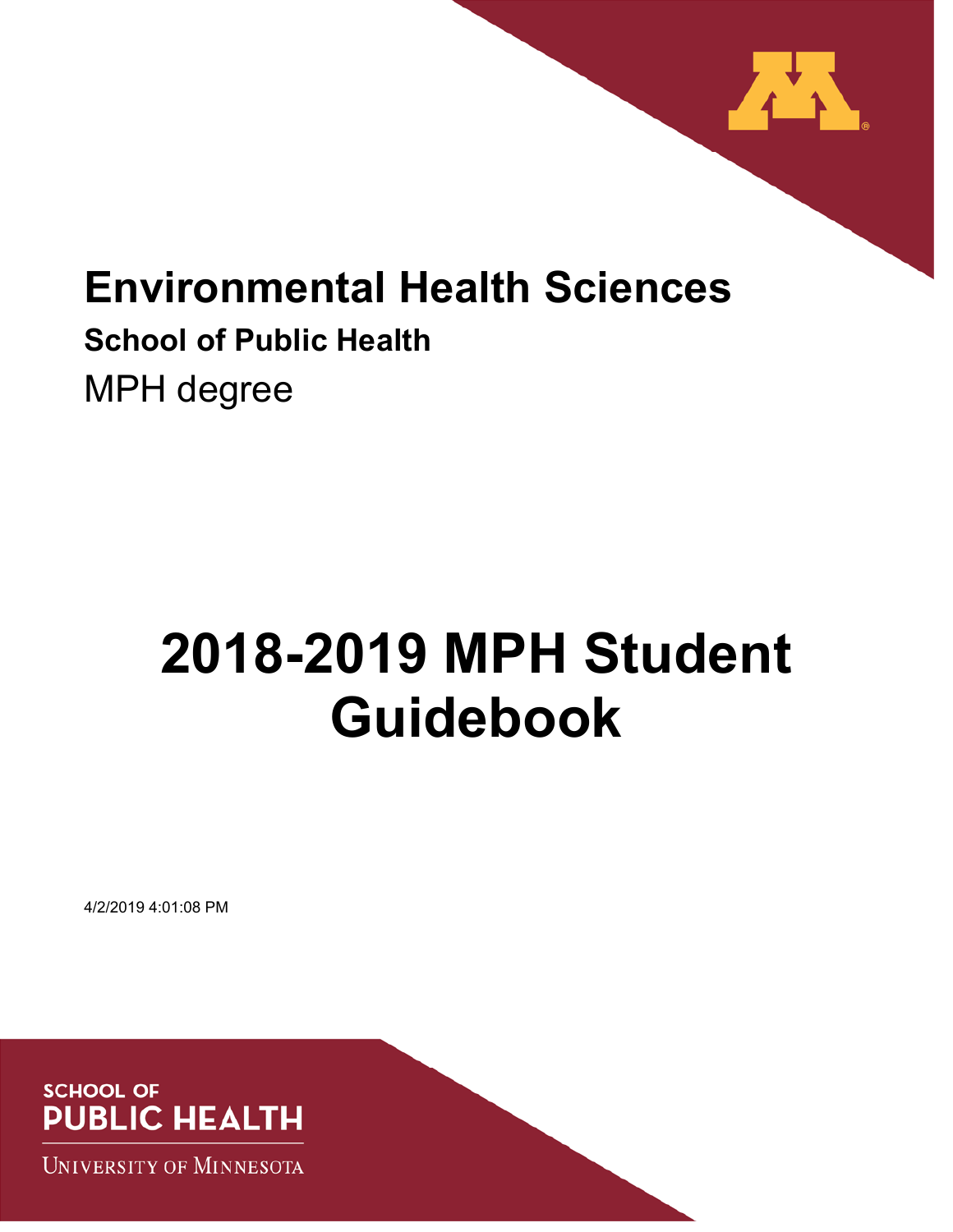# **Welcome to the University of Minnesota School of Public Health!**

All students are responsible for knowing the rules and policies that govern their academic program. To this end, we are providing you with this guidebook which covers your specific academic program requirements. Please refer to it often.

Many Graduate School processes have changed in the last year or two. Please stay in touch with your Program Coordinator as some paper processes have converted to electronic processes.

In addition, you are responsible for knowing University of Minnesota and School of Public Health policies and procedures that pertain to all students. Links to these policies and procedures can be found by clicking on the "Current Students" link at http://www.sph.umn.edu/current/resources/.

#### **EnHS Student Mailboxes – 1215-1 Mayo Building**

Student mailboxes are located in the interior hallway of Room 1215 in 1215-1 Mayo. Check your mailbox regularly for communication from faculty and accounting (important letters you may need to sign and return ASAP).

#### **Division of Environmental Health Sciences Administrative Contacts:**

Division Head – Bruce Alexander, PhD 612-625-7934 (balex@umn.edu) Director of Graduate Studies – Silvia Balbo, PhD 612 624-4240 (balbo006@umn.edu) Major Chair (MPH) – Elizabeth Wattenberg PhD 612.626-0184 (watte004@umn.ed) Graduate Program Coordinator – Khosi Nkosi. MEd, MA 612 625.0622 (enhsss@umn.edu or nkosi001@umn.edu)

#### **Our Mission**

**The primary mission of the Division of Environmental Health Sciences is to provide excellence in the education of environmental and occupational health professionals, in the conduct of research, and in the service to the people of the State of Minnesota and the world. These aims are achieved through:** 

 **Education: Masters' and doctoral education programs** 

**Research: Research and scholarly activities** 

**Service: Professional practice and service** 

**Outreach: Continuing education, and outreach programs that include collaborative efforts with faculty in colleges throughout the university, and through collaboration with health care organizations, industry and government agencies.** 

*The University of Minnesota is committed to the policy that all persons shall have equal access to its programs, facilities, and employment without regard to race, color, creed, religion, national origin, sex, age, marital status, disability, public assistance status, veteran status, or sexual orientation.* 

*This publication can be made available in alternative formats for people with disabilities. Direct requests to the* 

*Student Services Center, School of Public Health, MMC 819 Mayo, 420 Delaware Street SE, Minneapolis, MN* 

*55455; 612-626-3500 or 800-774-8636.* 

*4/2/2019 4:01 PM*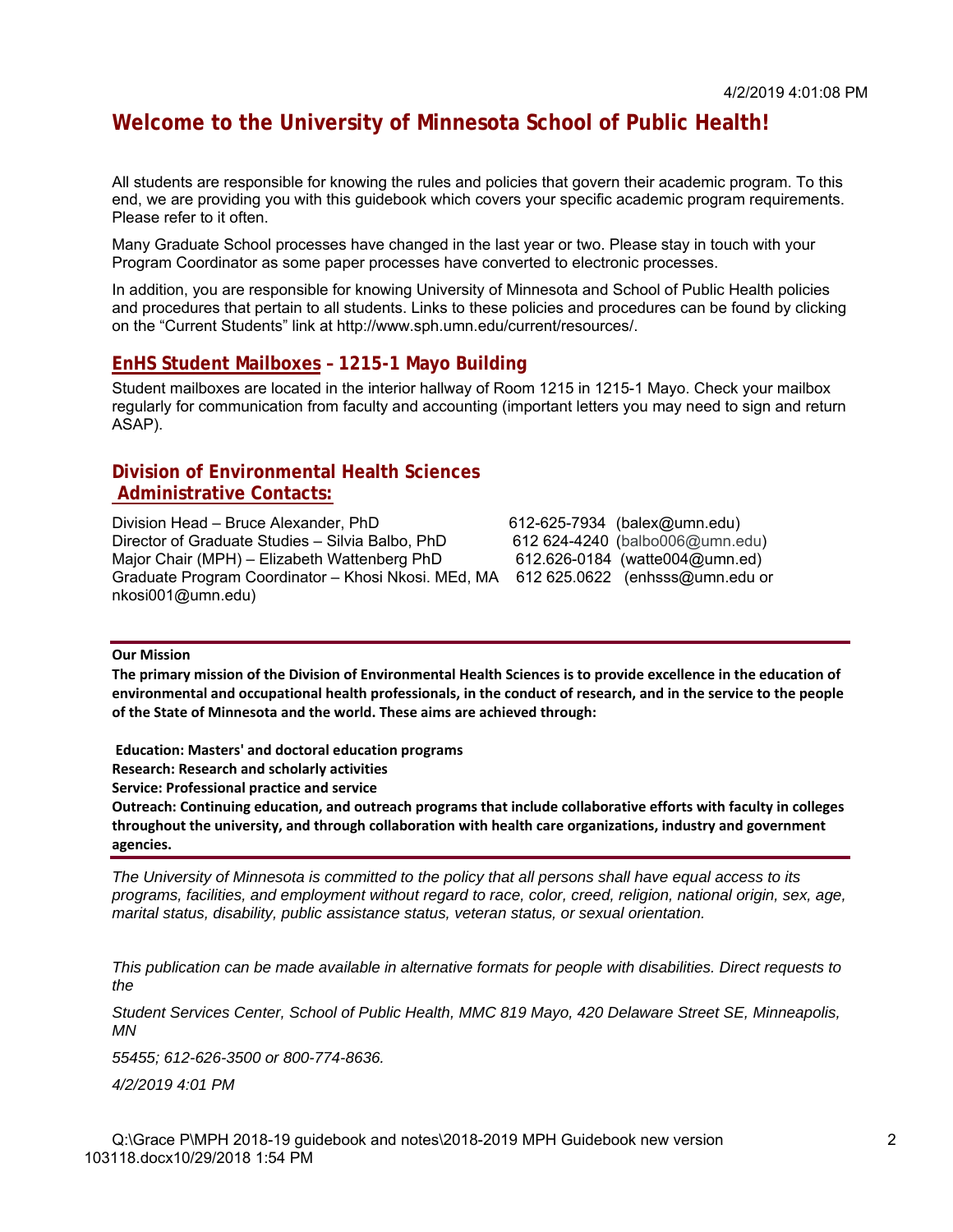# **Table of Contents**

| <b>Section 1</b> |                                                                                      |  |
|------------------|--------------------------------------------------------------------------------------|--|
| 1.1              |                                                                                      |  |
| 1.2              |                                                                                      |  |
| 1.3              |                                                                                      |  |
| 1.4              | EnHS Program Curriculum [Sample Registration: General and Env. Infectious Disease] 9 |  |
| 1.5              |                                                                                      |  |
| <b>Section 2</b> |                                                                                      |  |
| 2.1              |                                                                                      |  |
| 2.2              | Course Transfers, Course Substitution and Waivers, Petition processes  25            |  |
| 2.3              | Applied Practice (AP) requirement Learning Agreement Online Module: PubH 7196        |  |
|                  |                                                                                      |  |
| 2.4              |                                                                                      |  |
| 2.5              |                                                                                      |  |
| 2.6              |                                                                                      |  |
| 2.7              |                                                                                      |  |
| 2.8              |                                                                                      |  |
| 2.9              |                                                                                      |  |
|                  |                                                                                      |  |
|                  |                                                                                      |  |

- A: Self-Assessment Report for Annual Review.
- B. Resources for MPH, Competency Statement; More Options for Plan B/C MPH degree
- C: Career and Professional Development Services
- D: Graduation Checklist for MPH

E. Curriculum Sheets for all concentrations, please our website: http://www.sph.umn.edu/academics/divisions/enhs/degrees/

- Environmental Occupational Epidemiology
- Industrial Hygiene
- Regulatory Toxicology and Risk Assessment,
- Global Environmental Health
- Occupational Health Nursing
- Occupational Environmental Medicine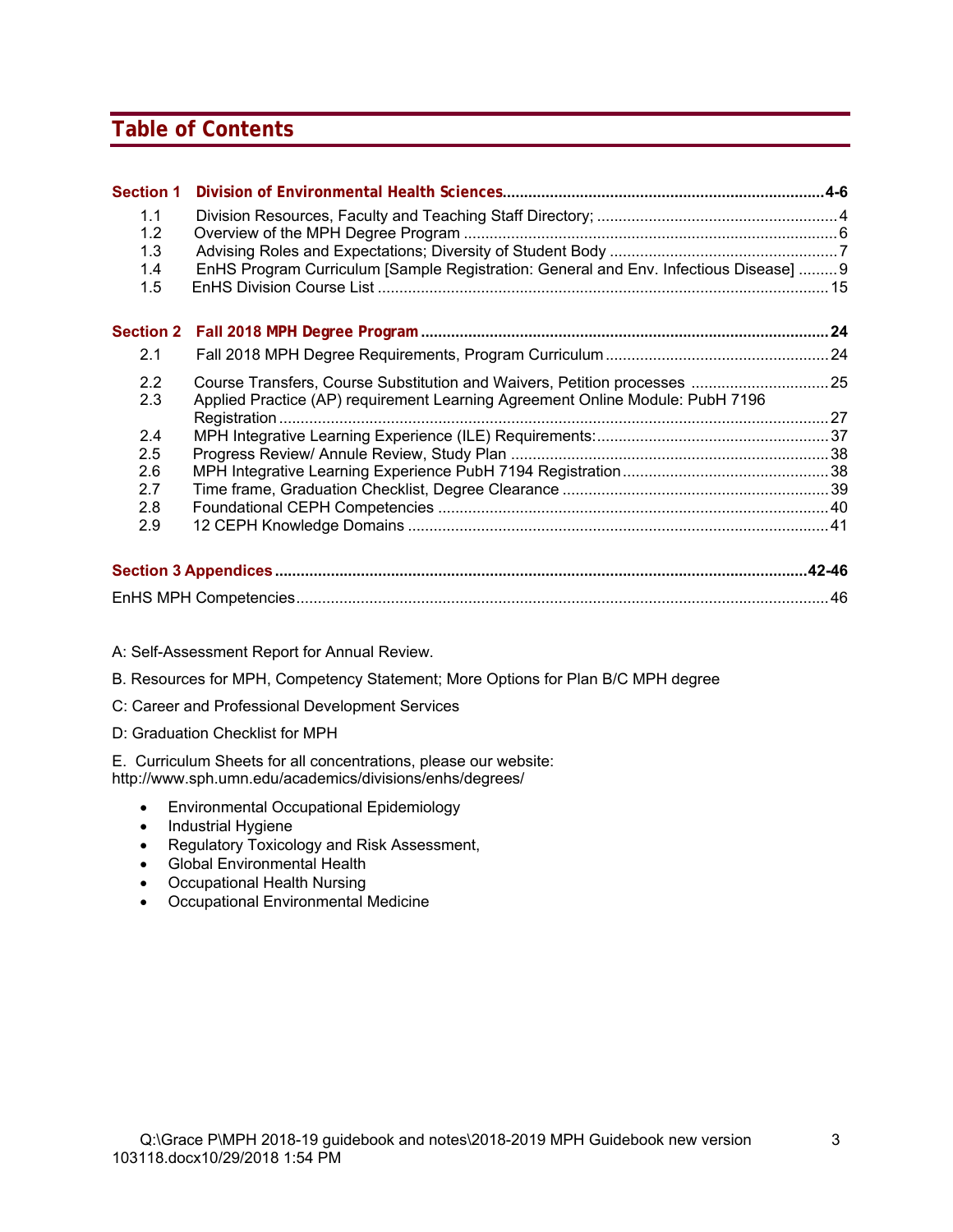# **1. Division of Environmental Health Services (EnHS)**

#### **1.1 Division Resources**

#### **Websites**

EnHS websites for:

**•** EnHS Faculty

#### **Academics:**

- MPH Program Curriculum
- Interdisciplinary Concentrations/Minor (Health Disparities, Public Health Policy)
- Resources (SPH and University wide)

#### **Websites relevant to MS and PhD only**

- MS Program Curriculum
- PhD Program Curriculum
- MS and PhD Grad School Forms, Policies and Procedures

#### **Other important related websites for all:**

- All SPH Faculty Directory
- Career and Professional Development Services
- **•** Resources
- SPH Course syllabi
- Questions about tuition and fees
- **•** Immunization and immunization Holds

Have news to share? Website questions or submissions should be sent to Joy Archibald at archi009@umn.edu OR post on facebook here:

Facebook search: UMN SPH - Environmental Health Sciences OR Click: UMN SPH - Environmental Health Sciences Facebook Page

#### **EnHS Student Mailboxes – 1215‐1 Mayo Building**

Student mailboxes are located in the interior hallway in 1215-1 Mayo. Students are expected to check mailboxes regularly for messages from faculty and staff. Faculty mailboxes are located on the left in room outside of 1150 Mayo.

# **EnHS Faculty Directory**

To learn more about our faculty research areas and expertise please visit: EnHS Faculty website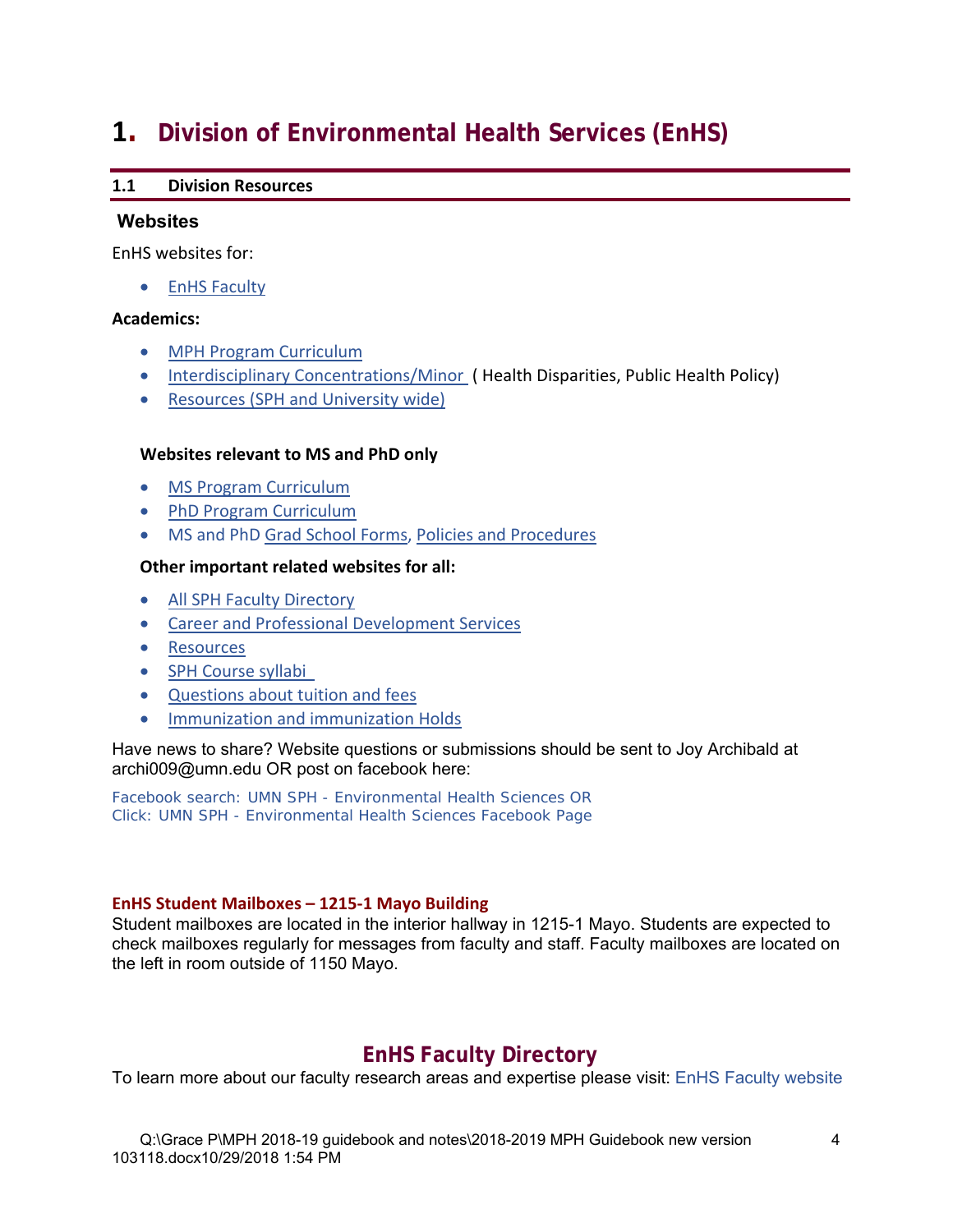EnHS also has a vast network of adjunct faculty across the state, country and across the U of MN

| <b>Name</b>                                                                                                                                       | <b>Title</b>                                                                          | <b>E-Mail</b>    | Phone    | <b>Office</b>            |
|---------------------------------------------------------------------------------------------------------------------------------------------------|---------------------------------------------------------------------------------------|------------------|----------|--------------------------|
| Bruce Alexander, PhD<br>Env. and Occupational Epidemiology                                                                                        | Professor, Division<br>Head, Director of<br><b>UMASH</b>                              | balex@umn.edu    | 625-7934 | 1260 Mayo                |
| Kim Anderson, PhD<br>Industrial Hygiene                                                                                                           | <b>Assistant Professor</b>                                                            | and06109@umn.edu | 624-2316 | 1230 Mayo                |
| Susan Arnold, PhD, CIH, FAIHA<br>Industrial Hygiene and Exposure<br>Science and Sustainability Institute                                          | <b>Assistant Professor</b>                                                            | Arnol353@umn.edu | 624-6222 | 1239 Mayo                |
| Silvia Balbo, PhD<br><b>Environmental Toxicology</b>                                                                                              | <b>Assistant Professor</b>                                                            | balbo006@umn.edu | 624-4240 | $2 - 145$<br><b>CCRB</b> |
| Jesse Berman, PhD<br><b>Exposure Science</b>                                                                                                      | <b>Assistant Professor</b>                                                            | berma186@umn.edu | 626-0923 | 1228 Mayo                |
| Timothy Church, PhD, MS<br>Env. and Occupational Epidemiology                                                                                     | Professor                                                                             | churc001@umn.edu | 626-1494 | 1162 Mayo                |
| Susan Gerberich, PhD, MS<br>Env. and Occupational Injury<br><b>Epidemiology and Prevention</b>                                                    | Professor, Director of<br>MCOHS & ERC                                                 | gerbe001@umn.edu | 625-5934 | 1156 Mayo                |
| Craig Hedberg, PhD, MS<br>Env. & Infectious Diseases/Food<br>Safety                                                                               | Professor<br>Center for Food Safety                                                   | hedbe005@umn.edu | 626-4757 | 1214 Mayo                |
| Huyn Kim, ScD<br>Occupational Injury Epidemiology,<br><b>Injury Prevention</b>                                                                    | <b>Assistant Professor</b>                                                            | kimx4804@umn.edu | 626-0435 | 1116 Mayo                |
| Petrona Lee, PhD, MS<br>Food Safety                                                                                                               | Lecturer                                                                              | leex3143@umn.edu | 625-2899 | 1158 Mayo                |
| George Maldonado, PhD, MS<br>Env. and Occupational Epidemiology                                                                                   | <b>Associate Professor</b>                                                            | gmphd@umn.edu    | 626-2104 | 1114 Mayo                |
| Jeff Mandel, MD, MPH<br>Occupational Medicine                                                                                                     | Associate Professor                                                                   | mand0125@umn.edu | 626-9308 | 1240 Mayo                |
| Patricia McGovern, PhD, MPH, RN<br>Env. Health Policy/ Occupational & Env.<br>Health Nursing/ Occupational Health<br>Services Research and Policy | <b>Bond Professor of</b><br>Environmental and<br><b>Occupational Health</b><br>Policy | pmcg@umn.edu     | 625-7429 | 1112 Mayo                |
| Claudia Munoz-Zanzi, DVM, MPVM,<br>PhD<br>Env. Infectious Diseases                                                                                | Associate professor                                                                   | munozzan@umn.edu | 625-6953 | 1245 Mayo                |
| Jonathan Oliver, PhD<br><b>Environmental Infections Diseases</b>                                                                                  | Assistant Professor                                                                   | joliver@umn.edu  |          | 1234<br>Mayo             |
| Lisa Peterson, PhD<br><b>Environmental Toxicology</b>                                                                                             | Professor<br>Program Leader<br>Carcinogenesis and<br>Chemoprevention                  | peter431@umn.edu | 626-0164 | 760D CCRB                |
| Ramirez, Marizen PhD, MPH<br>Occ. Injury Epi and Prevention                                                                                       | Associate Professor                                                                   | mramirez@umn.edu | 624-3143 | 1210 Mayo                |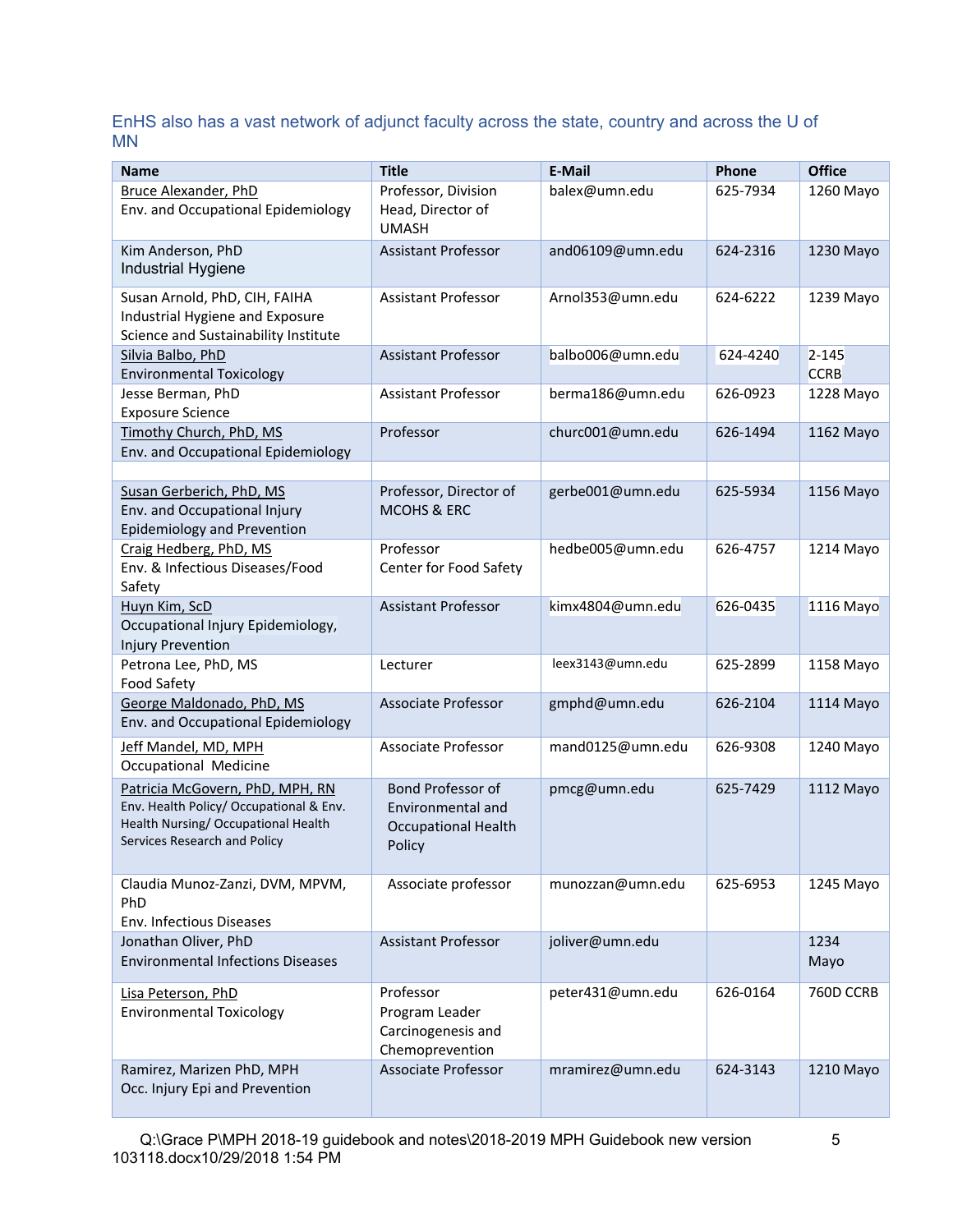| Pete Raynor, PhD, MS<br>Industrial Hygiene                   | Professor                                     | praynor@umn.edu  | 625-7135 | 1242 Mayo       |
|--------------------------------------------------------------|-----------------------------------------------|------------------|----------|-----------------|
| Matt Simcik, PhD, MS<br><b>Environmental Chemistry</b>       | Associate Professor<br><b>MPH Major Chair</b> | simci001@umn.edu | 626-6269 | 1108 Mayo       |
| Irina Stepanov, PhD<br><b>Environmental Toxicology</b>       | Associate Professor                           | stepa011@umn.edu | 624-4998 | <b>760 CCRB</b> |
| William Toscano, PhD<br><b>Environmental Toxicology</b>      | Professor                                     | tosca001@umn.edu | 624-2967 | 1260-6<br>Mayo  |
| Elizabeth Wattenberg, PhD<br><b>Environmental Toxicology</b> | Associate Professor,<br>DGS for MS/PHD        | watte004@umn.edu | 626-0184 | 1110 Mayo       |

# **Staff**

| <b>Name</b>            | <b>Title</b>                    | E-mail                              | Phone    | <b>Office</b> |
|------------------------|---------------------------------|-------------------------------------|----------|---------------|
| Shelly Ring            | <b>Finance Professional</b>     | bacig007@umn.edu                    | 626-0900 | 1260 Mayo     |
| <b>Bridget Brennan</b> | <b>Financial Specialist</b>     | brenn006@umn.edu                    | 624-6993 | 1260-2 Mayo   |
| Debb Grove             | <b>Division Administrator</b>   | grove020@umn.ed                     | 626-4803 | 1260-5 Mayo   |
| <b>Joy Archibald</b>   | Web Coordinator                 | archi009@umn.edu                    | 626-1440 | 1150 Mayo     |
| Khosi Nkosi            | Graduate Program<br>Coordinator | enhsss@umn.edu/<br>nkosi001@umn.edu | 625-0622 | 1215-2 Mayo   |
| <b>Frank Strahan</b>   | Info Tech Specialist            | fxs@cccs.umn.edu                    | 624-3710 | 1151 Mayo     |
| Joann Larson           | <b>Grants Coordinator</b>       | larsonjm@umn.edu                    | 626-4512 | 1260-4 Mayo   |
|                        | <b>Student Assistant</b>        | jerom058@umn.edu                    | 626-0900 | 1260 Mayo     |

# **1.2 Overview of Degree Programs and Concentrations**

**Degree Options**: We offer MPH, MS, and PhD degrees and several areas of emphasis or concentrations. **See Degree options and curriculum listings at the following websites.** 

**http://www.sph.umn.edu/academics/divisions/enhs/degrees/** 

**MPH:** http://www.sph.umn.edu/academics/programs/mph/enhs/ **MS:** http://www.sph.umn.edu/academics/programs/ms/enhs/ **PhD**: http://www.sph.umn.edu/academics/programs/phd/enhs/

#### **Students may focus in one of the following areas:**

http://www.sph.umn.edu/academics/divisions/enhs/degrees/

- General (MPH)
- Environmental Chemistry (MS, PhD)
- Environmental and Occupational Epidemiology (MPH, MS, PhD)
- Environmental Infectious Diseases (MPH, MS, PhD)
- Environmental Toxicology (PhD)
- Exposure Sciences (MS)
- Global Environmental Health (MPH)
- Industrial Hygiene (MPH, MS, PhD)
- Injury and Violence Prevention Epidemiology (MPH,MS, PhD)
- Occupational and Environmental Health Nursing (MPH, PhD))
- Occupational and Environmental Medicine (MPH)
- Occupational Health Services Research and Policy (PhD)

Q:\Grace P\MPH 2018-19 guidebook and notes\2018-2019 MPH Guidebook new version 103118.docx10/29/2018 1:54 PM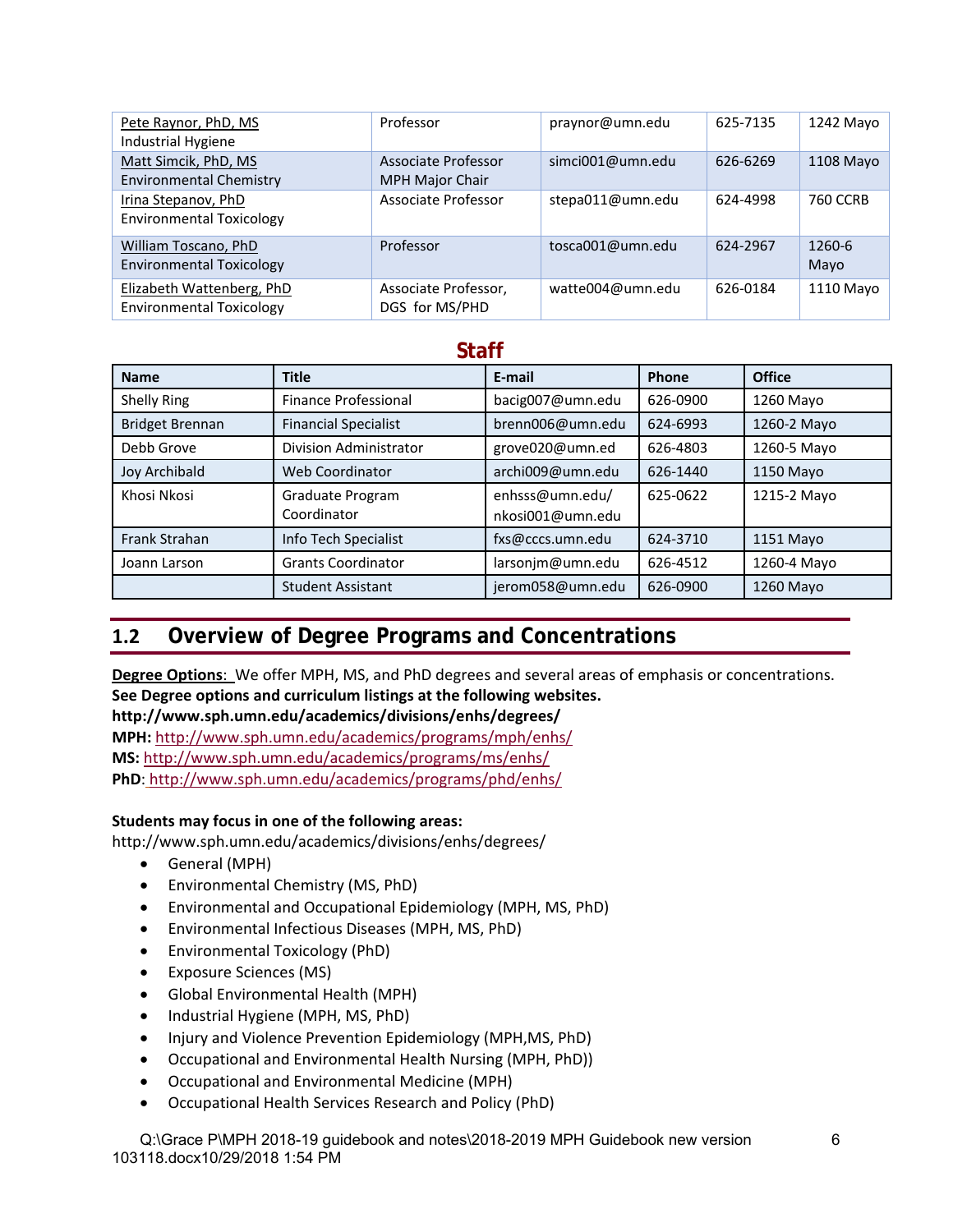• Regulatory Toxicology and Risk Assessment (MPH, MS)

#### **Doctoral Training Grants housed in the Midwest Center for Occupational Health and Safety (MCOHS)**

EnHS offers two doctoral training programs; each of which supports and enhances the Ph.D. training of students in multidisciplinary fields of study and research: Occupational Health Services Research and Policy (Read more: OHSRP) Occupational Injury Prevention Research Training (Read more: OIPRT)

MCOHS is an **Education and Research Center**, one of 18 nationwide, was designed in response to a mandate of the National Institute for Occupational Safety and Health (NIOSH) ‐‐ to provide an adequate supply of qualified personnel to carry out the purposes of the Occupational Health and Safety Act and reduce the national burden of work‐related injury and illness. The MCOHS, recognized regionally, nationally and internationally for its impact, has a service area that includes Minnesota, Wisconsin, and North and South Dakota.

MCOHS provides graduate academic and research training programs, continuing education and outreach activities, including research‐to‐practice, and serves as a regional resource for industry, labor, federal, state, and local government agencies, agriculture, and other interested parties.

An innovative administrative structure supports enhanced efforts in interdisciplinary research, education, and outreach, and strengthens diversity recruitment for the next generation of professionals.

# **Dual Degrees**

The Division also offers the following joint degrees in collaboration with other university schools:

- JDP/MPH with the Law School
- MD/PhD with the Medical School

# **1.3 Advising Roles and Advising Expectations; Diversity of the Student Body**

The School of Public Health provides advising that promotes collaboration among students, faculty and staff to enhance students' academic and professional development in the field of public health. The School's goal is to provide educational and experiential excellence that prepares students for successful careers improving the health of populations. We do this by providing you with wide network of resources for you to take advantage of. We are part of your network.

The School of Public Health is committed to creating and sustaining high quality advising in the following four areas: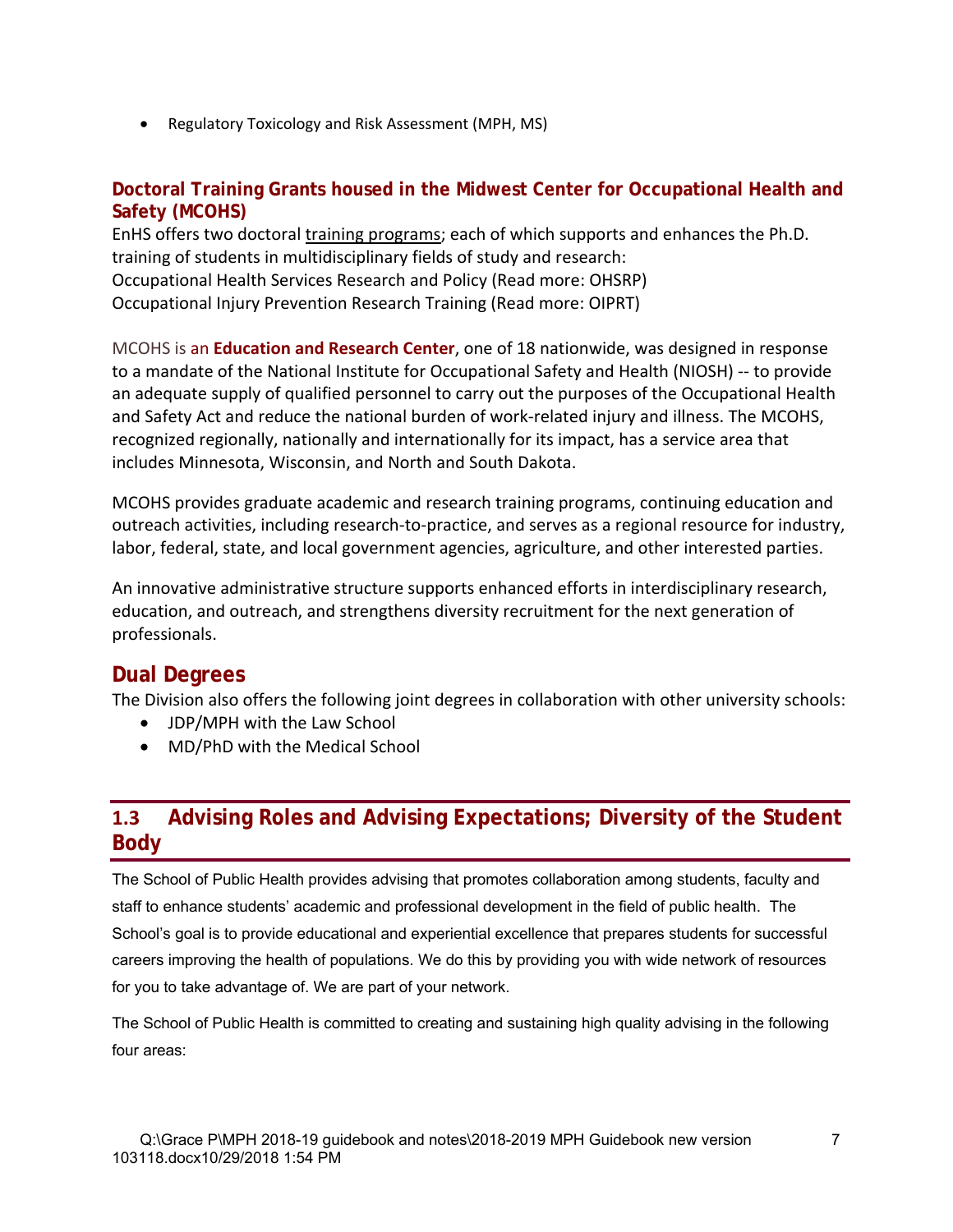- 1. **Administrative Advising**: advising on course planning and scheduling, policies, procedures and benchmarks of the degree program/major, SPH, and the University. Your program coordinator is your first point of contact for these questions.
- 2. **Academic Advising**: general guidance on topics related to program/major including, but not limited to, program focus (may include identifying appropriate course work options), **Applied Practice Experience and Integrative Learning Experience master's project** selection and or career planning. Students find their faculty advisors, coordinators and career services staff all helpful in answering parts of these questions.
- 3. **Applied Practice Experience Advising**: specific and targeted advising for **Applied Practice Experience** development, placement and completion. Your faculty advisor can assist you as you select the type of **Applied Practice Experience** that would best match your goals. Career Services staff can help you to learn how to network with other students and alums to explore possible **Applied Practice Experience** sites.
- 4. **Culminating Experience /Master's Projects/Plan B Advising**: specific and targeted direction on a master's project or a PhD dissertation including, but not limited to development, completion and in some cases publication. Your faculty advisor will assist you in developing a direction for your project or dissertation.

#### **GRADUATE ADVISING EXPECTATIONS FOR STUDENTS**

All SPH students are expected to:

Regularly read and respond to University email (ideally once per day); email is the official mode of communication at the University of Minnesota.

- Review program objectives and educational documents *at least once per semester*, (i.e. Student Guidebook, etc.), or when directed by program coordinator or program director/DGS; students are responsible for knowing the requirements of the degree program.
- Actively contribute to a welcoming and supportive SPH and EnHS climate.
- **Initiate** meetings with advisor(s) at least once per semester; regularly communicate with faculty advisor(s) and/or program coordinator about program progress.
- Respond to inquiries from faculty or staff in a timely manner (ideally within  $1 3$  business days).
- **Behave in a professional and courteous manner; fulfill educational and advising commitments,** such as appointments, project deadlines, etc.

**Similar guidelines are posted by the University of Minnesota Office of Graduate Education for Academic and Professional Programs here: http://www.gradvising.umn.edu/** 

# **ACADEMIC ADVISING FOR FACULTY**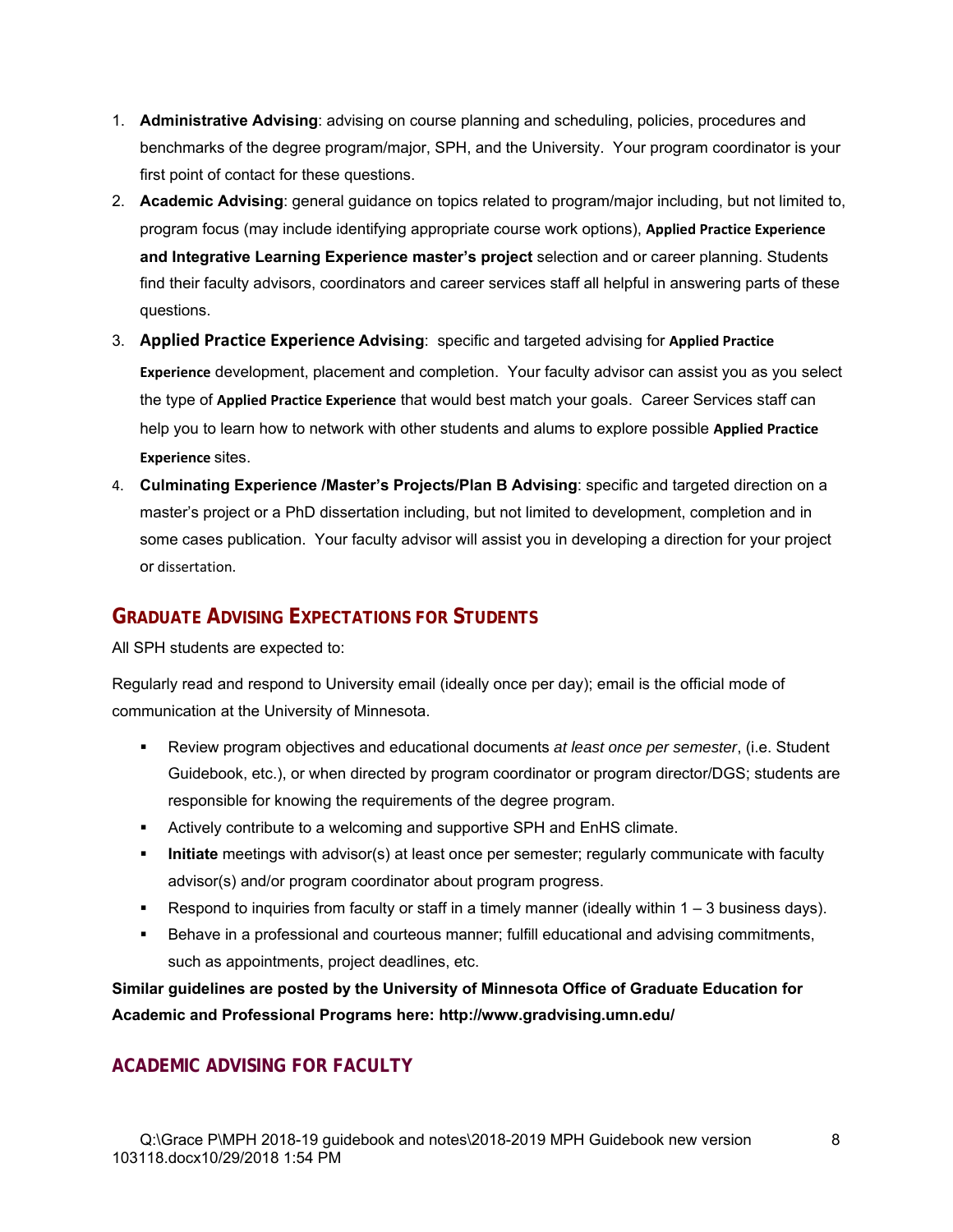Excerpt from: University of Minnesota Office of Graduate Education for Academic and Professional Programs here:

The work of the graduate faculty in preparing the next generation of scholars and professionals doesn't stop with classroom teaching. Advising, tutoring, supporting and supervising are all part of the faculty role as stewards of the profession and mentors to graduate students. Mentoring future professionals and professors, therefore, requires a commitment that goes well beyond the capacity of a single individual advisor. Best practices in graduate education indicate that graduate and professional students' multiple professional and personal development needs are most effectively met by a network of people. These resources, developed by the Work Group on Advising & Mentoring, are provided to help you maximize your relationships with your advisees, deal constructively with conflicts that may arise, and address ways to communicate more effectively to minimize misunderstandings.

# **Diversity of the Student Body**

The School of Public Health embraces the University of Minnesota's position that promoting and supporting diversity among the student body is central to the academic mission of the University. We define diversity to encompass many characteristics including but not limited to: economic disadvantage, special talents, evidence of leadership qualities, race or ethnicity, sexual orientation, a strong work record, and disability. A diverse student body enriches graduate education by providing a multiplicity of views and perspectives that enhance research, teaching, and the development of new knowledge. A diverse mix of students promotes respect for, and opportunities to learn from, others with the broad range of backgrounds and experiences that constitute modern society. Higher education trains the next generation of leaders of academia and society in general, and such opportunities for leadership should be accessible to all members of society.

# **1.4 Fall 2018 MPH Program Curriculum**

MPH students starting fall 2018 must follow this new curriculum as required by Council on Education for Public Health (CEPH) our accrediting body.

Students registering for 12-14 credits over 4 semesters take two years to complete their degree program. However, a minimum of 6 credits is all that is expected for financial aid full-time certification. MPH students must complete a minimum of 42 credits total.

#### **Students complete:**

- Course credits (~40 cr)
- Applied Practice Experience (minimum 1 cr)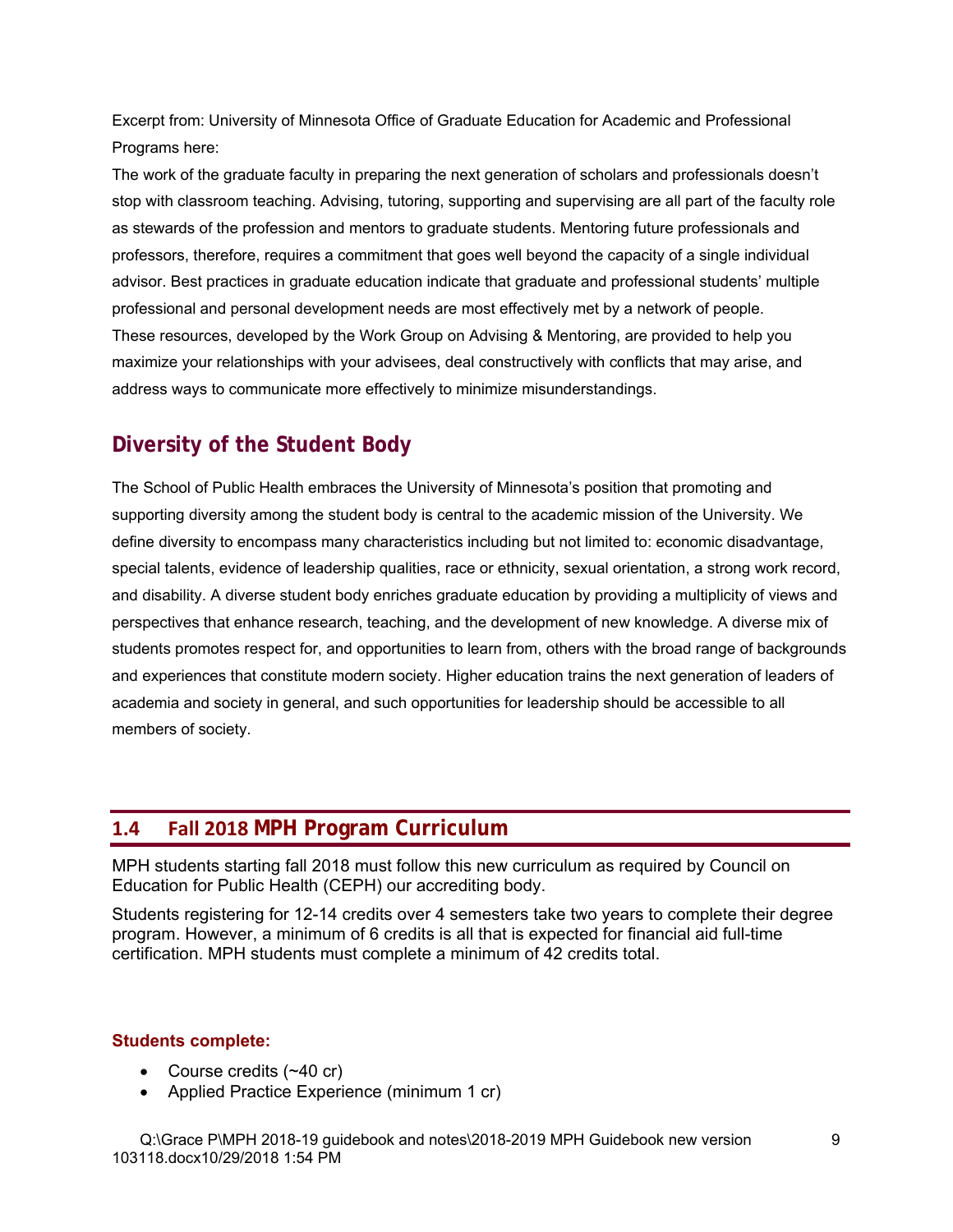• Integrative Learning Experience (minimum 1 cr)

Students must to register for all core courses with A/F grading unless otherwise noted. A minimum acceptable grade is B-. Students who earn less than a **B- in any of these courses are required to retake the course the immediate following semester to and earn a minimum B-. This will require a formal re-registration and more tuition and fee charges.** 

#### **Pre‐approved Courses Meeting MPH and Division Core Requirements**

General Public Health Core Courses required [14 credits], Environmental Health Core Courses required [6 credits]

| <b>Course</b>               | <b>Title</b>                                                      | <b>Offered</b>                  | <b>Credits</b> |
|-----------------------------|-------------------------------------------------------------------|---------------------------------|----------------|
| <b>PubH 6250</b>            | Foundations of Public Health (online only)                        | Fall/Spring                     | $\overline{2}$ |
| <b>PubH 6102</b>            | Issues in Environmental and Occ Health (in person<br>and online)  | First semester<br>(recommended) | $\overline{2}$ |
| <b>PubH 6109</b>            | Environmental Health Science, Politics and Policy                 | Spring only                     | $\overline{4}$ |
|                             | One of the following courses in Epidemiology                      |                                 |                |
| <b>PubH 6320 or</b>         | <b>Fundamentals of Epidemiology</b>                               | Any term                        | 3              |
| <b>PubH 6341</b>            | Epidemiologic Methods I                                           | Fall                            | 3              |
|                             | One of the following courses in Biostatistics                     |                                 |                |
| <b>PubH 6414 or</b>         | Biostatistical Literacy 3 cr (in class and online) PLUS           | Fall/Spring/Summer              | $\overline{4}$ |
|                             | 1 credit programming course e.g. PubH 6420 or<br><b>PubH 6325</b> | Fall/Spring/Summer              | 4              |
| <b>PubH 6450</b>            | Biostatistics I or PubH 6451 Biostatistics II                     | Fall/Spring/Summer              |                |
|                             |                                                                   |                                 |                |
| Additional required courses |                                                                   |                                 |                |
| <b>PubH 6741</b>            | Ethics in Public Health: Professional Practice &<br>Policy        | Fall/Spring/Summer              | 1              |
| <b>PubH 6020</b>            | <b>Fundamentals of Social and Behavioral Science</b>              | Fall/Spring/Summer              | $\overline{2}$ |
| * PubH 7196                 | Applied Practice (AP)<br>[S-N grade basis only]                   | summer term~                    | $1 - 5$        |
| <b>PubH 6751</b>            | Principles of Management in Health<br>Services                    | Fall/Spring/Summer              | $\overline{2}$ |
|                             | Organizations                                                     |                                 |                |
| <b>PubH 7194</b>            | Integrative Learning Experience/Master's Project<br>(ILE)         | Fall/Spring/Summer              | $1 - 5$        |
|                             | [S-N grade basis only]                                            |                                 |                |

**Advisees are expected to meet with their academic advisor at least once a semester** 

# **Sample Registration for the General Env. Health Program (MPH)**

| Year 1: Fall Semester (12cr)      |                                                      |           |
|-----------------------------------|------------------------------------------------------|-----------|
| <b>MPH Core Courses</b>           | PubH 6250, 6320 or 6341; 6450 or 6414; 6020, or 6741 | $10 - 11$ |
| <b>PubH 6102</b>                  | Issues in Environmental and occupational Health      |           |
|                                   | Total                                                | $12 - 13$ |
|                                   |                                                      |           |
| Year 1: Spring Semester (12.0 cr) |                                                      |           |
| <b>PubH</b>                       | <b>MPH Core courses</b>                              |           |
| <b>PubH 6109</b>                  | Environmental Health: Science, Politics and Policy   |           |
|                                   |                                                      |           |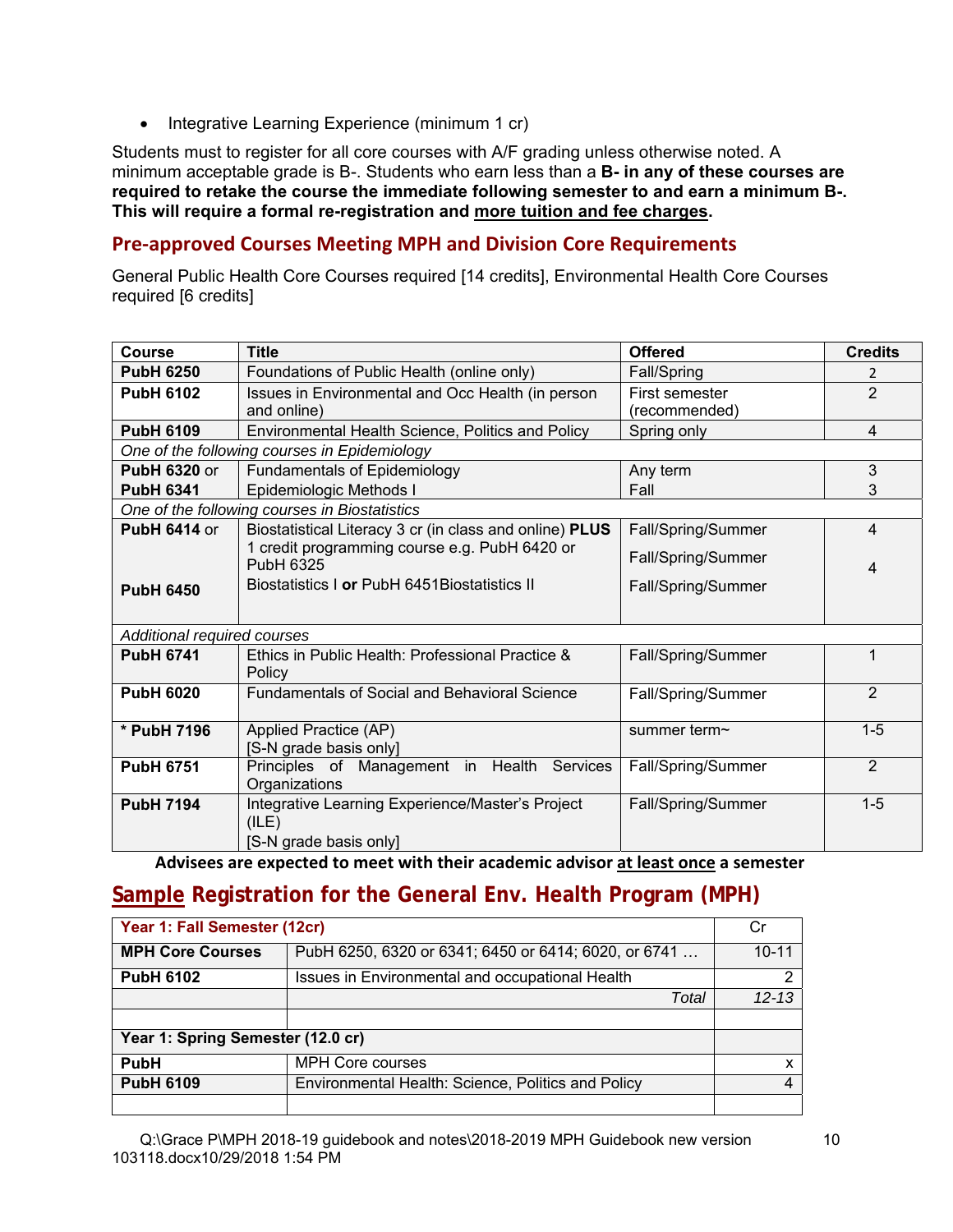|                                      | Electives as needed                                                                  | 5                         |
|--------------------------------------|--------------------------------------------------------------------------------------|---------------------------|
|                                      | Total                                                                                | $12 - 14$                 |
|                                      | In March submit your Self-Assessment Report to your<br>advisor and major coordinator |                           |
| Year 1: May/Summer Semester (3.0 cr) |                                                                                      |                           |
| <b>PubH 7196</b>                     | Applied Practice Experience in Environmental Health (AP)                             | $1 - 5$                   |
|                                      |                                                                                      | $1 - 3$                   |
|                                      |                                                                                      |                           |
| Year 2: Fall Semester (9.0 cr)       |                                                                                      |                           |
| PubH 6414/6450                       | <b>Biostatistics</b>                                                                 | $\ensuremath{\mathsf{3}}$ |
| <b>PubH 6181</b>                     | Surveillance of Foodborne Diseases and Food Safety<br>Hazards                        | $\overline{2}$            |
| <b>PubH 6741</b>                     | Ethics in Public Health Professional Practice and Policy                             | $\overline{2}$            |
|                                      | Electives                                                                            | $\overline{2}$            |
|                                      | Total                                                                                | 9                         |
| Year 2: Spring Semester (8.0 Cr)     |                                                                                      |                           |
| <b>PubH 7194</b>                     | Integrative Learning Experience (ILE)                                                | $1 - 5$                   |
|                                      | Electives as needed                                                                  | $\overline{2}$            |
|                                      | Total                                                                                | 8                         |
| Year 2: May/Summer Semester          |                                                                                      | $\mathsf{x}$              |
|                                      | Total                                                                                |                           |
|                                      | <b>Minimum Total</b>                                                                 | 42                        |

# **Environmental Infectious Diseases Sample Registration Guide (MPH)**

#### **Fall Year 1**

| .<br>-<br>--<br>$ -$ | $T$ itl $L$<br>___ |  |
|----------------------|--------------------|--|
|----------------------|--------------------|--|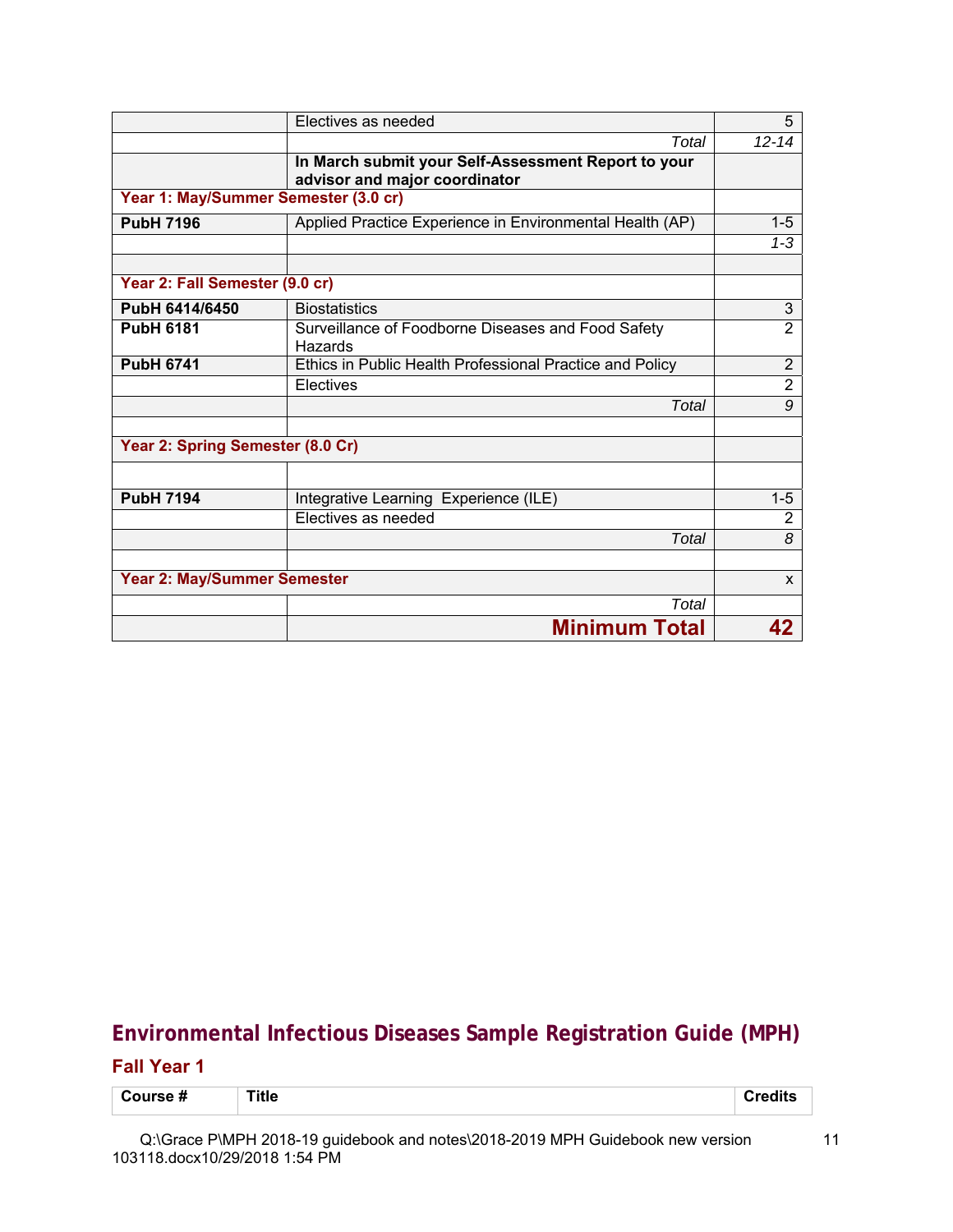| <b>PubH 6250</b> | <b>Foundations of Public Health</b>             | 2 cr             |
|------------------|-------------------------------------------------|------------------|
| <b>PubH 6341</b> | Epidemiologic Methods I                         | 3 cr             |
| <b>PubH 6450</b> | Biostatistics I                                 | 4 cr             |
| <b>PubH 6102</b> | Issues in Environmental and Occupational Health | 2 cr             |
| <b>PubH 610x</b> | <b>Public Health Entomology</b>                 | 2 cr             |
| Total            |                                                 | 13 <sub>cr</sub> |

# **Spring Year 1**

| Course #         | <b>Title</b>                                              | <b>Credits</b>  |
|------------------|-----------------------------------------------------------|-----------------|
| <b>PubH 6385</b> | Epidemiology and Control of Infectious Disease            | $2$ cr          |
| <b>PubH 6751</b> | Principles of Management in Health Services Organizations | 2 cr            |
| <b>PubH 610x</b> | Environmental Public Health Biology (if offered)          | $2$ cr          |
| <b>PubH 6109</b> | Environmental Health: Society, Politics and Policy        | 4 cr            |
| <b>PubH 6741</b> | Ethics in Public Health Practice and Policy               | $1 \text{ cr}$  |
| <b>Total</b>     |                                                           | $11 \text{ cr}$ |

# **May/Summer Year 1**

| Course #         | Title                      | <b>Credits</b> |
|------------------|----------------------------|----------------|
| <b>PubH 7210</b> | <b>Global Food Systems</b> | varies         |
| <b>PubH 6020</b> | <b>Behavioral Sciences</b> | 2              |
| <b>PubH 7196</b> | Applied Practice (AP)      | 1-5 cr         |

# **Fall Year 2**

| Course #         | Title                                                      | <b>Credits</b> |
|------------------|------------------------------------------------------------|----------------|
| <b>PubH 6181</b> | Surveillance of Foodborne Diseases and Food Safety Hazards | 2 cr           |
|                  | Electives                                                  | 7-10 cr        |
| <b>Total</b>     |                                                            | 9-12 cr        |

# **Spring Year 2**

| Course #            | Title                                 | <b>Credit</b><br>s |
|---------------------|---------------------------------------|--------------------|
| <b>PubH 6182</b>    | <b>Emerging Infectious Diseases</b>   | 3 cr               |
| <b>PubH 7194</b>    | Integrative Learning Experience (ILE) | 3 cr               |
|                     | <b>Electives</b>                      |                    |
| <b>Total</b>        |                                       | 6-12 cr            |
| <b>Total MPH cr</b> | <b>Minimum</b>                        | 42                 |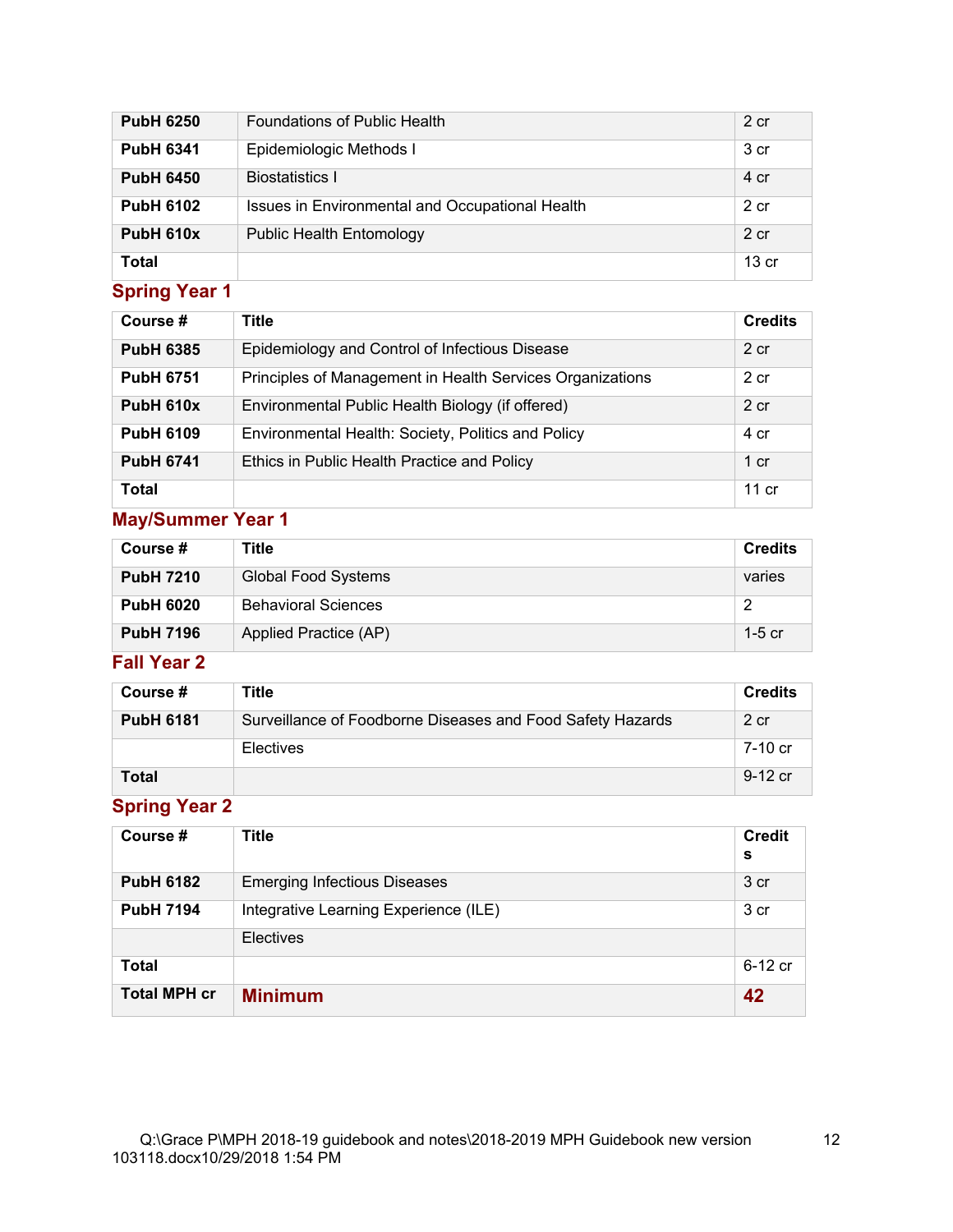

#### Master's Degree Structure: Building Blocks for Your Degree

# VERY IMPORTANT OTHER REQUIREMENTS

Your degree cannot be conferred until the following paperwork is completed even if you attended commencement before finishing your final paper of the Integrative Learning Experience is approved:

- 1. Apply to graduate (online in myU or submit paper from) –NOTE: degrees are conferred the end of the following month that you complete your requirements and your diploma will be mailed 6 weeks after.
- 2. Submit an updated Study Plan Form to Program Coordinator one semester before you graduate, so that completion of requirements is verified
- 3. Complete a post degree Career Survey
- 4. Submit a copy of your final masters project to Program Coordinator

Q:\Grace P\MPH 2018-19 guidebook and notes\2018-2019 MPH Guidebook new version 103118.docx10/29/2018 1:54 PM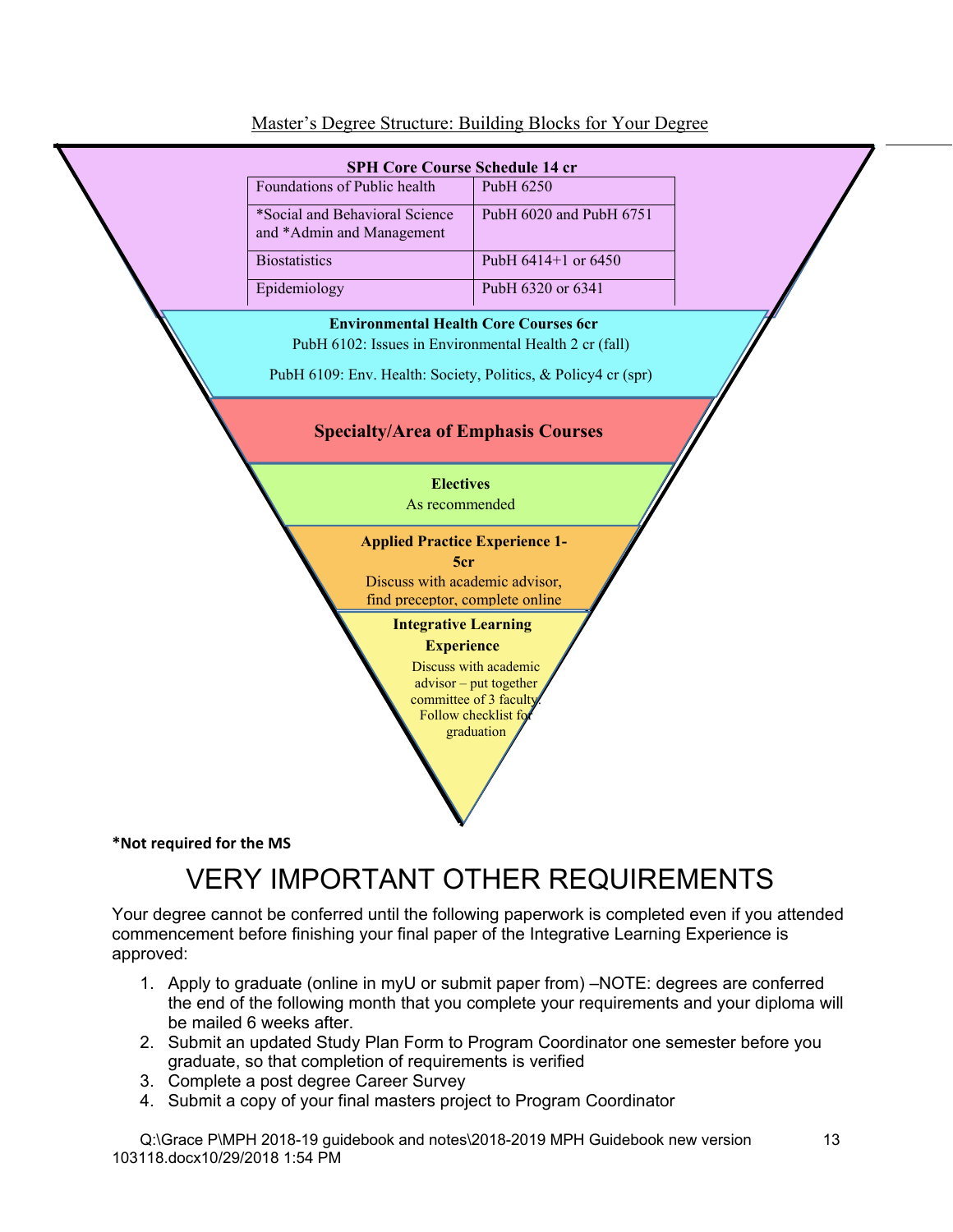|                | <b>Typical Fall Semester</b>                                                                                                                     |               |                   |                          |                |                        |                 |                                         |                       |                        |                                        |                           |                |                                        |                |
|----------------|--------------------------------------------------------------------------------------------------------------------------------------------------|---------------|-------------------|--------------------------|----------------|------------------------|-----------------|-----------------------------------------|-----------------------|------------------------|----------------------------------------|---------------------------|----------------|----------------------------------------|----------------|
| Time           |                                                                                                                                                  | Monday        |                   |                          |                | Tuesday                |                 |                                         | Wednesday             |                        |                                        | Thursday                  |                | Friday                                 |                |
| 8:00           |                                                                                                                                                  |               |                   |                          |                |                        |                 | 6414                                    |                       |                        |                                        |                           |                |                                        |                |
| 8:55           |                                                                                                                                                  |               |                   |                          |                |                        |                 | Lab<br>$8:00 - 8:50$                    |                       |                        |                                        |                           |                |                                        |                |
| 9:05           | 6450                                                                                                                                             |               |                   |                          |                |                        |                 |                                         | 6132                  | 6450                   |                                        |                           |                |                                        | 8120           |
|                | Lab                                                                                                                                              |               |                   | 6414                     |                | <b>VMED 5180</b>       |                 |                                         | $9:05 - 11:00$        | Lab                    | 6414                                   | <b>VMED 5180</b>          |                |                                        | $9:00 - 11:00$ |
| 9:55<br>10:10  | $9:05 - 9:55$                                                                                                                                    |               |                   | Lec<br>$9:45 - 11:00$    |                | $9:45 - 11:00$<br>TuTh | 6450            |                                         |                       | $9:05 - 9:55$          | Lec<br>$9:45 - 11:00$                  | $9:45 - 11:00$<br>TuTh    |                |                                        |                |
|                |                                                                                                                                                  |               |                   | TuTh                     |                |                        | Lab             |                                         |                       |                        | TuTh                                   |                           |                |                                        |                |
| 11:00          |                                                                                                                                                  |               |                   |                          |                |                        | $10:10 - 11:00$ |                                         |                       |                        |                                        |                           |                |                                        |                |
| 11:15          |                                                                                                                                                  |               |                   | 6020<br>11:15 - 12:30    |                |                        |                 |                                         |                       |                        | 6020<br>11:15 - 12:30                  |                           |                |                                        |                |
| 12:05          |                                                                                                                                                  |               |                   | TuTh                     |                |                        |                 |                                         |                       |                        | TuTh                                   |                           |                |                                        |                |
| 12:20          |                                                                                                                                                  |               |                   |                          |                | 6450                   |                 | 6414                                    | 6450                  | 6192/6193              |                                        |                           | 6106           | 6192/6193                              |                |
| 1:10           |                                                                                                                                                  |               |                   |                          |                | Lab<br>$12:20 - 1:10$  |                 | Lab<br>$12:20 - 1:10$                   | Lab<br>$12:20 - 1:10$ | $12.20 - 2.15$<br>WeFr |                                        |                           | $12:20 - 2:15$ | $12:20 - 2:15$<br>WeFr                 |                |
| 1:25           | 6101/6102                                                                                                                                        | 6100          | 6751              | 6450                     |                | 6134                   |                 | 6101/6102                               | 6751                  | (1st Half)             | 6450                                   | 6134                      |                | (1st Half)                             |                |
|                | $1:25 - 3:20$                                                                                                                                    | $1:25 - 3:20$ | $1:25 - 3:20$     | Lec                      |                | $1:25 - 3:20$          |                 | $1:25 - 3:20$                           | $1:25 - 3:20$         | /(2nd Half)            | Lec                                    | $1:25 - 3:20$             |                | /(2nd Half)                            |                |
| 2:15           | MW                                                                                                                                               | MW            | <b>MW</b>         | $1:25 - 3:20$            |                | TuTh                   |                 | MW                                      | <b>MW</b>             |                        | $1:25 - 3:20$                          | TuTh                      |                |                                        |                |
| 2:30           | (1st Half)                                                                                                                                       |               | (2nd Half)        | TuTh                     |                | (1st Half)             |                 | (1st Half)                              | (2nd Half)            | 6170<br>$2:30 - 5:30$  | TuTh                                   | (1st Half)                |                |                                        |                |
| 3:20           |                                                                                                                                                  |               |                   |                          |                |                        |                 |                                         |                       |                        |                                        |                           |                |                                        |                |
| 3:35           |                                                                                                                                                  |               |                   | 6341                     |                | 6320                   |                 | 6414                                    |                       |                        | 6341                                   | 6320                      |                |                                        |                |
| 4:25           |                                                                                                                                                  | 8161          | 6181<br>3:30-5:30 | (Sec 1)<br>$3:35 - 4:50$ |                | Lec<br>$3:35 - 5:30$   |                 | Lab<br>$3:35 - 4:25$                    |                       |                        | (Sec <sub>1</sub> )<br>$3:35 - 4:50$   | Lab<br>$3:35 - 5:30$      |                |                                        |                |
| 4:40           |                                                                                                                                                  | $4:25 - 5:15$ |                   | TuTh.                    |                |                        |                 |                                         | 6115                  |                        | TuTh                                   |                           | 8160           |                                        |                |
|                |                                                                                                                                                  |               |                   | (Sec2)                   |                |                        |                 |                                         | $4:40 - 5:30$         |                        | (Sec2)                                 |                           | $4:00 - 6:00$  |                                        |                |
| 5:30<br>5:45   | 6162                                                                                                                                             |               |                   | $(4:15 - 5:30)$          |                | 6450                   |                 |                                         |                       |                        | $(4:15 - 5:30)$                        |                           |                |                                        |                |
|                | $5:45 - 7:40$                                                                                                                                    | 6104          |                   |                          |                | Lab                    |                 |                                         |                       |                        |                                        |                           |                |                                        |                |
| 6:35           |                                                                                                                                                  | $6:00 - 8:00$ |                   |                          |                | $5:45 - 6:35$          |                 |                                         |                       |                        |                                        |                           |                |                                        |                |
| 6:50           |                                                                                                                                                  |               |                   |                          |                |                        |                 |                                         |                       |                        |                                        |                           |                |                                        |                |
| 7:40           |                                                                                                                                                  |               |                   |                          |                |                        |                 |                                         |                       |                        |                                        |                           |                |                                        |                |
|                | Note: School of Public Health and Environmental Health Core requirements in red bold.<br>Note: Single section 6414 and 6450 lab options in blue. |               |                   |                          |                |                        |                 |                                         |                       |                        |                                        |                           |                |                                        |                |
| Time           | <b>Typical Spring Semester</b>                                                                                                                   | Monday        |                   |                          | Tuesday        |                        |                 |                                         |                       | Wednesday              |                                        |                           | Thursday       |                                        | Friday         |
| 8:00           |                                                                                                                                                  |               |                   | 6320<br>Lec              |                |                        |                 |                                         |                       |                        |                                        | 6320<br>Lab               |                |                                        |                |
| 9:05           | 6450                                                                                                                                             |               |                   | $8:00 - 9:55$            |                |                        |                 |                                         |                       |                        |                                        | $8:00 - 9:55$             | 6140           | <b>VMED 5181</b>                       | 8120           |
| 9:55           | Lab<br>$9:05 - 9:55$                                                                                                                             |               |                   |                          |                |                        |                 |                                         |                       |                        |                                        |                           |                | 9:05 - 11:00 9:00 - 12:00 9:00 - 11:00 |                |
| 10:10          | 6450                                                                                                                                             | 6451          | 6182              |                          | 6150           |                        | 6450            |                                         | 6451                  |                        |                                        |                           |                |                                        |                |
|                | Lec                                                                                                                                              | Lec           | $10:10 - 1:10$    |                          | $10:10 - 1:10$ |                        |                 | Lec                                     | Lec                   |                        |                                        |                           |                |                                        |                |
| 11:00<br>11:15 | $10:10 - 12:05$ $10:10 - 12:05$<br>MW                                                                                                            | <b>MW</b>     |                   |                          |                |                        |                 | 10:10 - 12:05 10:10 - 12:0<br><b>MW</b> | <b>MW</b>             |                        |                                        |                           |                |                                        |                |
|                |                                                                                                                                                  |               |                   |                          |                |                        |                 |                                         |                       |                        |                                        |                           |                |                                        |                |
| 12:05<br>12:20 |                                                                                                                                                  |               |                   |                          |                | 8142                   |                 |                                         | 6450                  |                        | 6175                                   | 6106                      |                |                                        |                |
|                |                                                                                                                                                  |               |                   |                          |                | 12:20 - 2:15           |                 |                                         | Lab                   |                        |                                        | 12:20 - 4:25 12:20 - 2:15 |                |                                        |                |
| 1:10           |                                                                                                                                                  | 6120          |                   | 6154<br>$1:00 - 2:15$    |                |                        |                 |                                         | $12:20 - 1:10$        |                        |                                        |                           | 6154           | 8141                                   |                |
| 1:25           |                                                                                                                                                  | $1:25 - 3:20$ |                   | <b>TuTh</b>              |                |                        |                 | 6123<br>$1:25 - 3:20$                   |                       |                        |                                        |                           | <b>TuTh</b>    | $1:00 - 2:15$ 1:00 - 3:00              |                |
| 2:15           |                                                                                                                                                  |               |                   |                          |                |                        |                 |                                         |                       |                        |                                        |                           |                |                                        |                |
| 2:30           |                                                                                                                                                  |               |                   |                          |                |                        |                 |                                         |                       |                        |                                        |                           |                |                                        |                |
| 3:20           |                                                                                                                                                  |               |                   |                          |                |                        |                 |                                         |                       |                        |                                        |                           |                |                                        |                |
| 3:35           | 6160<br>$3:35 - 4:50$                                                                                                                            |               |                   |                          |                | 6342                   |                 | 6100                                    | 6160<br>$3:35 - 4:50$ | 6183                   |                                        | 6342                      |                |                                        |                |
| 4:25           | <b>MW</b>                                                                                                                                        |               |                   |                          |                | $4:00 - 5:15$          |                 | $4:00 - 6:00$                           | <b>MW</b>             | $4:00 - 6:00$          |                                        | $4:00 - 5:15$             |                |                                        |                |
| 4:40           |                                                                                                                                                  |               | 6173              |                          |                | TuTh:                  |                 | (First Half)                            |                       |                        | 6116                                   | TuTh:                     |                |                                        |                |
| 5:30           |                                                                                                                                                  |               | $4:40 - 6:40$     |                          |                |                        |                 |                                         |                       |                        | 6130<br>$4:40 - 5:30$<br>$5:00 - 7:00$ |                           | 6161           |                                        |                |
| 5:45           |                                                                                                                                                  | 6133          |                   |                          |                |                        |                 |                                         |                       |                        |                                        |                           | $5:30 - 7:30$  |                                        |                |
| 6:35           | 6101<br>$6:00 - 8:00$                                                                                                                            | $5:45 - 7:45$ |                   |                          |                |                        |                 | 6101<br>$6:00 - 9:00$                   | 6131<br>$6:00 - 8:30$ |                        |                                        | 6112<br>$6:00 - 8:00$     |                |                                        |                |
| 6:50           | (First Half)                                                                                                                                     |               |                   |                          |                |                        |                 | (First Half)                            |                       |                        |                                        |                           |                |                                        |                |
|                | <b>MW</b>                                                                                                                                        |               |                   |                          |                |                        |                 | MW                                      |                       |                        |                                        |                           |                |                                        |                |
| 7:40<br>7:55   |                                                                                                                                                  |               |                   |                          |                |                        |                 |                                         |                       |                        |                                        |                           |                |                                        |                |
| 8:05           |                                                                                                                                                  |               |                   |                          |                |                        |                 |                                         |                       |                        |                                        |                           |                |                                        |                |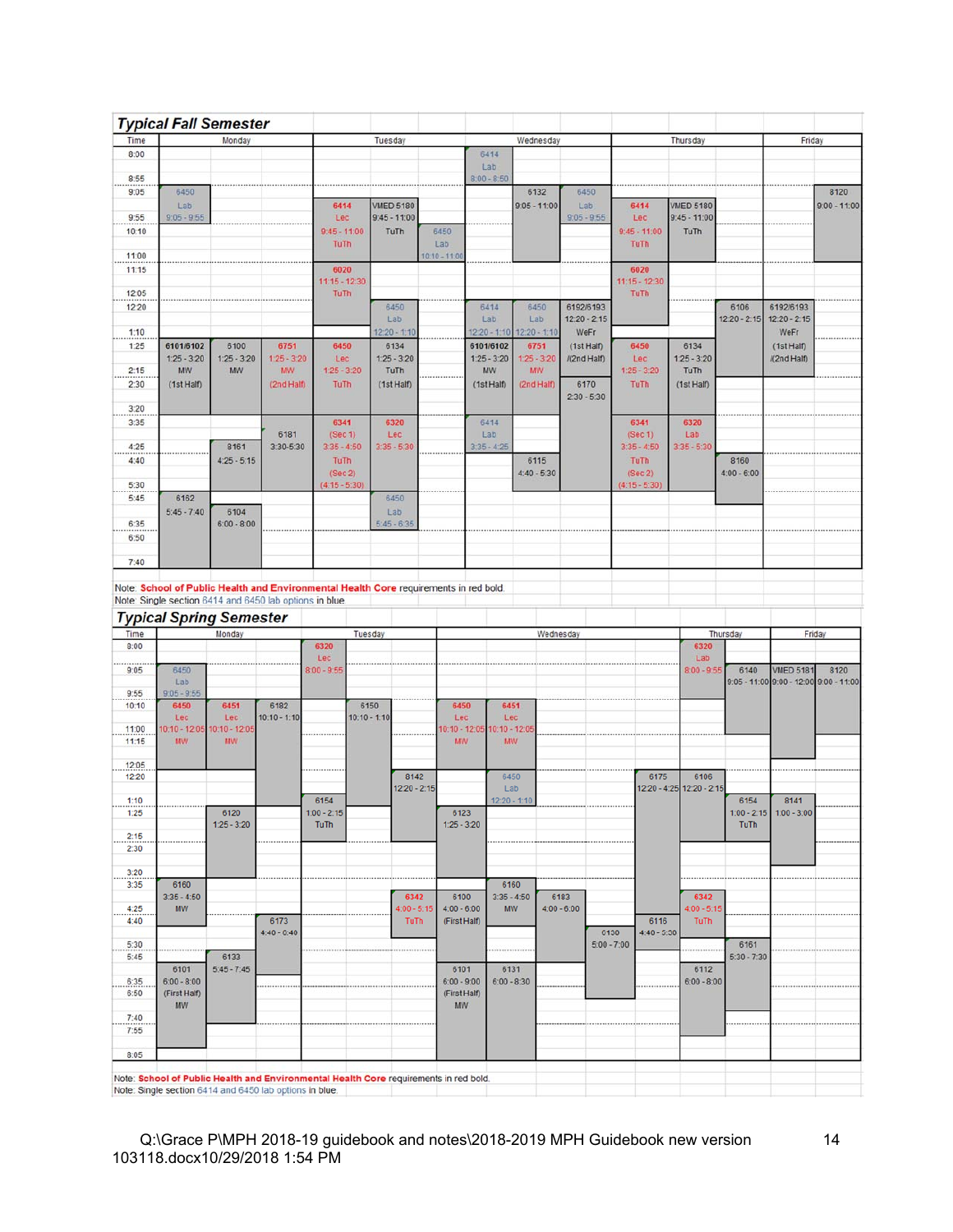# **1.5 EnHS Division Course List**

#### **Course Syllabi can be found here:** http://www.sph.umn.edu/academics/syllabi/

#### **3106/6106 Making Sense of Health Studies**

#### (2cr) **Maldonado**

How to critically evaluate health news (and the health research reports on which they are based) to make good, well informed decisions about your health and well-being. Pairs with 6106 Making Sense of Health Studies discussion. Fulfills public health minor requirements for CLA.

**Fall and Spring: 12:20pm -2:15pm Th**

#### **6100 Topics: Environmental Health**

(.5-4 cr; prereq EH major or #) New course offerings or topics of interest in environmental health.

#### **Fall 2018 Public Health Entomology 2cr (Oliver)**

Pathogens transmitted by arthropods, particularly mosquitoes and ticks, inflict human disease all over the world. These pathogens represent a broad diversity of persistent foes as well as emerging challengers. This course will provide an introduction to methods used in the field and laboratory for performing arthropod and pathogen surveillance, identification, and other investigations relevant to public health. **Fall 10:10 AM-12:05 PM MW**

#### **Fall 2018 GIS and Spatial Analysis for Public Health 3cr (Berman)**

This course is an introduction to Geographic Information Systems (GIS) and its application for public health research. Classwork will be presented in the form of health related case studies based on research topics pertinent to students in the School of Public Health, where we will use GIS to formulate and address scientific hypotheses. Specifically, the ArcGIS software will be presented as a tool for integrating, manipulating, and displaying spatial health data. Students should leave this course with knowledge to acquire spatial data, visualize geographic trends, and formulate scientific hypothesis for epidemiological applications.

**Fall 09:05 AM-10:25 AM MW**

#### **PubH 6100 Spring 2018**

• Public Health Biology (Hedberg - pending)

#### **6101 Environmental Health**

#### (2 cr) **Toscano**

Principles of environmental health relating to macro- and micro-environments and to products consumed or used by people.

#### **Fall and Spring**: **6:00pm-9:00pm MW** (first seven weeks)

#### **6102 Issues in Environmental and Occupational Health**

(2 cr; prereq grad student or EH or AEH major)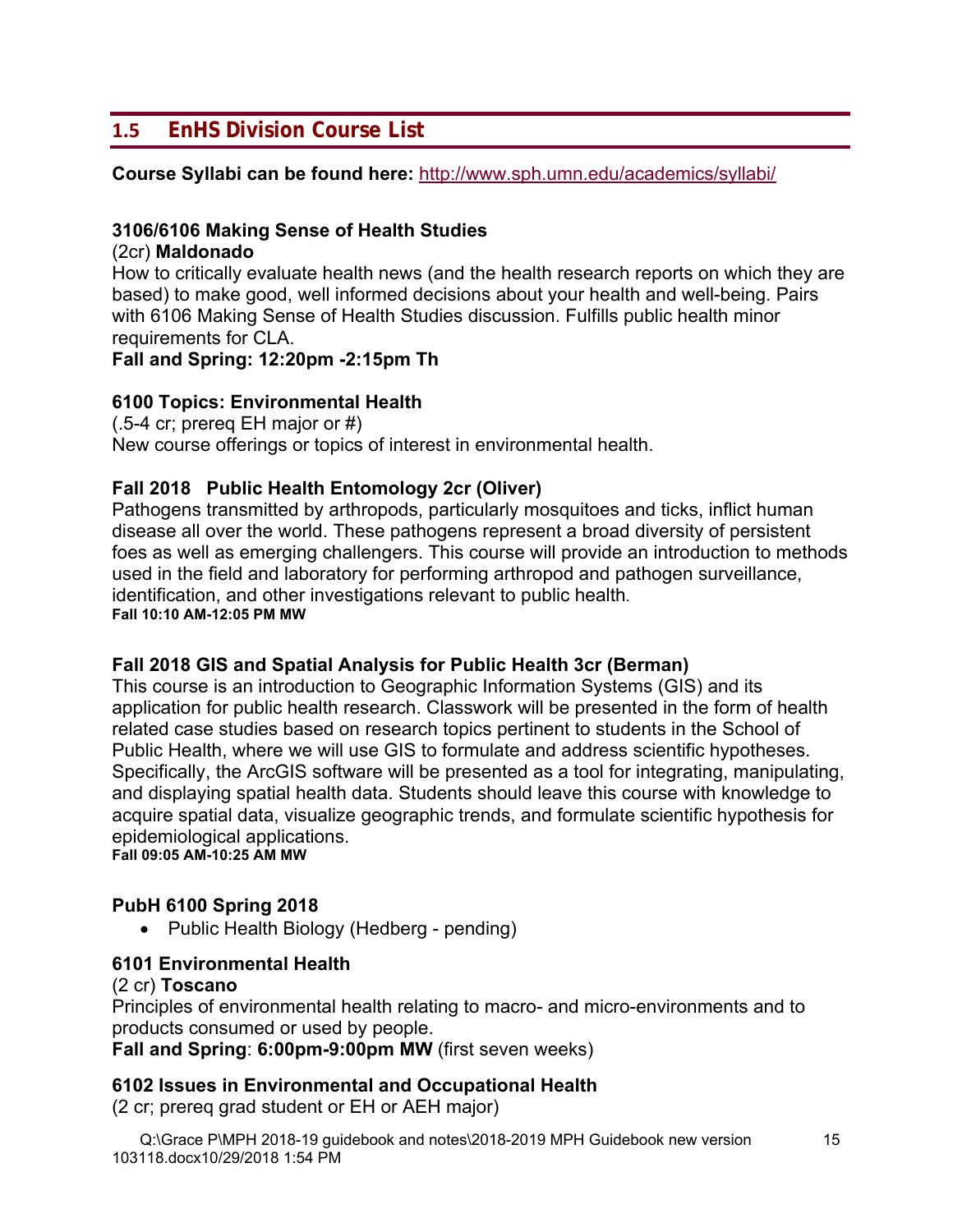The field, the current issues and the principles and methods of environmental and occupational health practice. Independent field study to observe, view, and analyze environmental/occupational health programs, contacts on a discussion group on EnHS web page and completion of a take home exam are required.

**Fall 1:25 pm-3:20pm** MW (first half of semester-in person) – **Simcik Fall, Spring, Summer** : **Online option (Lee)**

#### **6106 Making Sense of Health Studies**

#### (2cr) **Maldonado**

How to critically evaluate health news (and the health research reports on which they are based) to make good, well informed decisions about your health and well-being. Meets with 3106 Making Sense of Health Studies lecture. Fulfills public health minor requirements for CLA.

#### **Fall, Spring: 12:20pm -2:15pm Th**

#### **6109 Environmental Health: Society, Politics and Policy (4cr) McGovern and Wattenberg**

We live with various hazards, ranging from chemical and physical to social and behavioral hazards. This course focuses on how assessment of exposure to hazards and the adverse health effects they may cause is used to evaluate environmental health risk, and how environmental policy is developed to protect public health. Students will explore the forces and strategies that contribute to the development of environmental health policy, including the roles of scientific evidence, strategic decision-making, and the political process.

# **Spring: T and Th 5:30pm-7:30 pm**

#### **6112 Environmental Health Risk Assessment: Application to Human Health Risks from Exposure to Chemicals**

(2 cr; prereq Intro courses in toxicology/exposure analysis e.g., PubH 6104 Environmental Health Effects: Introduction to Toxicology, PubH 6103 Exposure to Environmental Hazards or equivalent) **Wattenberg**

Introduction to risk in the context of regulatory decision-making.

# **Fall or Spring: 3:30pm-5:20pm W see course schedule**

# **6115 Worker Protection Law**

# (1 cr) **Austin**

The course will focus on the role of government in protecting rights of citizens. Labor movement history will serve as a starting point for a discussion of modern systems for protecting workers from unsafe work places and compensating them for Injuries that do occur. Law will be reviewed that protects individuals against class-based discrimination and creates a "right" to work.

# **Fall: 4:40pm-6:35pm W**

# **6116 Environmental Law**

#### (1 cr) **Austin**

Several difficult legal questions arise when pollution protection law conflicts with policy encouraging use of natural resources. Conflict also arises when the government restricts the use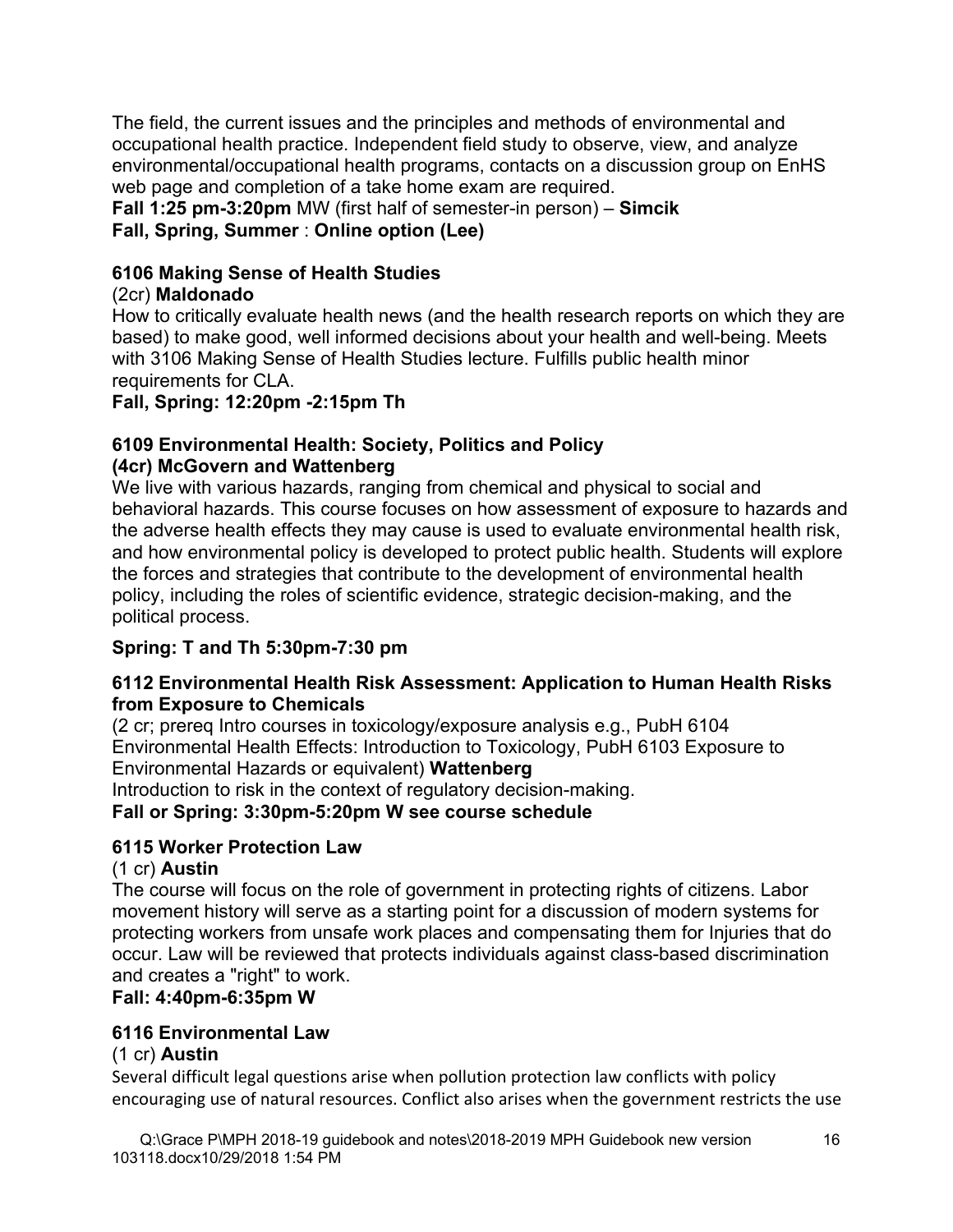of property without compensating its owner. Course also considers the increasing authority of government agencies to audit business to assure compliance. **Spring: 4:40pm-6:35pm W** 

# **6120 Injury Prevention in the Workplace, Community, and Home**

(2 cr) **Hyun** Injury epidemiology: analysis of major injury problems affecting the public in the workplace, community, and home using the epidemiologic model and conceptual framework; emphasis on strategies/program development for prevention and control. **Spring: 1:25pm-3:20pm M**

#### **6121 Topics: Injury Prevention in the Workplace, Community, and Home**  (1-2 cr; prereq 6120, 6330 or 6341) **Gerberich**

Selected projects relevant to injury problems. Spring TBA

#### **6123 Violence Prevention and Control: Theory, Research, and Application**  (2 cr) **Ramirez**

Analyses and critique of major theories and epidemiological research pertinent to violence, including characteristics of violence and relevant risk factors, reporting and treatment protocols, and current/potential intervention efforts and prevention initiatives; emphasis on interdisciplinary contributions to violence prevention and control. Spring: 10:10am -12:05pm M W

# **6130 Occupational Medicine: Principles and Practice**

(2 cr; prereq Grad student or EH major) **Mandel**

Pathogenesis of diseases caused by occupational hazards, evaluating work-related illnesses, overall regulatory framework governing occupational health and safety. **Spring: 5:00pm-7:00pm W** 

# **6131 Working in Global Health ON HOLD**

# (2 cr) TBA

Major factors influencing health worldwide, and the interdependence of the developed and developing world in addressing health problems from a global perspective. Spring: 6:00pm-8:30pm W

# **6132 Air, Water, Health**

#### (2 cr) **Simcik**

In this course we will explore the issues related to providing adequate levels of clean air and water. Specific issues include local water quantity and quality and local air quality in both the developed and developing world, as well as global air and water quality, and policies meant to protect these resources.

#### **Fall: 9:05am-11:00am W**

# **6133 Global Health Seminar**

#### (1 cr) **Toscano, Alexander**

This seminar course will explore various aspects of global health from a public health perspective.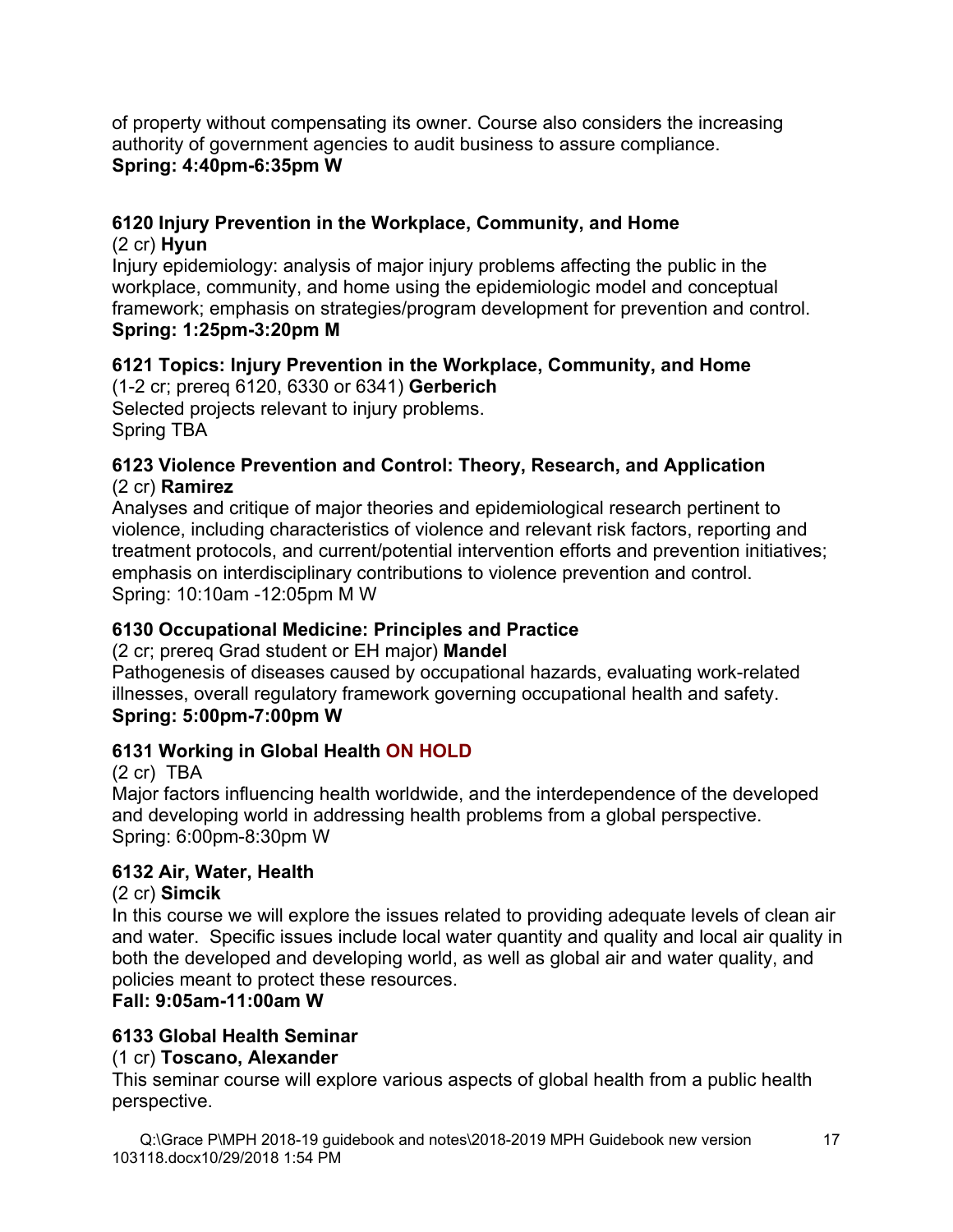Spring: 5:45pm-7:45pm M

#### **6134 Sustainable Development and Global Public Health**

(2cr) No Prereqs; **Toscano**

This course will focus on the effect of globalization on social and sustainable development on global health from a public health perspective. Topics will include the interplay between global stressors such as population, war, economics, urbanization, environment, water and sanitation, communicable and non-communicable conditions and their effects on human health globally. This course is intended for students who do not have extensive public health training.

#### **Fall: 1:25pm – 3:20pm Tu & Th (first half of the semester)**

#### **6135 Job Search Strategies and Career Professional Development**  (1 cr) **Massaglia**

This course is intended for students who are interested in learning how to develop a meaningful career in Public Health and related fields. Students will learn skills that they can apply to finding an Applied Practice Experience or internship, and to finding employment. The skills include the following: assessing self-awareness/strengths, researching job/internships and employers, relationship-building (networking), interviewing, self-marketing (e.g. resumes, cover letters), identification of professional goals, and professionalism in the workplace. The focus is primarily non-academic careers but some class content and work may also apply to academic job searches and careers.

#### **Spring 2:30 pm- 4:10 pm T (first half of the semester)**

# **6140 Occupational and Environmental Epidemiology**

(2 cr; prereq basic course in epidemiology and biostatistics) **Kim** Principles and concepts in identifying health effects in the workplace; strategies for identifying excess risk, evaluating strengths and weaknesses of research techniques, assessing bias and confounding.

# **Spring: 9:05am-11:00am Th**

#### **6150 Interdisciplinary Evaluation of Occupational Health and Safety Field Problems**

(3 cr; prereq PubH 6170 or instr consent) **Anderson**

Guided evaluation of potential health and safety problems at the worksite, recommendations and design criteria for correction; and evaluation of occupational health and safety programs.

#### **Spring: 10:10am-1:10pm Tu**

# **PubH 6151 OEHN Nursing Seminar**

#### (1cr) **McGovern**

Seminar focuses on professional role and skill development, competency assessment, and development and implementation of **Applied Practice Experiences** and plan B research papers. Depending on the student cohort each semester, the seminar will be a group learning activity or individualized mentoring based on the instructor's assessments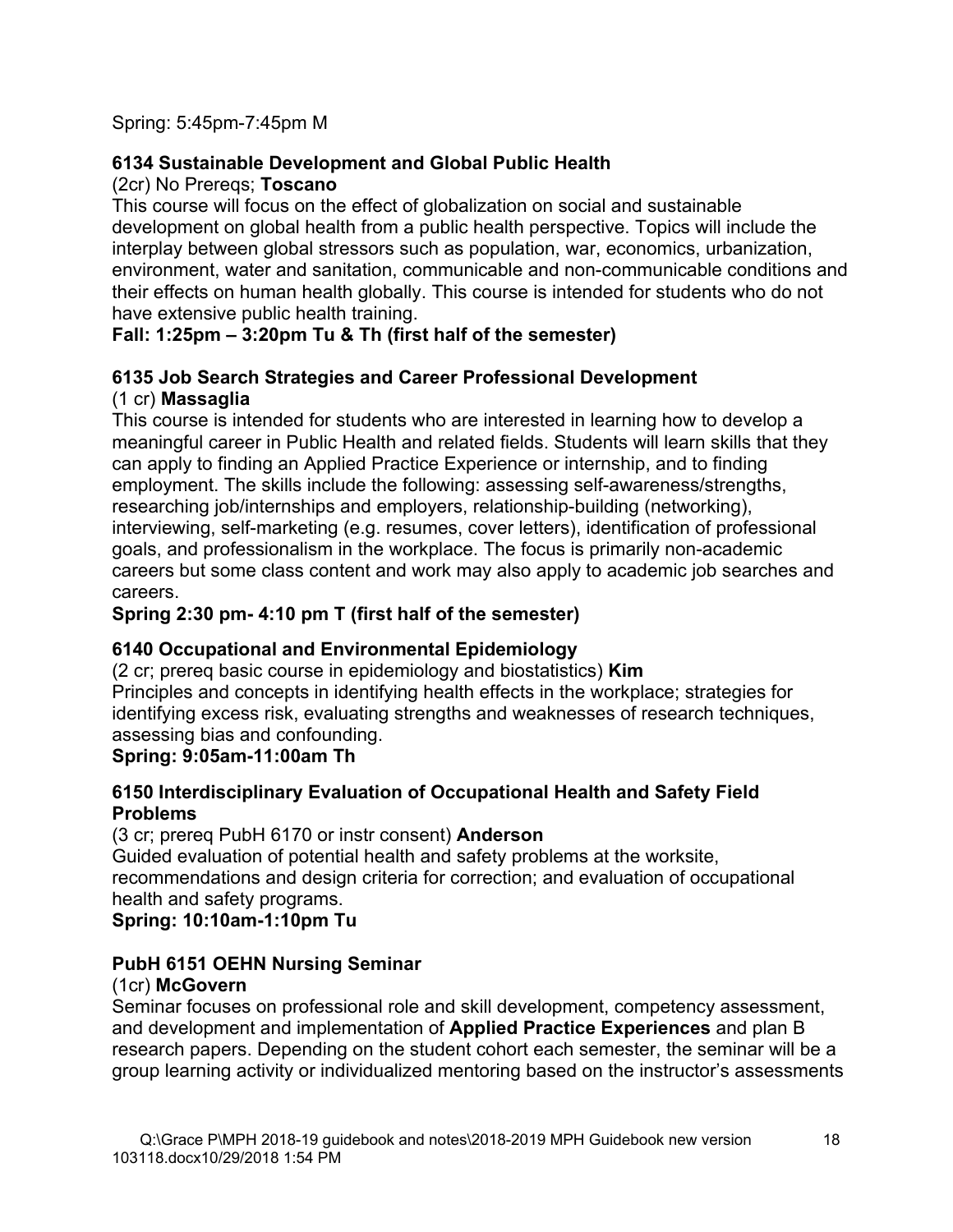of students' learning needs. **Fall, Spring TBA**

#### **6154 Climate Change and Global Health**

#### (3 cr) **Simcik**

This course explores the interconnected relationships between global climate change and human health. During this course students will develop computer models to predict climate change from natural and anthropogenic forces, predict human health outcomes as a result of a changing climate, and combine them to investigate different policy scenarios.

#### **Spring: 1:00pm-2:15pm Tu & Th**

#### **6159 Principles of Toxicology I (2cr) Toscano**

This is the first of two courses that covers fundamental principles of exposure, uptake and metabolism. This course focuses on identifying the mechanisms and effects of chemical, biological, and physical agents on human health. Discussions will focus on the action of environmental agents and how they interact with

humans to cause disease. Emphasis is on understanding the principles of toxicology as they apply to

understanding toxicant-human interactions.

**Fall: 6:00 pm- 8:00 pm M** 

#### **6160 Principles of Toxicology II (formerly "Systems of Toxicology" or "Metabolomics")**

#### **(3 cr); prereq Biochem, mol biol, org chem or** # **Peterson**

Pharmacokinetics/toxicokinetics and xenobiotic metabolism. Mechanisms by which phase I and phase II enzymes bioactivate and detoxify xenobiotics. Implications of these biochemical reactions for human health.

#### **Spring: 3:35pm-4:50pm Tu Th**

#### **6161 Regulatory Toxicology**

(2 cr; prereq some background in [toxicology or pharmacology or related field] is recommended) **Balbo**

In-depth introduction to laws (and associated regulations) of U.S. federal regulatory agencies, such as CPSC, EPA, FDA, OSHA, and DOT, that both require and use toxicological data/information in their mission of protecting human and environmental health.

#### **Spring Th 5:30pm -7:30pm**

#### **PubH 6162 Biomarkers**

#### (2 cr) **Stepanov**

Biomarkers are invaluable tools in identifying and preventing human disease. Due to significant concerns over the risk of human exposure to airborne pollutants, persistent organic pollutants, heavy metals, and other environmental agents, the potential of molecular markers is especially high in identifying susceptible individuals and preventing environmentally-induced disease. This course will introduce current status of molecular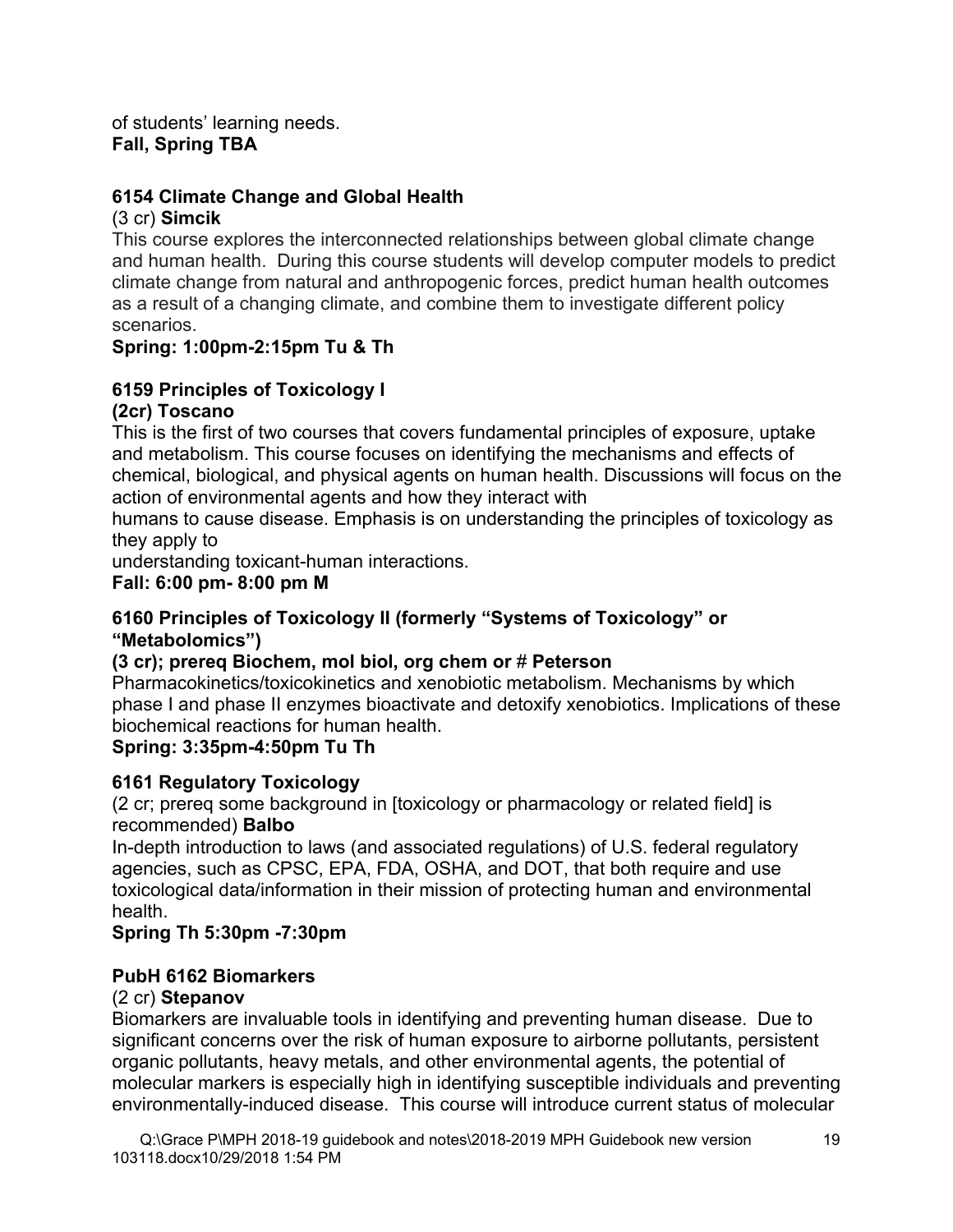biomarker research, including biomarkers of chemical exposures, genetic toxicity markers, genomics-based biomarkers of susceptibility, and organ and systems biomarkers. The progression of biomarker development and application from the laboratory environment to the clinical or population-based settings and to the development of public health policies and interventions will be discussed. The course will include a collaborative project.

#### **Fall: 5:45pm-7:40pm M**

#### **6170 Introduction to Occupational Health and Safety**

(3 cr; prereq EH major or #) **McGovern**

Introduction to major concepts and issues in occupational health and safety. Apply public health principles and decision-making process in relation to prevention of injury and disease, health promotion of adults and protection of worker populations from environmental hazards.

**Fall: 2:30pm-5:30pm W** 

#### **PubH 6172 Industrial Hygiene Applications**

(2 cr prereq grad student or EH major, IH specialty or equiv preparation or #) **Arnold** In this course will explore and apply the basic principles that inform the industrial hygiene field--recognition, evaluation and control of occupational health and safety hazards. Activities will be designed to provide practice applying these concepts to specific workplace health and safety problems.

**Spring: 9:02-11:00am** –every other year; odd year spring

#### **6173 Exposure to Physical Agents**

(2 cr; prereq grad student or EH major, IH specialty or equiv preparation) **Raynor** Nature, health effects, monitoring and control of physical agents in working and living environments, ionizing/non-ionizing radiations (including lasers and ultraviolet, visible and infrared light), noise and vibration, and heat and cold stress; dose, response and engineering interventions.

**Spring: 4:40pm-6:40pm M** every other year; even year spring

# **6174 Control of Workplace Exposures**

(3 cr; prereq grad student or EH major, IH specialty or equiv preparation) **Raynor** Occupational and environmental health specialists spend much of their time recognizing and evaluating potential health or safety hazards. However, these activities, by themselves, do not alleviate problems. Control measures must be implemented to reduce the risk of disease or injury among exposed populations. This course investigates qualitatively and quantitatively the options for reducing human exposure to airborne hazards, particularly in the workplace. Among the options considered will be general and local exhaust ventilation, air pollution control equipment, and personal protective equipment. **Spring 4:40 – 7:40 PM M** (odd year spring) every other year

**6175 Environmental Measurements Laboratory** 

# (2 cr;) **Raynor**, **Simcik**

Broad treatment of occupational health field. Role of industrial hygienist. Emphasizes practical application of industrial hygiene concepts/methods. Lectures/demonstrations, lab exercises, project.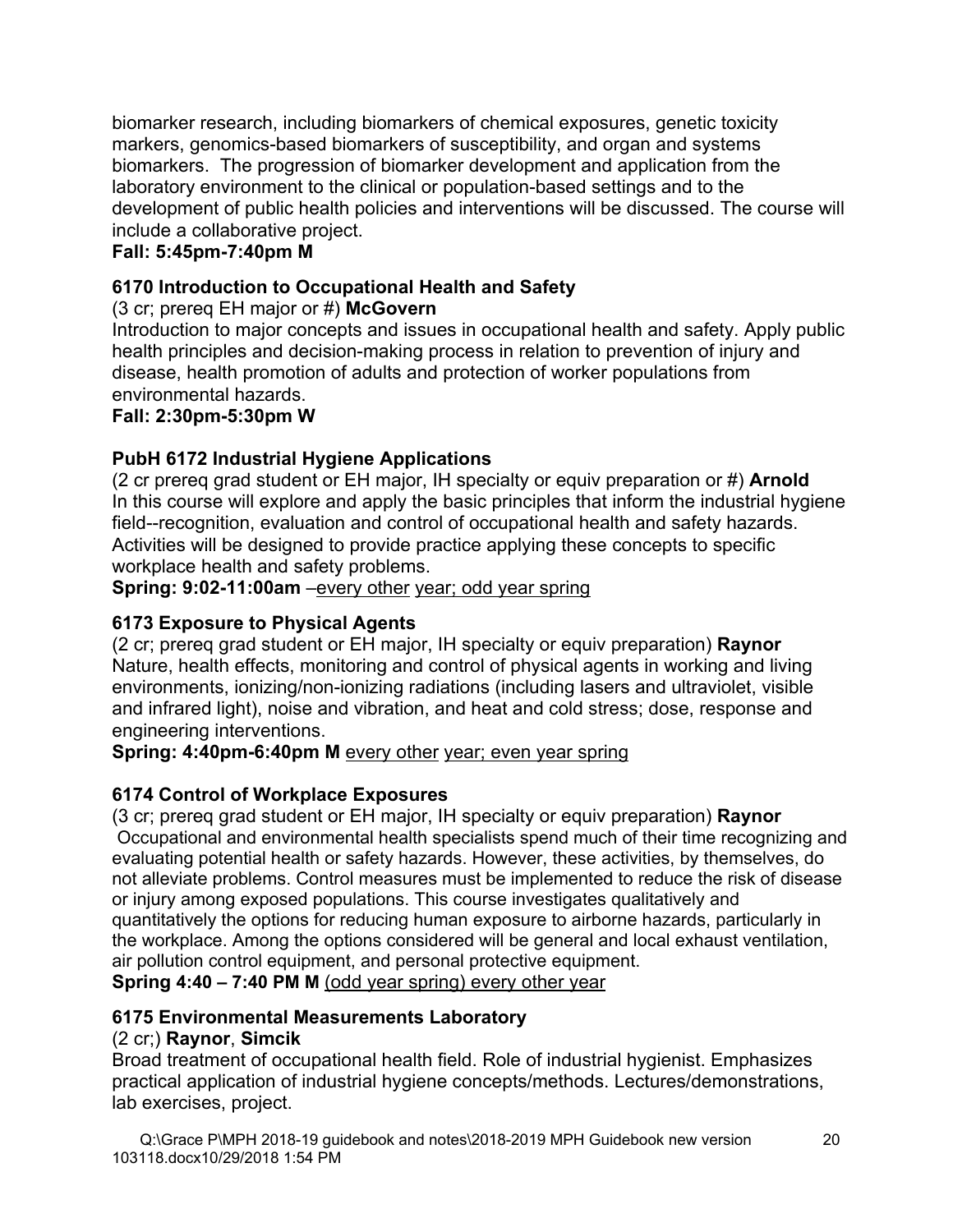#### **Spring: 12:20pm-4:25pm W** Every other year; even year spring

#### **PubH 6177 Nanotechnology Health & Safety**; Student Option

(1 cr;) **Raynor** 

As defined by ASTM, nanotechnology is the emerging field of "technologies that measure, manipulate, or incorporate materials and/or features with at least one dimension between approximately 1 and 100 nm". Toxicology studies have indicated that exposures to nanomaterials present unique health risks not encountered with their parent materials. After completing this course, students will understand how the fundamental concepts and methods of occupational hygiene are applied specifically to nanomaterials. **Fall: 10:10 AM-12:05 PM M**

#### **6181 Surveillance of Foodborne Diseases and Food Safety Hazards**

(2 cr; prereq PubH 6320 or PubH 6341) **Hedberg** Surveillance of foodborne disease and food safety. **Fall: 3:30pm-5:30pm M** 

# **6182 Emerging Infectious Diseases: Current Issues, Policies, and Controversies**

(3.0 cr; Prereq-AHC student, #; A-F spring, every year) **Osterholm** Issues/controversies surrounding emerging infectious diseases. Framework for considering realistic/innovative policies. Bioterrorism, public health preparedness. Pandemic influenza preparedness, smallpox vaccination, antibiotic resistance. **Spring: 10:10am-1:10pm M** 

#### **6183 Theory and Practice in Foodborne Disease Outbreak Detection, Investigation and Control (1 cr) Hedberg**

This course focuses on the practical basis for developing and implementing methods for foodborne disease outbreak detection, investigation and control; using recent outbreaks to highlight underlying principles. The course will review biological characteristics of major foodborne disease pathogens, clinical features of the illnesses they cause and epidemiologic presentations of foodborne outbreaks. The implications of these characteristics will be discussed in a problem solving, seminar format that examines theory and practice in the context of recent outbreaks. Strategies to promote timely decision-making will be emphasized.

#### **Spring We 4:00-6:00pm**

#### **6190 Environmental Chemistry**

(3 cr; prereq gen chem, org chem or #) **Simcik**

Overview of chemistry of air, water and soil, pertinent environmental problems; human and ecological multi-media exposures to chemicals in the environment.

#### **Fall: 9:45am-11:00am Tu Th**

#### **6192 Measurement and Properties of Air Contaminant**

(2 cr Prereq: Good grasp of [elementary physics, chemistry, mathematics including calculus) **Raynor**

This course explores the physical nature of gaseous and particulate air contaminants, their occurrence in workplaces, the factors governing generation and dispersal, the criteria, rationales and standards under which practical measurement in the workplace is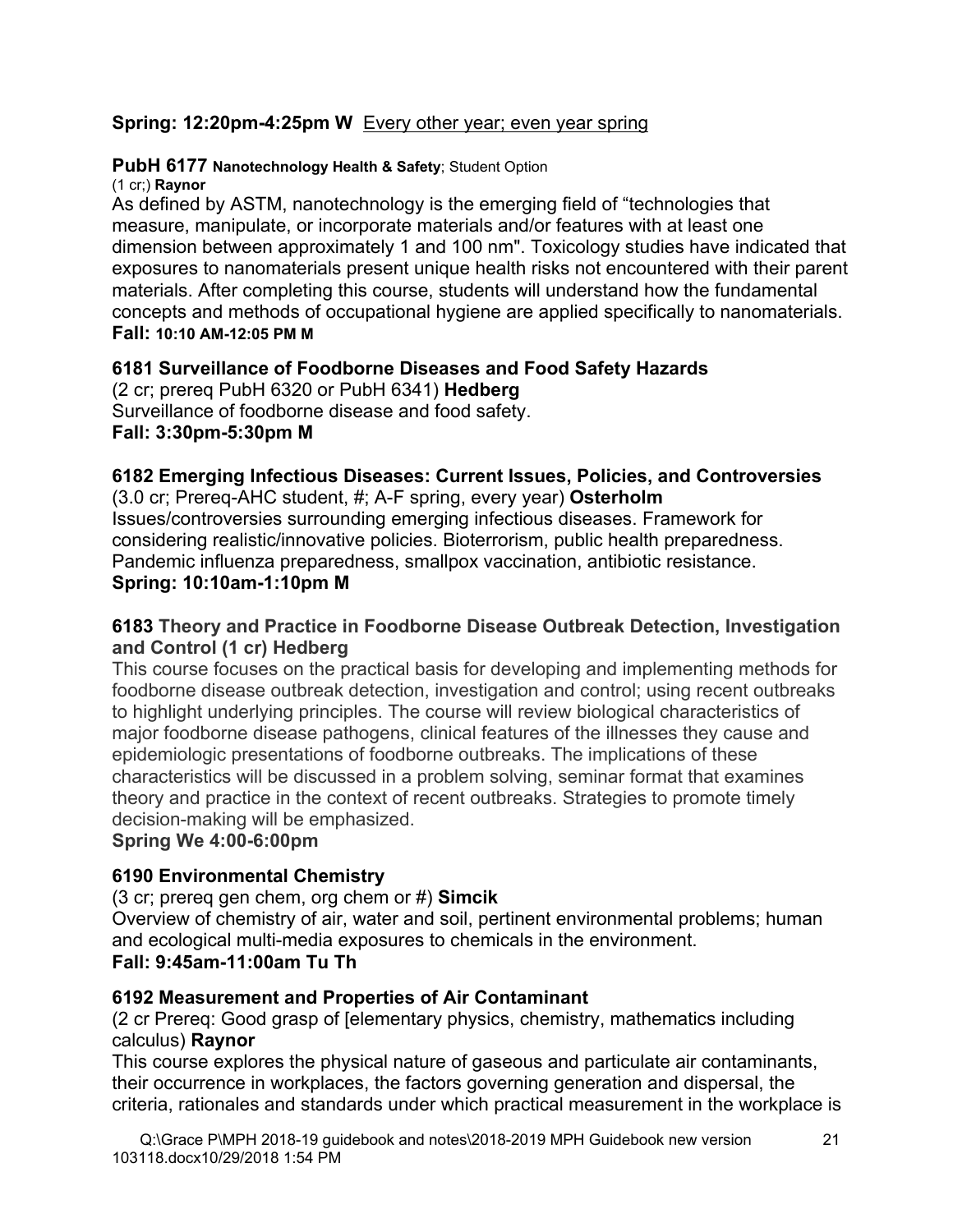conducted, the principles underlying industrial hygiene measurement techniques; processes of inhalation and deposition of aerosols and their ultimate fate, and scenarios linking exposure with aerosol-related ill-health

**Fall: 12:20pm-2:15pm WF (first half of the semester)** every other year odd fall

# **6193 Advanced Topics in Exposure Sciences**

(2 cr A-F only; prereq 6192 or instr consent)

Fall: 12:15pm-2:20pm WF (second half of the semester) **every other year; odd year** fall

# **7193 Directed Study: Environmental Health**

(1-4 cr; prereq grad student, EH major, #) EnHS Faculty Directed study in a topic at discretion of faculty member. Usually students and faculty agree upon an area they feel could enhance the advanced masters' students' educational experience. *Independent Study*

#### **Fall, Spring, Summer**

# **7194 Integrative Learning Experience (ILE): Environmental Health**

(1-5 cr; prereq EH major or #) EnHS Faculty Directed projects or examination in environmental and occupational health. *Independent Study* **Fall, Spring, Summer** 

# **7195 Culminating Experience/Masters Project for MS student only**

# **7196 Applied Practice (AP): Environmental Health**

(1-5 cr; prereq EH major or #) EnHS Faculty Directed practicum in environmental and occupational health. *Independent Study* **Fall, Spring, Summer** 

# **7200 and 72XX Topics Courses Public Health Institute**

May Session single day or three week intense courses. http://www.sph.umn.edu/ce/institute/

# **8100 Topics: Environmental and Occupational Health**

(1-6 cr; prereq #) EnHS Faculty New course offerings or topics of interest in environmental and occupational health. Fall, Spring, May session, Summer; Time and place to be arranged

# **8120 Environmental Health and Safety Research Seminar**

(1 cr; prereq EH major, OIPRTP specialty or equiv, PubH 6120, 6330 or 6341, 6450) **Gerberich, Alexander**

Facilitate student research efforts in occupational injury epidemiology and control through roundtable discussions and interdisciplinary involvement. **Fall: 9:00am-11:00am F; Spring: 12:20pm-2:30pm F** 

# **8160 Advanced Toxicology**

(2 cr; prereq biochem, molecular biol, PubH 6160, #) **Peterson**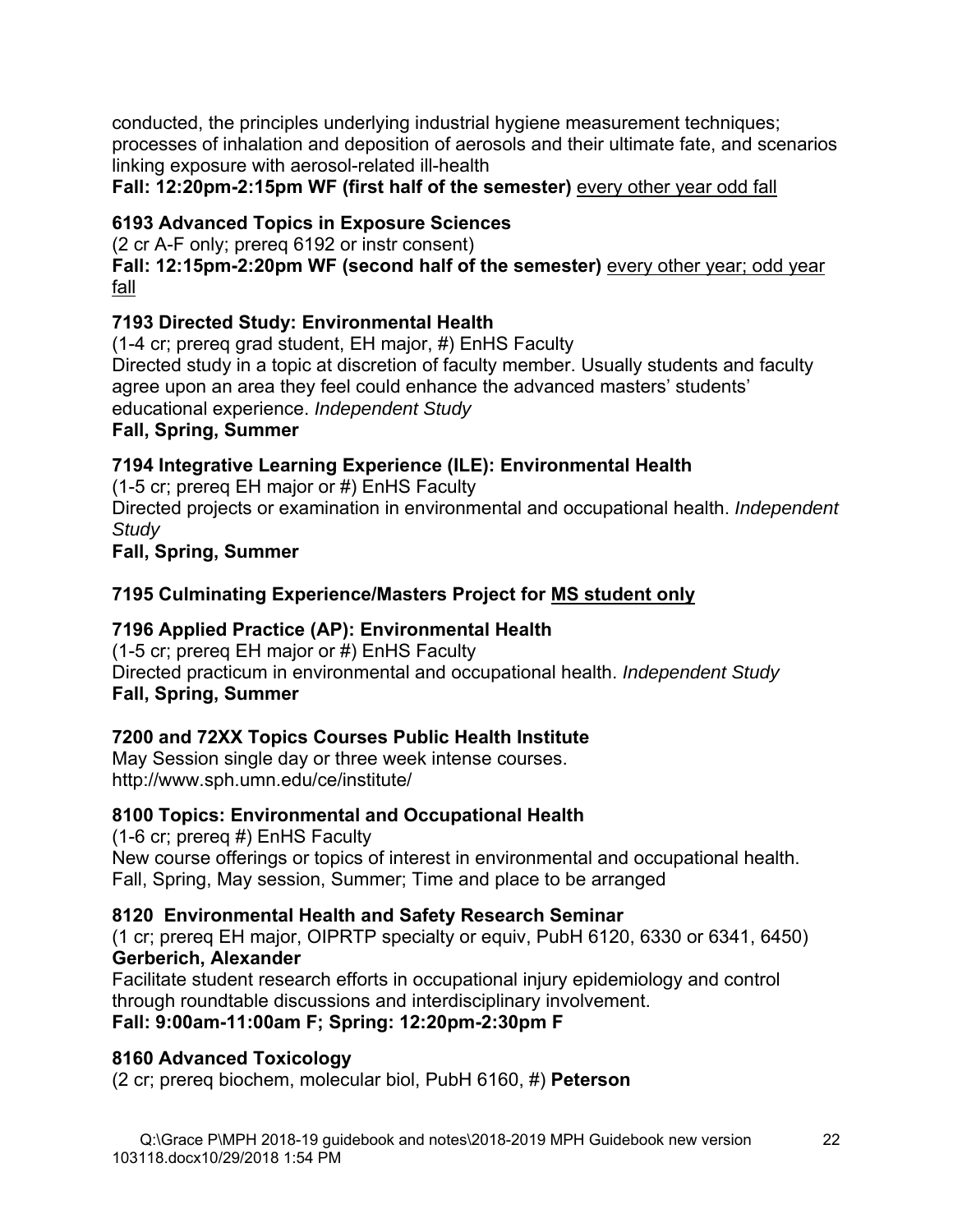Cellular and molecular mechanisms by which xenobiotics cause toxicity; investigative approaches to current research problems in toxicology and carcinogenesis.

#### **Fall: 4:00pm-6:00pm W**

#### **8161 Current Literature in Toxicology**

#### (1 cr; S-N only, prereq - 6104) **Peterson**

The objective of this course is for students to critically read and discuss current toxicological literature. The topics covered in this course will change every semester with the goal to learn modern methods in toxicology and develop critical thinking skills. **Fall: 4:25pm-5:15pm M** 

#### **8166 Experiences in Toxicology Research**

(3.0 cr; Prereq-Environmental health PhD student in toxicology concentration; A-F only) **Peterson**

Students complete research projects in labs of toxicology program graduate faculty members. *Independent Study* 

#### **Spring TBA**

#### **8194 Directed Research: Environmental and Occupational Health**

(1-6 cr; prereq grad student, EH major) EnHS Faculty

Opportunities to pursue research in environmental and occupational stresses on human health. *Independent Study*

Fall, Spring, Summer; Time and place to be arranged

#### **VMED 5180 Ecology of Infectious /Diseases**

(3cr; no credits if student for VMED 5180 if students has previously taken PubH 6180, PubH 6380 or CMB 5180.) **Singer**

This course focuses on the ways in which host, agent and environmental interactions influence the transmission of infectious agents. Specific topics related to these microbes include: transmission probability, herd immunity, evolution of virulence, host specificity, host-agent co-evolution, antimicrobial resistance, environmental dissemination, eradication and control, and use of analytical and molecular tools.

#### **Fall: 9:45 – 11:00 TuTh**

#### **VMED 5181 Spatial Analysis in Infectious Disease Epidemiology (3cr; preq intro to Epi, statistics) Singer**

Knowledge of the spatial distribution of disease events (exposures and outcomes), and factors that determine where disease occurs, is a foundation of epidemiology and public health. Although disease maps have a long history of use in public health, it is only recently that methods for analysis of spatial disease data have become widely available. This course will provide students with a framework for analyzing spatial disease data, and illustrate the importance of such techniques in public health, geography and epidemiology. With this knowledge, students should be able to design, analyze and report on their own studies. The course will focus on human and animal health-related examples. The course will focus primarily on the spatial distribution of infectious diseases, but the principles discussed apply equally well to non-infectious diseases. **Spring: 9:00-12:00 F**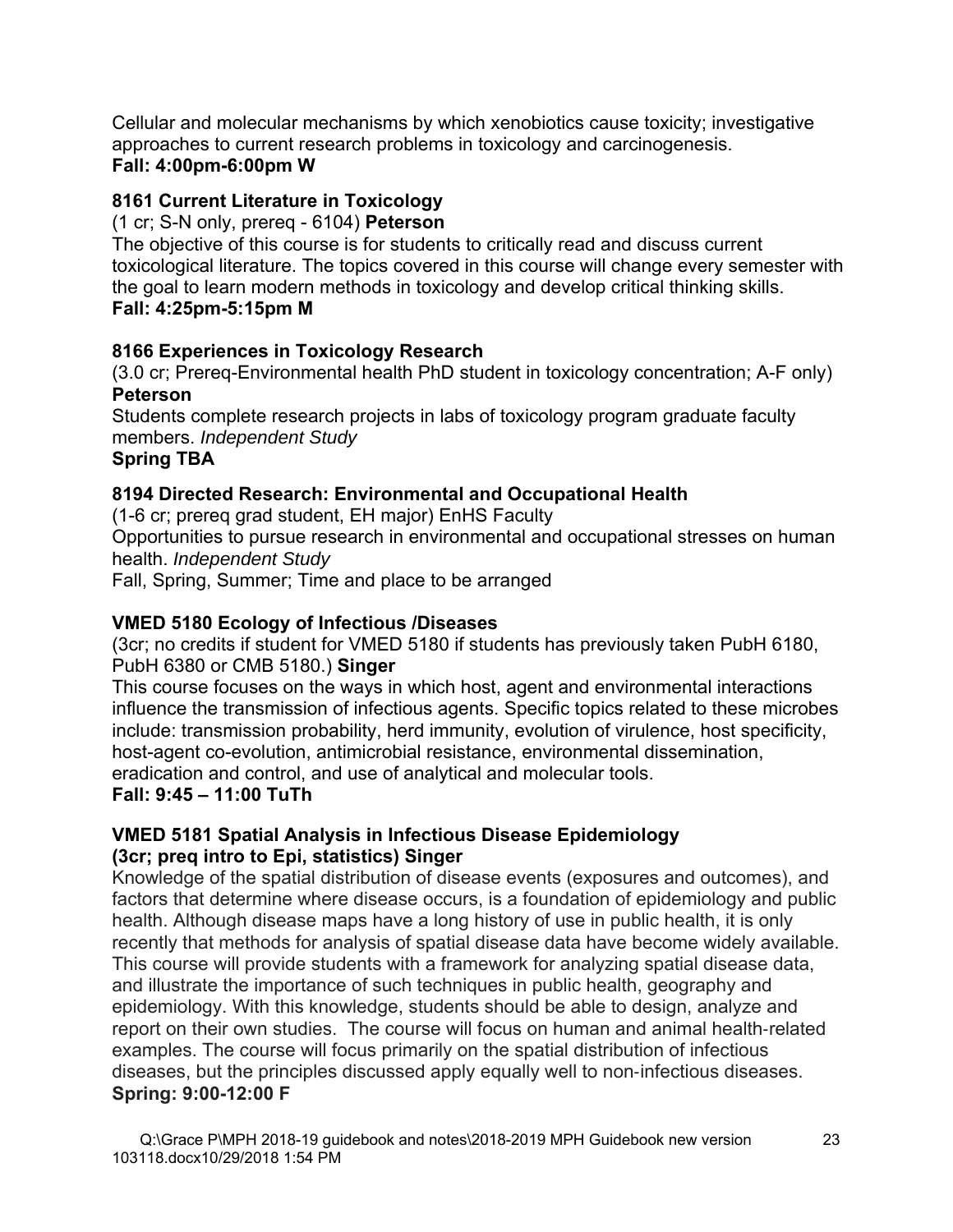# **2. ENHS MPH DEGREE REQUIREMENTS**

# **2.1 MPH Requirements, Program Curriculum - Coursework and Credits**

MPH Students must complete a minimum of 42 credits in the following areas: General **SPH Core** courses, **EnHS Core** courses, **concentration area, Applied Practice Experience (PubH 7196), electives and Integrative Learning Experience (ILE) credits (PubH 7194 minimum 1-5 cr.)**.

Students must maintain a minimum GPA of 3.00 during all semesters to remain in good standing to earn an MPH degree. Students are expected to meet with faculty advisors at least once a semester. Students can request a meeting via email or walk-in with the administrative advisor (major coordinator) at any time in the semester**.**  Students working towards an MPH degree must satisfy competency requirements in the six core areas of public health – administration, behavioral science, biostatistics, environmental health, epidemiology, and ethics – by **completing ONE in each area**.

Students must:

- Satisfactorily pass one of the pre-approved courses in the core area with a **B- or better** (see pre-approved course list below) Course will have to be repeated if a lesser grade is received; OR
- Pass an equivalency exam in the core area. OR
- Pass an advanced course in the core area as approved by the division head or the Educational Policy Committee, OR
- Complete a graduate level course, with a grade of B or better, at an accredited university or college that meets the competencies defined by CEPH. The Educational Policy Committee, upon petition of the student, will determine acceptance of a course for transfer. Petition form .

# **Pre-approved Core Courses Meeting the Public Health Core:**

**PubH 6250** Foundations in Public Health Foundations in Public Health – 2 cr

#### **Administration**

PubH 6751 Principles of Management in Health Services Organizations – 2 cr.

#### **Behavioral Science**

PubH 6020 Fundamentals of Social and Behavioral Science – 2 cr.

#### **Biostatistics**

PubH 6414 Biostatistical Literacy I – 3 cr. plus 1 cr of statistical programming course (see appendix for recommended)

PubH 6450 Biostatistics  $I - 4$  cr.

PubH 6451 Biostatistics II – 4 cr.

#### **Environmental Health**

PubH 6102 Issues in Environmental Health – 2 cr.

Q:\Grace P\MPH 2018-19 guidebook and notes\2018-2019 MPH Guidebook new version 103118.docx10/29/2018 1:54 PM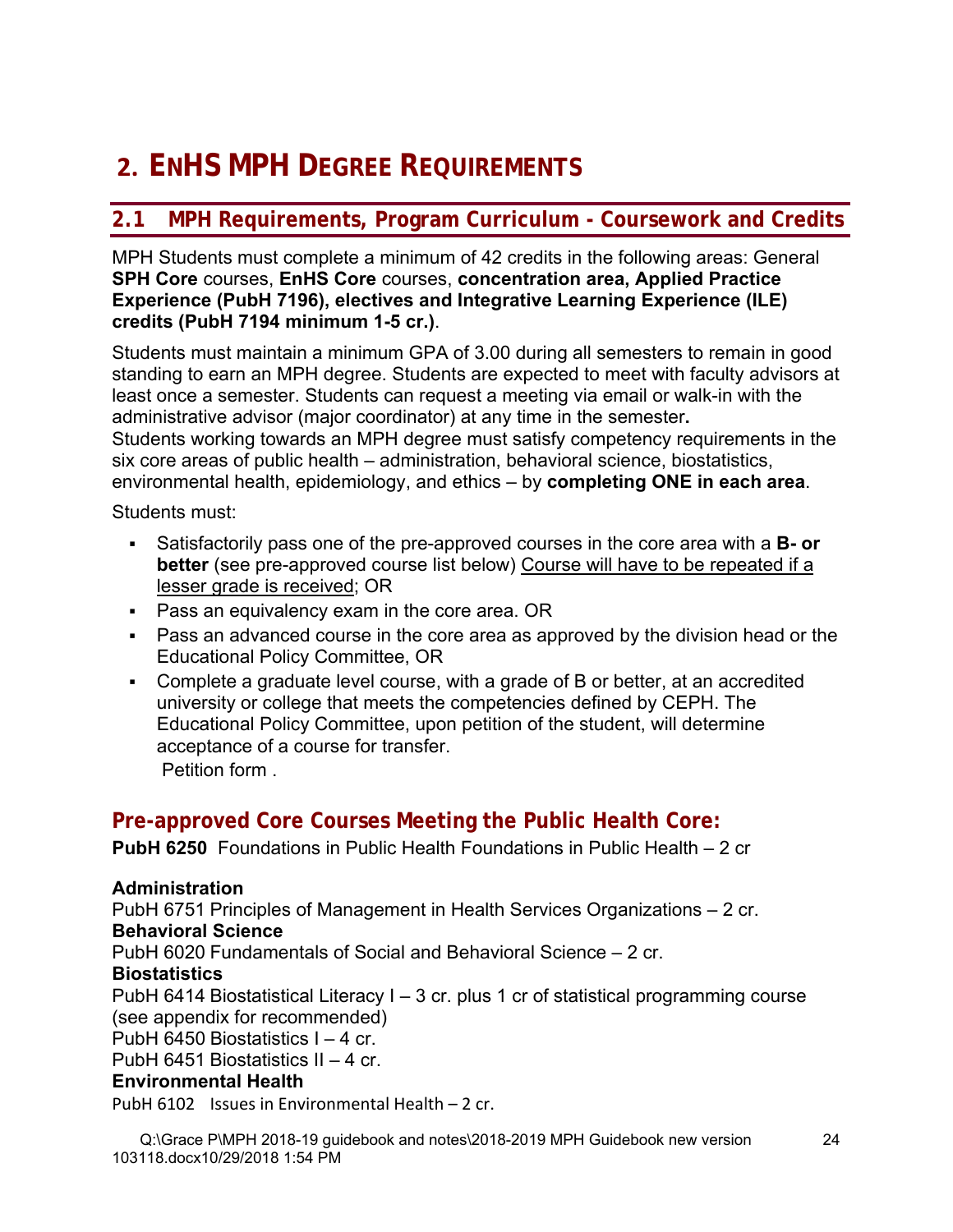#### **Epidemiology**

PubH 6320 Fundamentals of Epidemiology – 3 cr. PubH 6341 Epidemiologic Methods I – 3 cr.

#### **Ethics**

PubH 6741 Ethics in Public Health: Professional Practice and Policy – 1 cr. PubH 6742 Ethics in Public Health: Research and Policy – 1 cr.

#### **Residency Registration Requirement**

Students are required to register for at least 2 semesters and 20 credits in the School of Public Health.

#### **2.2 Course Transfer, Credits, Substitutions, Waivers, Grading Policies, Residency Petitions**

MPH students must with a **minimum of 42 credits.** A student may seek transfer of up to **40%** of the total number of credits required to complete the MPH degree. Courses approved for transfer into the program must be graduate or professional degree level courses taken at an accredited institution within the last five years. Courses older than 5 years may be allowed for individuals with prior earned advanced degrees who have been actively working in their field of study as demonstrated by their current resume. Course credits may be used to satisfy public health core or other program requirements as jointly approved by the appropriate Major Chair and/or Educational Policy Committee and Associate Dean for Academic Affairs.

MPH students who have completed graduate-level coursework at the University of Minnesota or another college or university may petition to transfer those courses in toward their MPH degree. Courses taken before the awarding of a baccalaureate degree cannot be transferred. To be considered for transfer, graduate level coursework must have been taken at an accredited graduate institution within the last five years and earned at a B- or better level.

#### Process: Students

- 1. Meet with their advisor to discuss if the course is petition-able. If the petition is acceptable to the advisor, the student will complete and sign the *Petition* form, obtain the advisor's signature, and attach an official transcript on which the final grade has been posted. Petition form is available at: http://policy.umn.edu/forms/otr/otr172.pdf
- 2. Submit the petition form to the Program Coordinator for processing.
- 3. The Program Coordinator will forward the petition to the major chair and then to the Associate Dean for final evaluation and/or approval.

Students admitted to the Public Health Certificate in Core Concepts program are considered officially enrolled in the School of Public Health. While successful completion of the Certificate program does not entitle recipients to future admission to SPH degree programs, recipients are free to apply to degree programs upon completion of the Certificate. Should they be admitted to an MPH major, the 15 credits qualifying for the Certificate will be accepted if courses **are passed with a B- or better** fulfilling the public health core requirements, and do not count as transfer credits.

#### **Course Substitutions and Waivers**

All student requests that deviate from the degree curriculum requirements outlined in this Guidebook must be made on a *Petition* form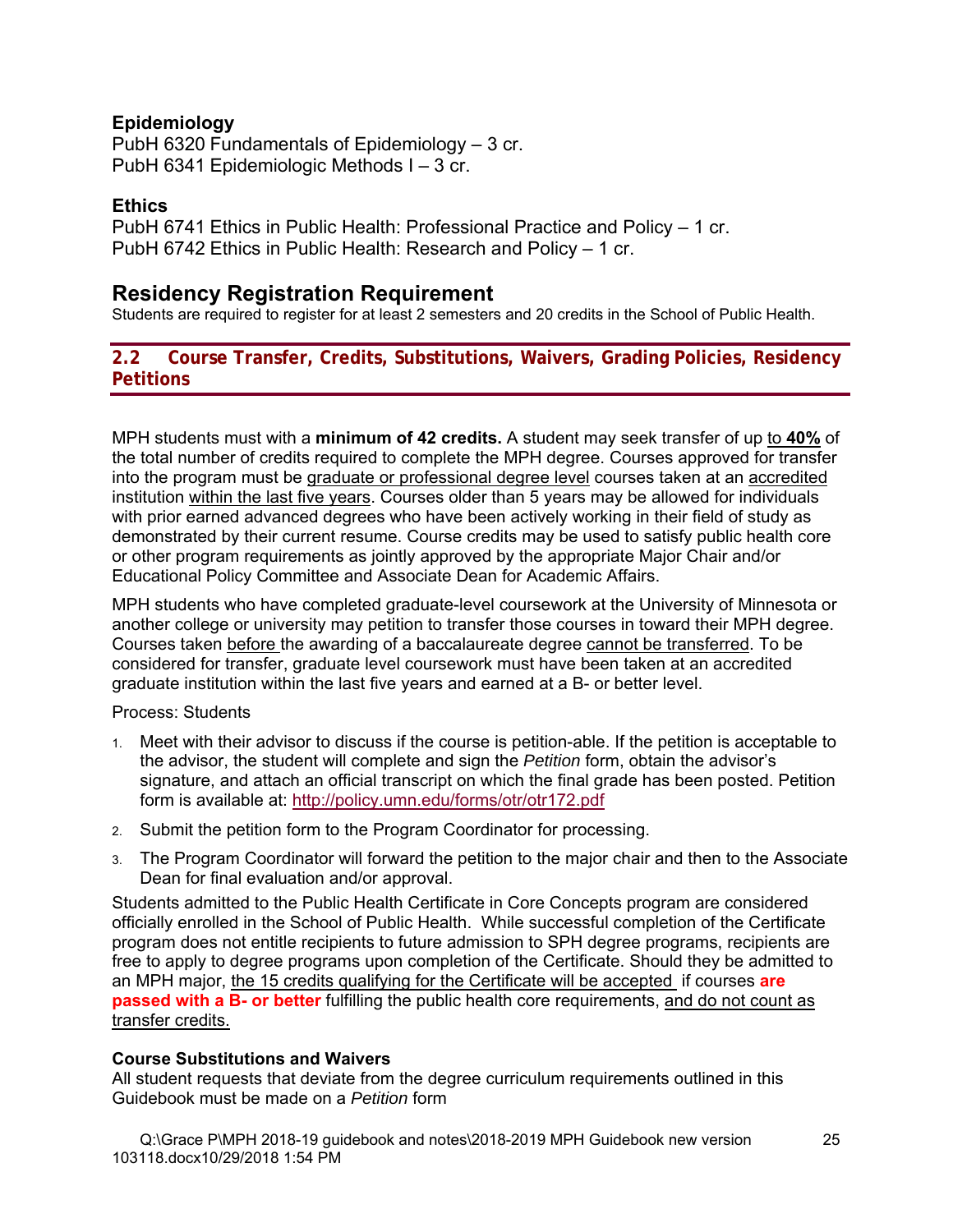Students should note that the process for approving a course substitution or waiver could take up to one month, so plan accordingly. Do not register for an equivalent course until you know if your petition was denied.

#### **Course Substitution Procedures:**

The following process should be followed when requesting that a course substitute for a required course in your degree program.

- 1. Gather the course syllabi of the required course in your degree program and the proposed substitute course and a transcript on which the proposed course grade has been posted (if the proposed course has already been completed).
- 2. Complete the *Petition* form with the following information in each section:
	- REQUEST SECTION: describe the course requested for substitution including the course title, number of credits, term and year taken, and the name of the institution where the course was taken. Also list the course/requirement in your degree program for which you are asking for the substitution.
	- REASON/EXPLANATION SECTION: Indicate what skills and/or content overlaps between the required course(s) and the proposed substitute course(s).
- 3. Compile the above materials and have the request reviewed by your advisor. He/she will complete the Department section of the *Petition* form and indicate whether or not they approve of the request.
- 4. After the advisor has made his/her recommendations, the student should submit these materials to the Major Coordinator who will forward it to the appropriate Credentials Committee for review. The student will be notified via e-mail of the committee's decision.
- 5. If the substitute course is to replace a School of Public Health Core course (administration-PubH 6751, behavioral/social science-PubH 6020, biostatistics-PubH 6414/6450, environmental health-PubH 6101/6102, epidemiology-PubH 6320/6341, ethics-PubH 6741/6742), there is an additional step to get School level approval. To complete this next step, provide two additional copies of the above materials. All of those materials should be submitted to your Major Coordinator. Upon receipt of those materials, the Major Coordinator will review the request with the Major Chair and then if approved by the Major Chair, all copies of the request will be forwarded to Carol Francis to be presented to the appropriate SPH Educational Policy committee members. The student will be notified via e-mail of the committee's decision. If the Major Chair does not approve of the request, the Major Coordinator will inform the student that the request will not be forwarded to the SPH Educational Policy Committee for review.

**PETITION form** (click to access)

#### **SPH Grading Policies**

#### **Grade Point Average**

Students must achieve a grade point average of no less than 3.0 (B) across their entire program to receive an MPH degree.

#### **S-N Grade Option**

MPH students may **take no more than 20% of their coursework** on an S-N grading basis, exclusive of those topics, seminars, and Applied Practice (AP) offered only on an S-N basis**.**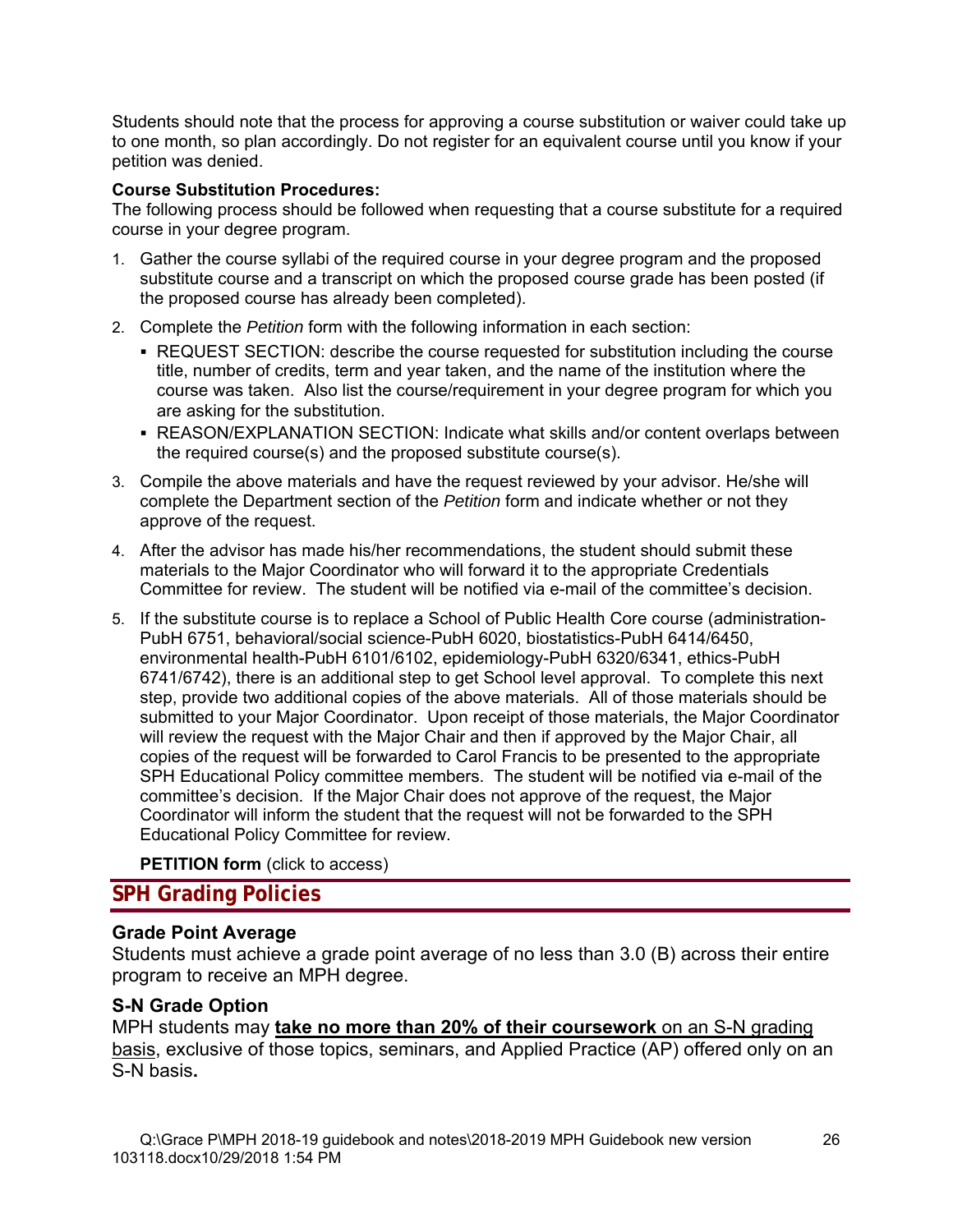# **Public Health Core Courses**

Courses designated as part of the public health core must be taken for **a letter grade (A-F).** Students will be required to achieve **no less than a B- grade in each course taken on an A-F basis.** Students may retake public health core courses at their own expense until they achieve a grade of B- or better. However, a retaken course may be counted only once toward degree requirements in the student's study plan. Courses may not be repeated more than once.

Each public health major may require higher levels of achievement for its own students in public health core courses that are also core to the major. This may include restrictions on retaking public health core courses that are also core to the major, or requiring more than a Bperformance level. Students should consult their Major Coordinator for documentation of these requirements.

# **SPH Residency -Minimum Registration Requirement**

Students are required to register for at least **2 semesters and 20 credits** in the School of Public Health.

#### **Course Numbers and Graduate Credit**

5xxx, 6xxx, 7xxx and 8xxx-level courses are considered graduate-level. 1xxx and 3xxx-level courses are for undergraduates and will not receive approval for graduate credit. Under some circumstances – with approval of the student's Major Chair – 4xxx level courses may also be applied toward a MPH degree as long as they are taught by a member of the graduate faculty. Courses taken before the awarding of a baccalaureate degree cannot be applied toward a MPH degree.

# **2.3 Applied Practice (AP) requirement Learning Agreement Online Module: PubH 7196 Registration**

The purpose of the AP is to help students develop practical skills and competencies as well as provide an opportunity for the student to enhance job placement following completion of the degree.

**Applied Practice (AP)**: All students matriculating in the MPH program must complete a formal, supervised fieldwork experience (internship). The AP requires close extensive discussion and pre-approval before registration is allowed. Credits can range from 1-5 credits. (**S/N grade option only**). Registration will be under your academic advisor's section of PubH 7196.

#### **NOTE:**

**All MPH students must complete a Learning Agreement online :** This includes all domestic and international experiences*.* International experiences require more planning time and more steps than domestic ones – at least 3-4 months of planning ahead.

**Travel to countries on the U.S. State Department travel warning list:** University policy requires students, and faculty/staff leading students, traveling to countries on the U.S. Department of State's travel warning list to seek special permission from the University's International Travel Risk Assessment and Advisory Committee.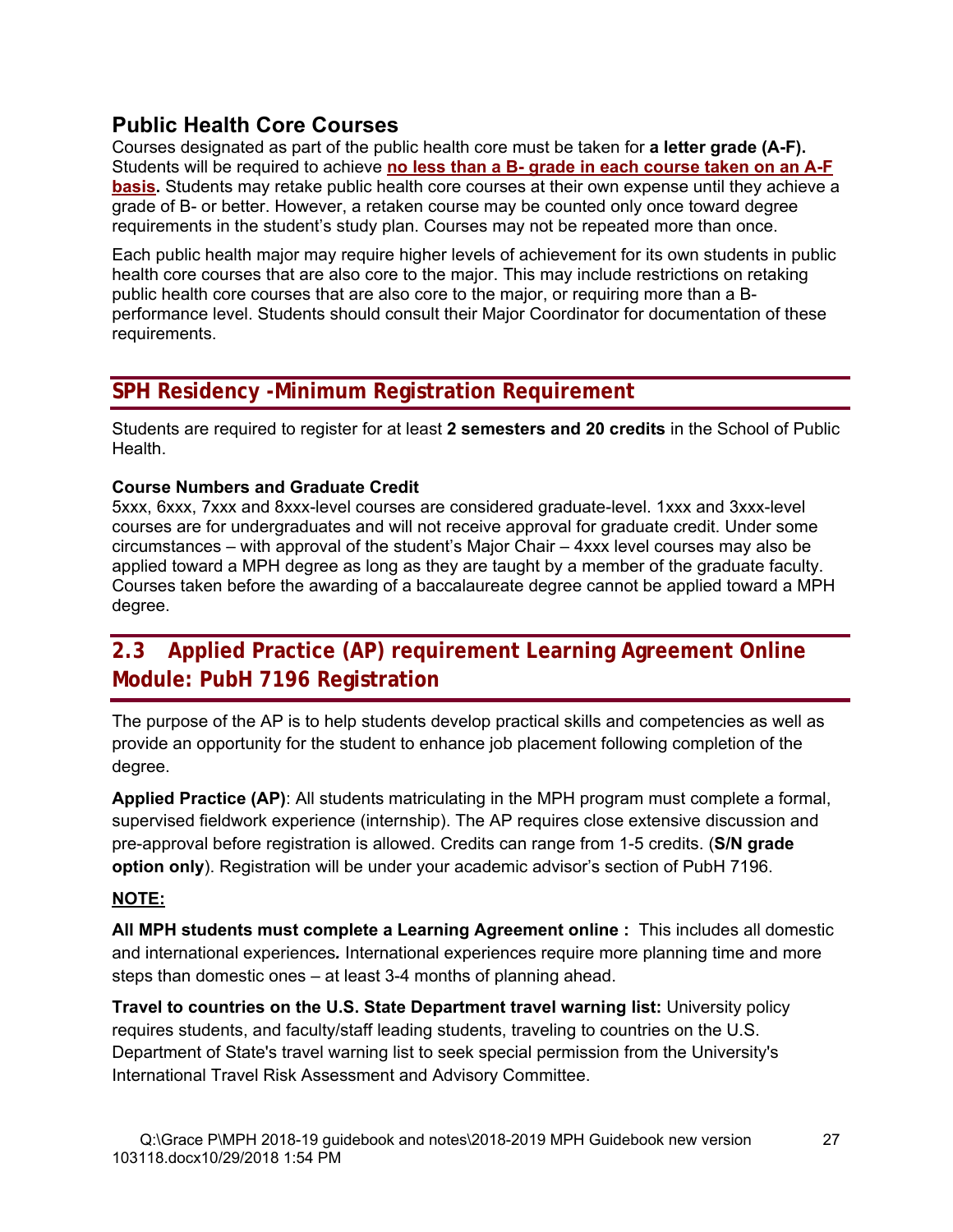For general information about the Applied Practice requirement and help with finding a Applied Practice Experience or how to complete the online Learning Agreement and for a suggested timeline for the Applied Practice Experience (when should I start planning for an AP?) visit the AP homepage-an excellent resource. The details of the AP goals and objectives have changed from previous years. Students start fall 2018 and beyond will follow the new guidelines to be compliance with the accrediting body (CEPH) requirements and can be found online on the SPH website

#### **Learning Objectives:**

- Learn first-hand about the organization, operations, and special activities of selected agencies, institutions, and industries concerned with environmental health (EnHS) or related programs.
- Gain insight into programs, personnel management, governmental and public relations, legislative support and, particularly, knowledge of special investigations conducted by these organizations.
- Participation in activities of EnHS programs external to the University adds a dimension of experience to the curriculum that enriches the student's training and will be beneficial in seeking employment.

#### **Requirements:**

- Each major has established requirements for completion of the AP.
- Student must negotiate terms of the Learning Agreement with academic adviser and preceptor.
- Register under PubH 7196 for a minimum of 1 credits, (S/N grade option).

MPH students MUST complete an AP **Learning Agreement** online **AFTER** negotiating terms of the **placement** with your advisor and preceptor. Contact the Program Coordinator for a registration permission number which will be set up uniquely for you. **Be sure to check the signature box and click the submit button on the online Learning Agreement** for your **Learning Agreement** to route appropriately to your advisor and preceptor for approval - **this has to be done before requesting a permission number to register for PubH 7196.** 

#### **For AP planning resources and online Learning Agreement go to**:

#### http://www.sph.umn.edu/careers/fe/

Upon researching the information provided on the website students may request to set up a meeting with the advisor and or program coordinator.

AP online **Learning Agreement** process: fillable online form provides streamlined, comprehensive information for the student, their preceptors, and faculty advisor.

The completed form is automatically routed electronically after the student initiates, completes and signs the online form-this. Be sure to check the box for a signature before submitting. Form routes automatically to: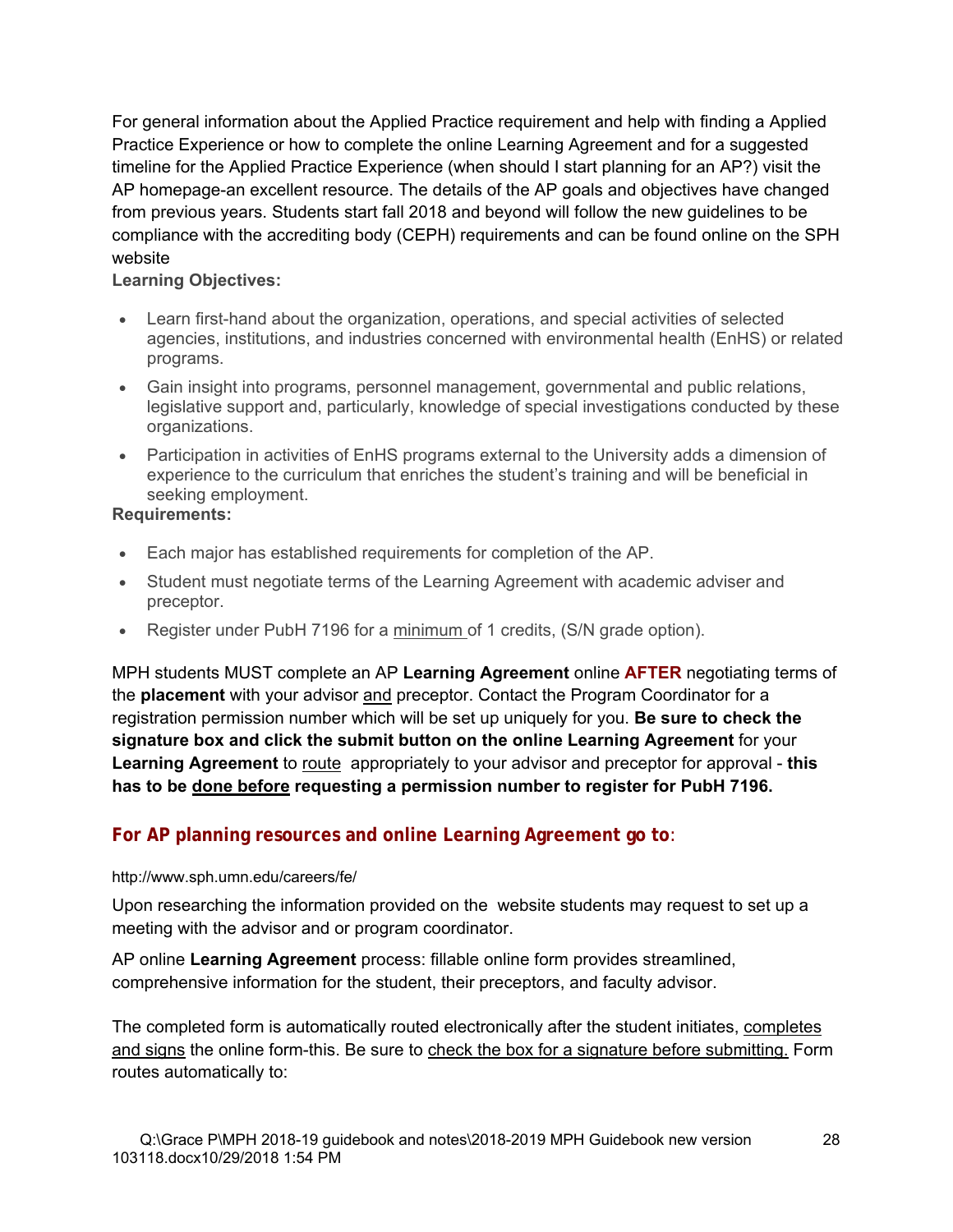- 1) Student emails major coordinator and requests permission number to register for PubH 7196 via email. Include your student ID number, section of the course you wish to register for, name of instructor who will enter a grade for you and who reviewed the agreement; specify semester to register for.
- 2) Preceptor email address
	- Preceptor logs on and reviews form and may ask for modifications before approving and signing off. Discussions and several meetings prior to completion of the form helps.
- 3) Advisor email address
	- advisor approves or asks for modification
- 4) To major coordinator reviews and approves

To route the agreement first check the signature box at the bottom of the learning agreement and **click "Submit",** the agreement form will automatically move to the next step in the process. Forgetting to click the submit button and or skipping checking the signature box will cause the agreement to stall and not route to preceptor, advisor and major coordinator. An email alert will be sent to them with instructions and a log-in link for reviewers to review, edit, and sign the agreement. At the end of the FE period– student and preceptor must complete an online evaluation for the student to obtain a grade to be posted by the instructor.

Neither prior professional degrees nor prior work experience in a field not closely related to the MPH degree program are sufficient grounds for waiving the AP requirement.

# **Applied Practice Experience: EnHS Competencies**

# **Goals**

The Applied Practice (AP) is a hands-on opportunity to implement public health knowledge and skills in a public health practice setting. The goal of the AP is to demonstrate the application or practice of **at least five public health competencies**, as established by the Council on Education for Public Health (CEPH). **At least three of the competencies must be foundational; the remainder may be foundational or program specific**. CEPH foundational competencies and MPH foundational competencies are listed below:

- 1. Recognize hazards in various environments
- 2. Describe factors that influence the presence and magnitude of hazards
- 3. Identify pathways of exposure to environmental hazards
- 4. Integrate exposure and health effects knowledge to investigate health risk and inequity
- 5. Propose risk management strategies, such as education, policy, and technology, directed toward environmental health stakeholders, including government, industry, and community groups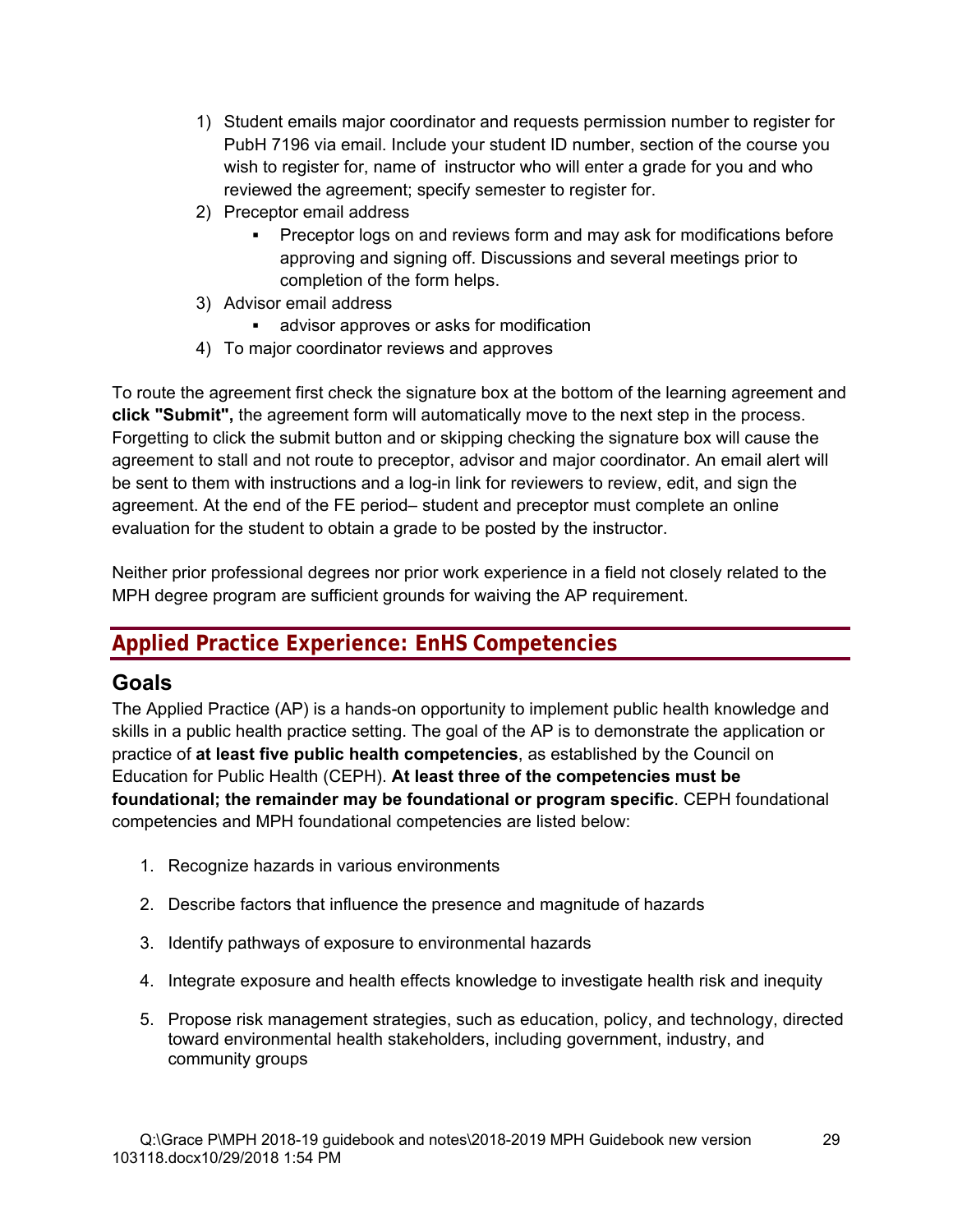# **Timing**

The AP should complement the Environmental Health Sciences training and therefore is recommended after completion of PubH 6102 "Issues in Environmental Health" and PubH 6109 Environmental Health: "Society, Politics and Policy." Most students will elect to do their AP during Summer semester between their first and second years, although there may be flexibility for individual situations; these should be discussed with the AP Faculty Advisor.

The EnHS AP opportunity provides students with a means of gaining additional insight into programs, personnel management, governmental relations, public relations, legislative support and, particularly, knowledge of special investigations conducted by these organizations. Participation in the activities of EnHS programs external to the University adds a dimension of experience to the curriculum that enriches the student's training and will be beneficial in seeking employment.

Various governmental units are involved with EnHS programs in the Twin Cities metropolitan area. Some examples of agencies with which students might seek affiliation for the AP include but not limited to: Minnesota State Health Department, Minnesota Pollution Control Agency, Environmental Quality Board, Minnesota State Planning Agency, US Food and Drug Administration, Minnesota Department of Natural Resources, St. Paul Water Department, Metropolitan Council, Minneapolis Water Department, and the Metropolitan Waste Control Commission. There may also be possibilities for assignments with local health department units of the cities of Minneapolis, Bloomington, Edina, St. Louis Park, Fridley, and Richfield, or with the Anoka, Ramsey, or Scott County Health Departments, etc. In some cases students may wish to select affiliation with an EnHS program in a local industry or with a hospital facility. A number of out of state positions are also available during the summer.

Please be aware that certain facilities are required by Minnesota law to submit paperwork for a criminal background check for all personnel with direct, unsupervised client contact; see *section 5.9* of this guidebook.

- 1. All MPH majors are required to complete the AP as part of their degree program (also encouraged for MS students).
- 2. Students, in consultation with their advisor, should select the particular organization with which they wish to work. Selection of the organization, contact with it and the designation of a preceptor in the organization may be arranged any time during the academic year.
- 3. AP can be a minimum of 1credit and upto-5 credits. These credits may be taken during one semester, or divided among several semesters. As a guideline, a minimum effort **of 45 hours** per credit is expected.
- 4. A maximum of 5 credits (with advisor's consent) earned for the agency experience may be applied toward the fulfillment of degree credit requirements as determined by the faculties of the Graduate School and the School of Public Health.
- 5. To be eligible to register for, PubH 7196, a student should first complete a learning agreement form, available online.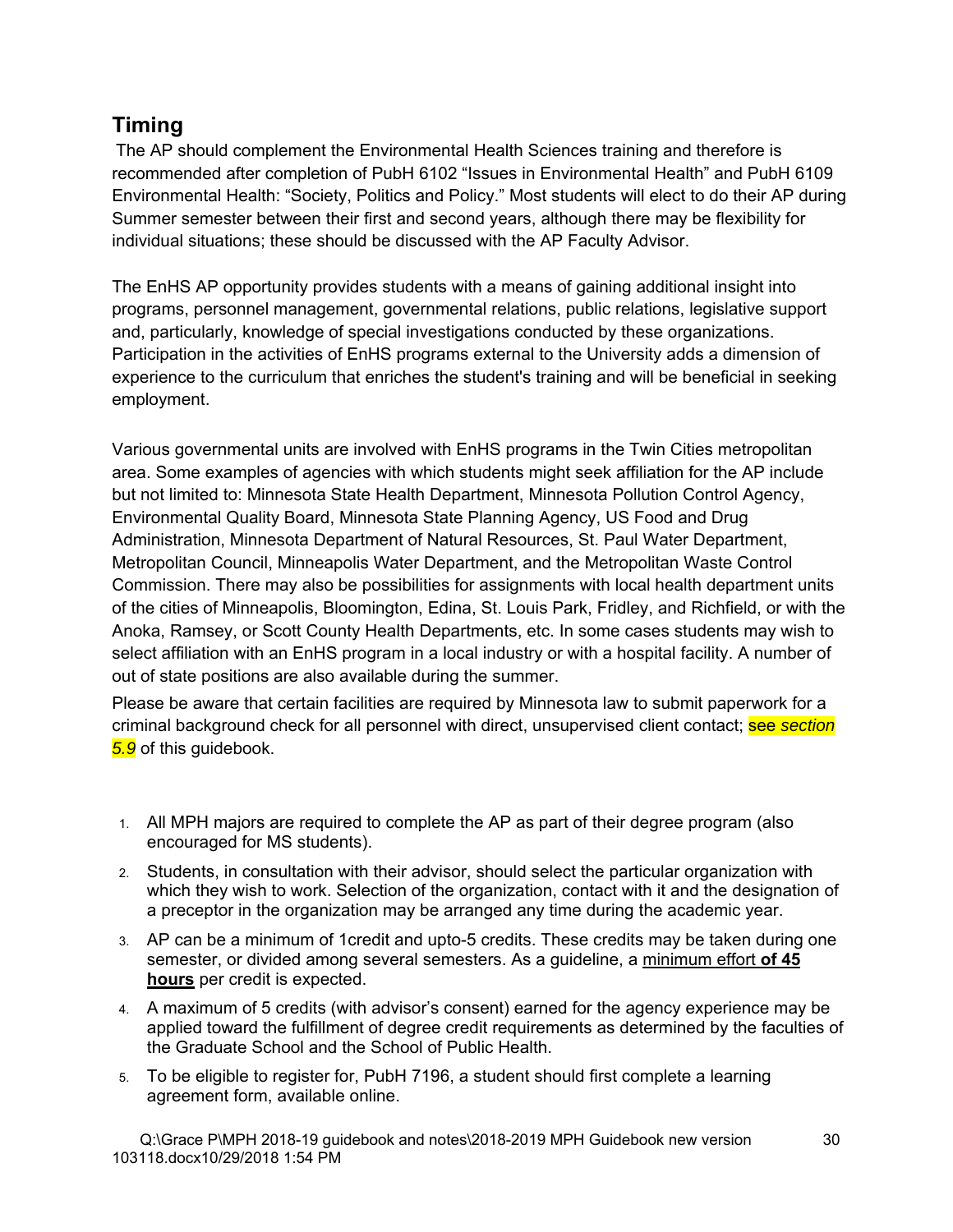- 6. The form routes electronically to be signed by the person the student will work with at the agency, and the student's advisor as soon as arrangements are completed for the agency assignment. The form is intended to avoid misunderstandings concerning expectations on the part of all parties involved.
- 7. Students must submit an **Applied Practice Experience evaluation/report**(s) to their academic advisor to obtain a grade. The nature and extent of the report(s) is determined by the advisor. If an agreement is not completed that semester, the advisor will assign a grade of "K" to be changed to "S" or "N" once the evaluations are in.
- 8. Some students may find certain aspects of the agency activity of sufficient interest to do a "Plan B or Plan C" project while assigned to the agency. This requires study that is more extensive, an appropriate literature review, and an expansion of the subject beyond the **Applied Practice Experience**. The ultimate feasibility of such arrangements should be decided jointly by the student, the advisor, and the preceptor. This applies to also to a student wishing to use their place of employment to do a master's project.
- 9. Grades for PubH 7196 are submitted when the major advisor has accepted and approved the report(s) on the **Applied Practice Experience**. **S/N is the only grading option available.**

# **Student Guidelines for Understanding the AP process and requirements:**

# **What is an Applied Practice?**  (AP)

The Applied Practice (AP) is a hands-on opportunity to implement your public health knowledge and skills in a real-world setting. The goal of the AP is to demonstrate the application or practice of at least five public health competencies, as established by the Council on Education for Public Health (CEPH). At least three of the competencies must be foundational. The other two competencies may be specific to your program. To view the list of foundational competencies, click here. For program-specific competencies, please contact your program advisor.

To show application or practice of these competencies, you are required to submit two products developed as part of your AP.

# What should I know before I start my Applied Practice (AP)?

- The AP can be completed through a combination of experiences. You should consult with your faculty advisor to determine which options are most appropriate for you, and whether your program has any specific requirements or restrictions for the AP.
- All MPH students must complete an AP while enrolled in their degree program. Prior work/volunteer activities or coursework that begins before the learning agreement is approved will not be accepted. *Waivers are not accepted.*
- You will work with your preceptor/supervisor and faculty advisor to make sure that the AP benefits both the practice site and you.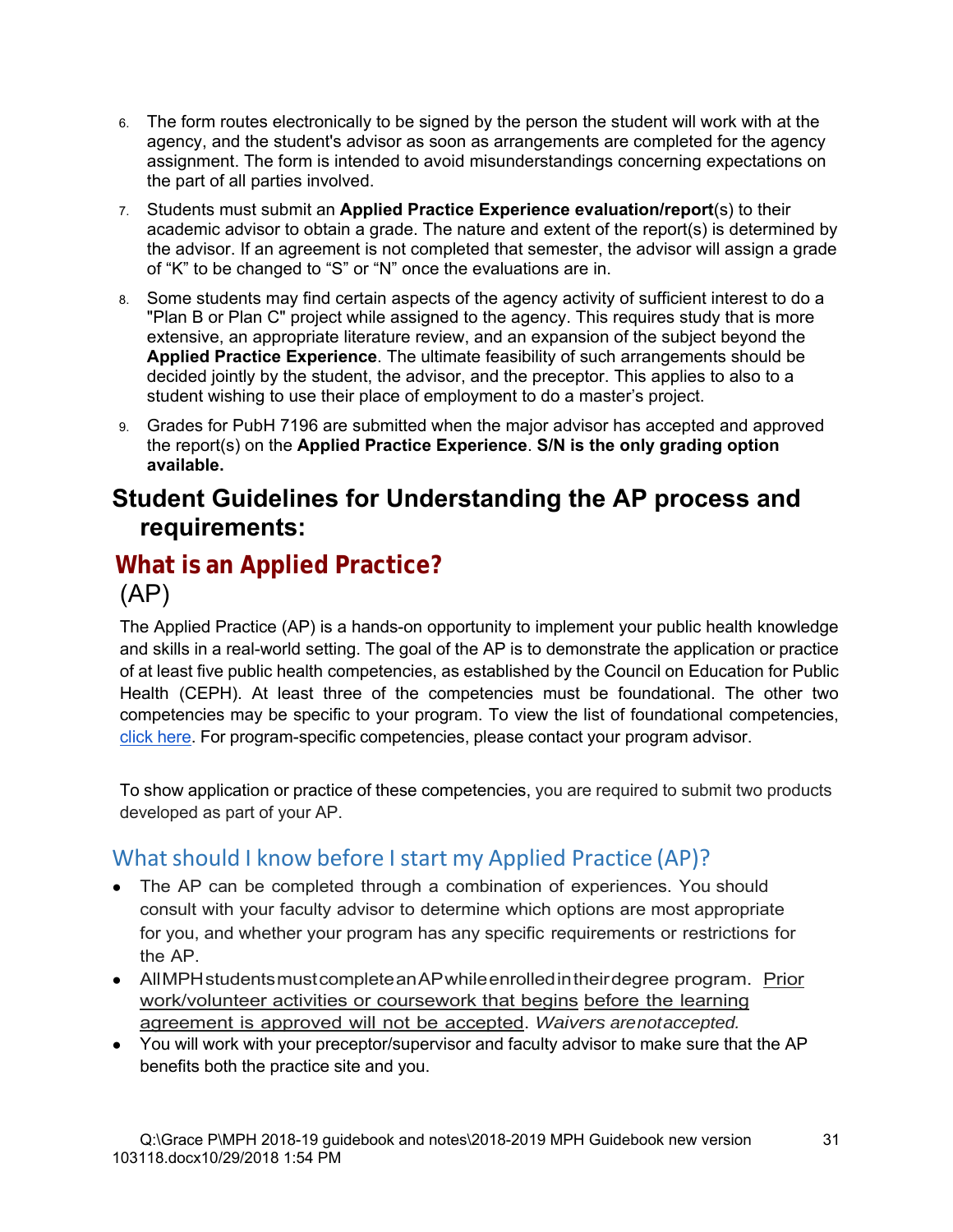- Dual/Joint degree students (e.g. MPH/JD) should consult with their programs to determine if the AP can fulfill requirements for both degree programs.
- The AP may be completed at the student's current workplace, if applicable, but must begin after the learning agreement is approved.
- An AP can be paid or unpaid.

# What qualifies for the AP?

The AP may be fulfilled through any combination of the following options.

Consult with your advisor to determine which options are most appropriate for

you, and whether your program has any specific requirements or restrictions for the AP.:

- A practicum or internship completed during a summer or academic term while enrolled in their degree program.
- Completion of an AP-designated course.
- Co-curricular experiences (e.g., service and volunteer opportunities, such as those organized by a student association).

# IMPORTANT: The following do not qualify as an AP

- Mission trips
- Clinical work
- Prior work/volunteer activities or coursework that begins before the learning agreement is approved

# How do I find an Applied Practice Experience?

An AP can be completed in:

- Governmental agencies
- Non-governmental agencies
- Non-profit agencies
- Industrial organizations
- For-profit settings
- Appropriate university-affiliated practice-based settings; university-affiliated settings must be primarily focused on community engagement, typically

with external partners. University health promotion or wellness centers may also be appropriate sites.

Students may use many different resources and strategies to locate AP opportunities and connect with organizations. Below are some resources and tips.

**Resources for a practicum or internship:**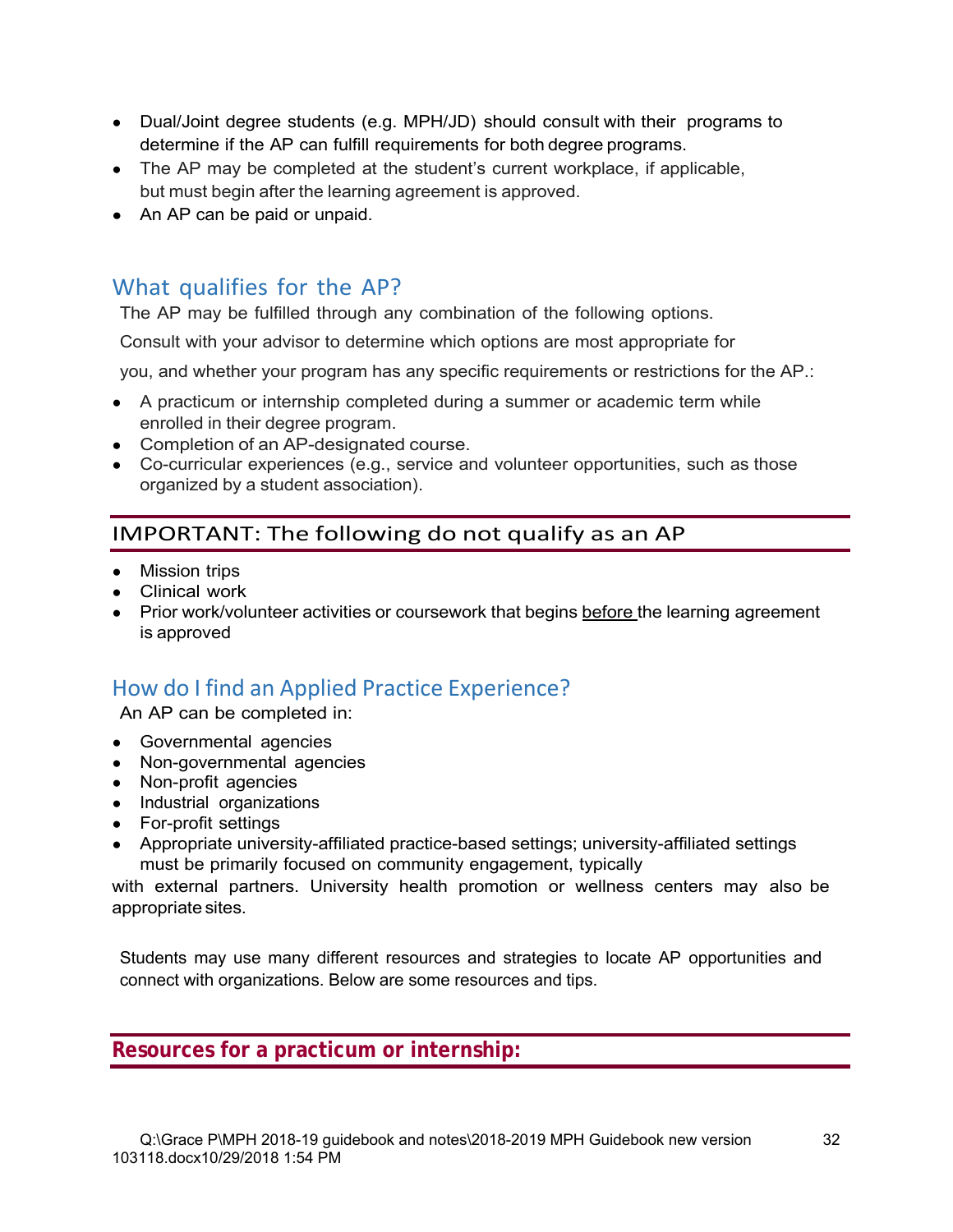- Visit the Applied Practice Experience Module, which allows you to search for past applied practice experiences.
- Visit the Career and Professional Development Center's website.
- Complete a required Competency Assessment Tool (CAT) which can provide a listing of prospective organizations for your AP.
- Visit the SPH job posting system which allows you to search for applied practice experience opportunities and part-time opportunities that may meet the applied practice experience requirement.
- Visit the Resources page for additional information as you write your learning objectives and locate applied practice experiences.

Tips for finding a practicum or internship:

- Start networking with faculty, staff and peers who work in your area of interest (specific position, organization, industry).
- Request an informational interview with an organization you would like to work with. They are one of the best ways to learn about industries, careers and organizations and possibly applied practice experience opportunities not advertised.
- Connect with SPH Alumni through alumni community events, the SPH Mentor Program, and the University of Minnesota School of Public

Health LinkedIn Group to contact alumni to do an informational interview.

# Additional requirements for international applied practice experiences

Students who want to complete an international AP must complete the University of Minnesota university purpose travel registration process. Once these requirements are complete, they will pre-populate on the Applied Practice Experience learning agreement.

Note: Students must discuss self-identified travel plans (international experiences that are not promoted by the University) with an appropriate Education Abroad Office, University faculty and/or staff member prior to confirming travel plans. To familiarize yourself with student expectations and definitions while abroad, visit the Student Travel and Education Abroad: Health and Safety Policy.

International Students: If you plan to complete an AP outside the USA please consult ISSS to make sure you can travel outside the USA while on your student visa. You may have additional permissions and requirements.

IMPORTANT: The Global Health Coordinator has to also sign off on learning agreements that are international.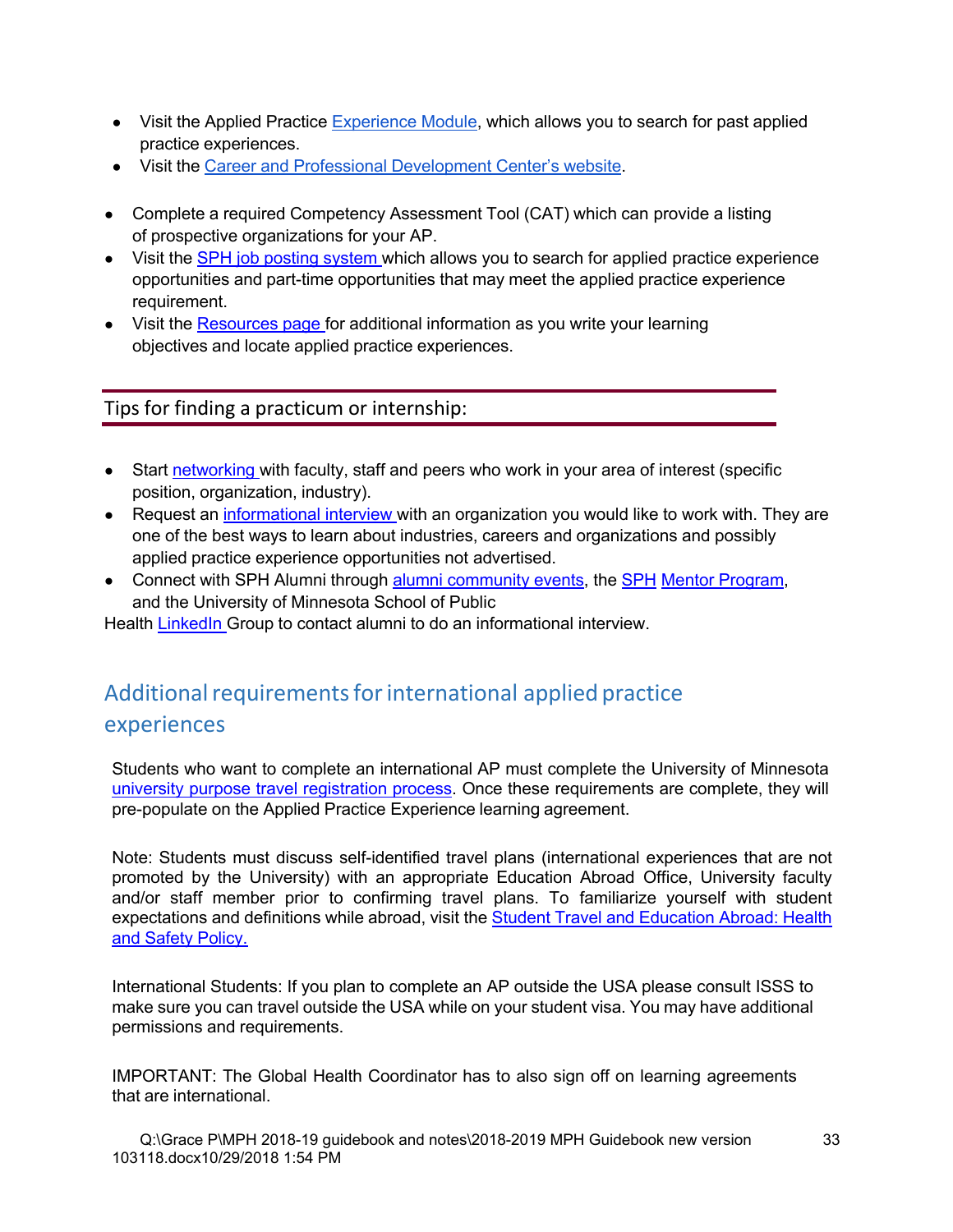# **How do I choose competencies to address through the AP?**

The AP learning agreement directs you to complete the required Competency Assessment Tool (CAT), and start a learning agreement for your AP. This tool is designed to help you choose competencies to address through your AP. You should also discuss which competencies to address with your advisor.

IMPORTANT: The preceptor, student, and student's advisor need to agree on the the competencies before the AP begins.

# **What are AP products and how do I document them?**

The products are created as part of the AP to benefit the practice site. The products must demonstrate that the student has applied specific competencies. The student must submit a minimum of 2 products for the AP. Each product does not need to demonstrate application of all five competencies. For example, one product (e.g., a written assignment) may demonstrate 3 competencies and the second product (e.g., a video presentation) may demonstrate the other 2 competencies. As another example, students may include five products in their portfolio if each one demonstrates a competency.

Competencies and products may differ from student to student. Students will upload the products to the Applied Practice Experience learning agreement for their advisor, preceptor and program coordinator to review and approve.

While students may complete experiences as individuals or as groups in a structured experience, each student must present documentation demonstrating individual competency application or practice.

# **Product examples include, but not limited to:**

- Written assignments
- Journal entries that document activities that demonstrate practice or application of a competency
- Completed tests
- Brochure
- Flyer
- Training manual
- Policy brief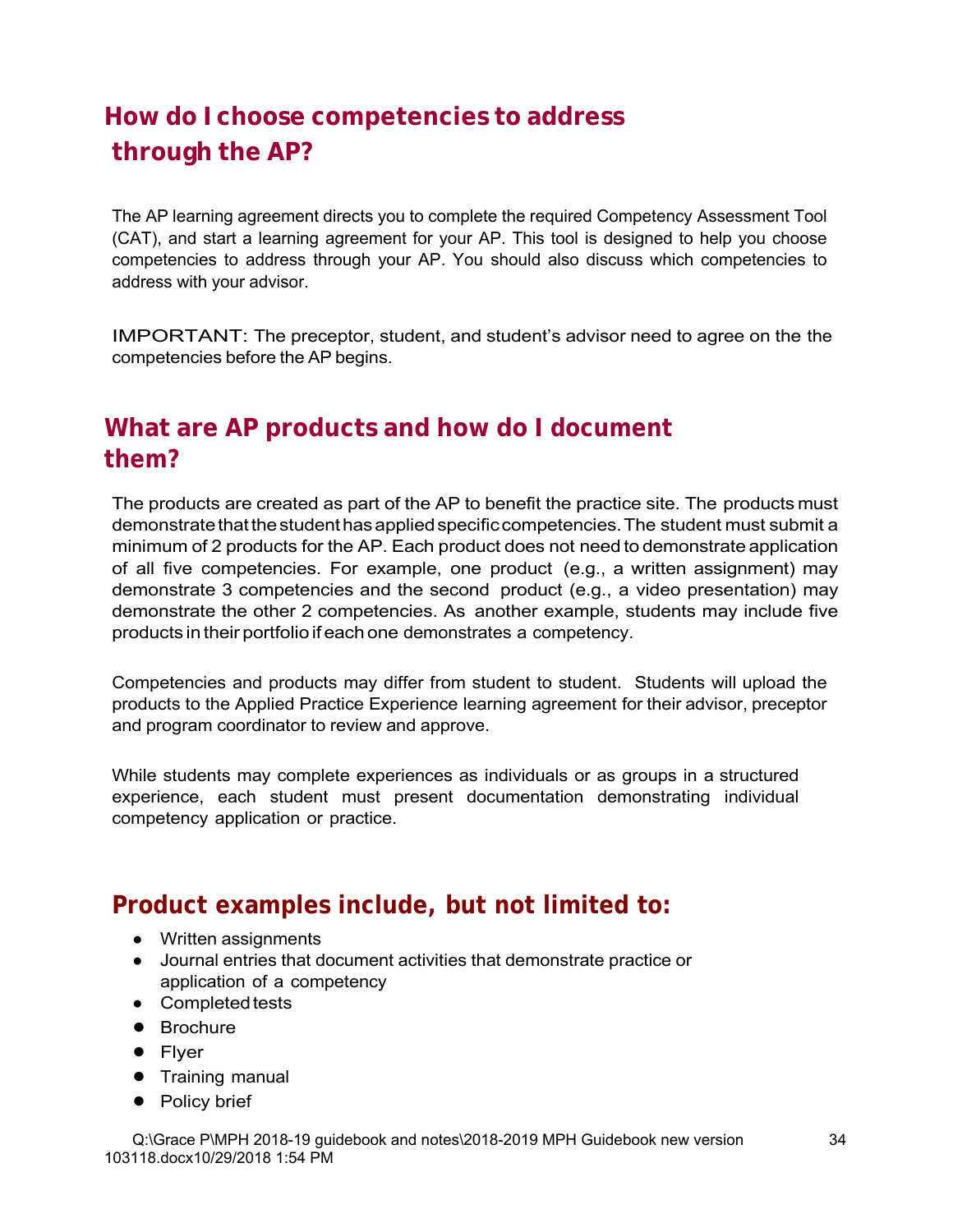- Videos
- Multi-media presentations
- Spreadsheets
- Grant proposals
- Budgets
- Site-specific reports
- Health promotion materials
- Training course curriculum
- Program evaluation reports
- Surveys
	- Websites
	- Posters
	- Photos
	- Other digital artifacts of learning

If proprietary information is part of the student's experience, a student will not have to submit that information, but instead can summarize the project in a journal entry.

# The Learning Agreement

The AP learning agreement directs you to complete the required Competency Assessment Tool (CAT), and start a learning agreement for your AP. In the AP learning agreement, you will provide the demographic data: where, when, who, etc., identify the competencies that will be fulfilled and at the end of your experience, and upload your AP product(s) for your adviser to review.

# Step by step instructions:

- 1. Fill out the Competency Assessment Tool (CAT). This tool is designed to help you identify which competencies you plan to address through the AP. Discuss the results with your advisor.
- 2. Discuss the five competencies you will address through the AP and the two products that will result from the experience with your preceptor prior to starting the learning agreement. Meet with your advisor to review the competencies and products you agreed on with your preceptor. It is important that you and your preceptor agree on the expectations for the AP.
- 3. You will document the five competencies in the Learning Agreement.
	- 4. Initiate and submit the online Learning Agreement prior to beginning the experience.
	- 5. Your Preceptor approves AP learning agreement.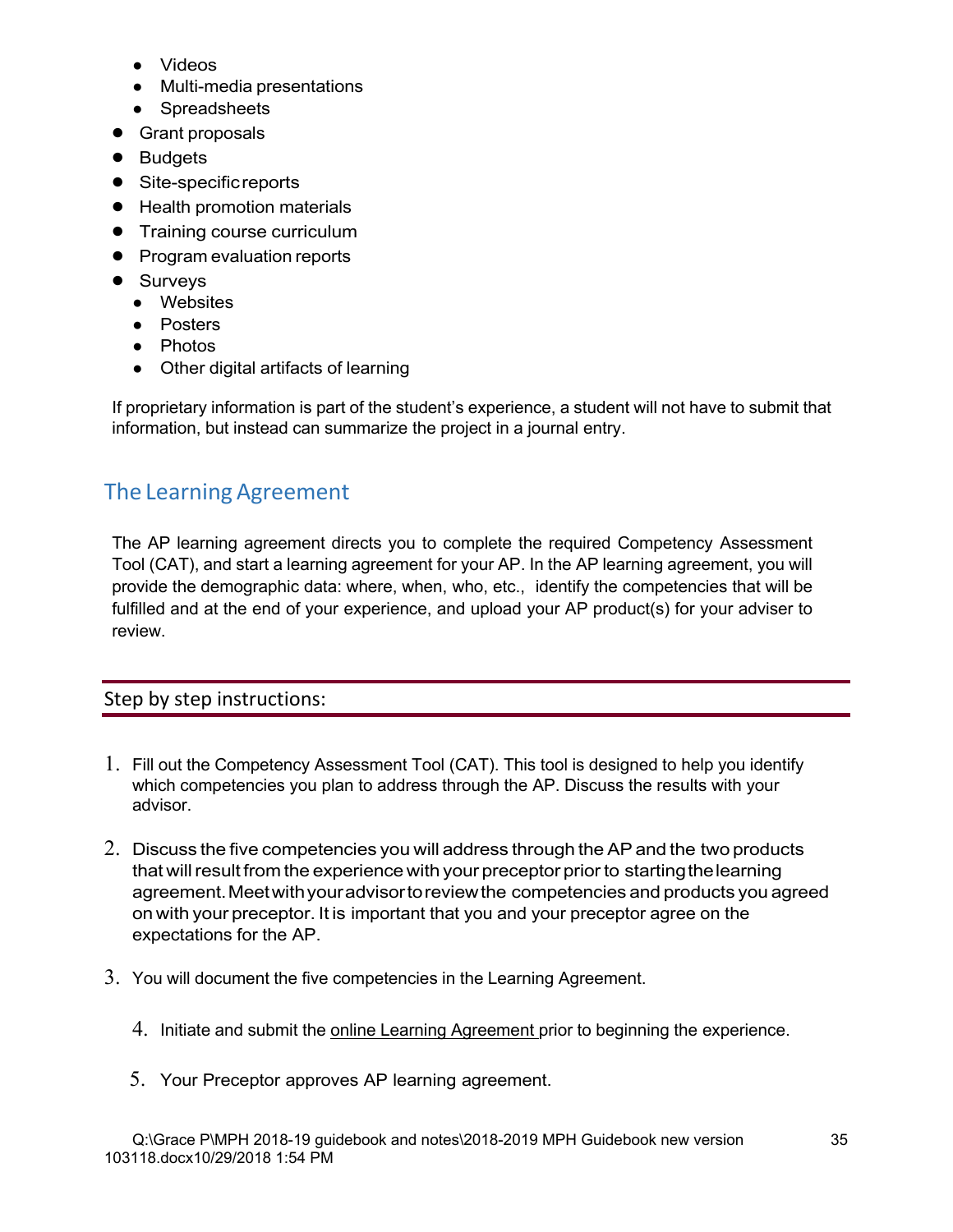- **6.** Then your Advisor approves AP learning agreement.
- **7.** Then your Coordinator approves AP learning agreement.
	- 8. Once the agreement is signed, register for the appropriate course number of credits. You will need to obtain a permission/section number from your Program Coordinator.
		- Note: You are required to enroll in Applied Practice credit(s) and submit the agreement before beginning the AP. You may only commence the AP after you are registered for the credit(s) and the transcript shows registration for AP credit(s). Ideally, you will complete the AP during the term for which you are registered, but if necessary, a portion of your AP can be done in a subsequent term.
		- Note: Some facilities require a background criminal background check. If students need a background check they can contact the Student Service Center at sph-ask@umn.edu.
	- 9. Start the applied practice experience.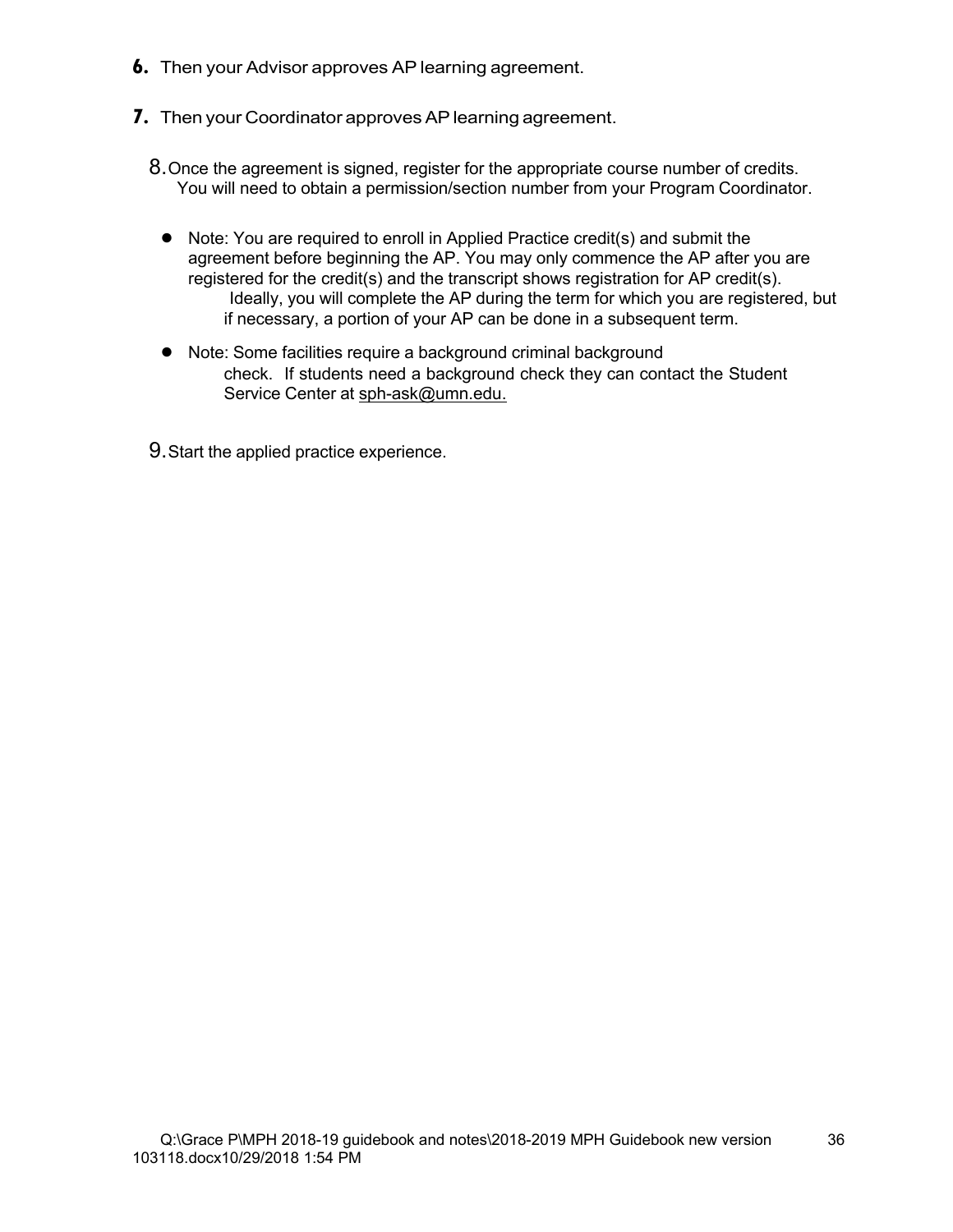# **How do I plan for my Applied Practice Experience?**

The following steps may be helpful in your planning process. If you require assistance throughout this process, please contact your program coordinator.

# **2.4 MPH Integrative Learning Experience (ILE) Requirements:**

- $\bullet$  1 5 credit(s) of PubH 7194
- The ILE must address at least three competencies that include both foundational and programspecific competencies
- The ILE is a culminating experience that can take many forms including:
	- practice-based project
	- capstone course
- The outcome of the ILE must be a high quality written product
	- The ILE product must demonstrate the student's proficiency with written communication
	- $\circ$  The ILE product must demonstrate that the student can write a well-developed, logical, thoughtful document that communicates clearly
	- $\circ$  To achieve these goals, it is expected that the ILE product will go through a process of review and revision
- Students write a brief ILE proposal that will be reviewe and approved by the advisor, and identifies the following:
	- At least three competencies, which include both Foundational and Environmental Health competencies
	- $\circ$  A proposed ILE through which they will synthesize the competencies
	- A proposed ILE product
- Two faculty members will evaluate, assess, and approve the final ILE product
- Students may use the same experience for their AP and ILE
	- Students who use the same experience for both the AP and the ILE must create products that meet the requirements that are specific for the AP and the ILE
	- The products for the AP and ILE may be different
		- For example, an AP product must be created as part of the experience and benefit the practice site (e.g., write a Fact Sheet)
		- An ILE product may be a written report on the experience or activities at the practice site, but the report does not need to be written as part of an activity or to benefit the practice site
- **Examples of products** 
	- o research paper based on data analysis or literature review
	- o program evaluation report
	- o training manual

Q:\Grace P\MPH 2018-19 guidebook and notes\2018-2019 MPH Guidebook new version 103118.docx10/29/2018 1:54 PM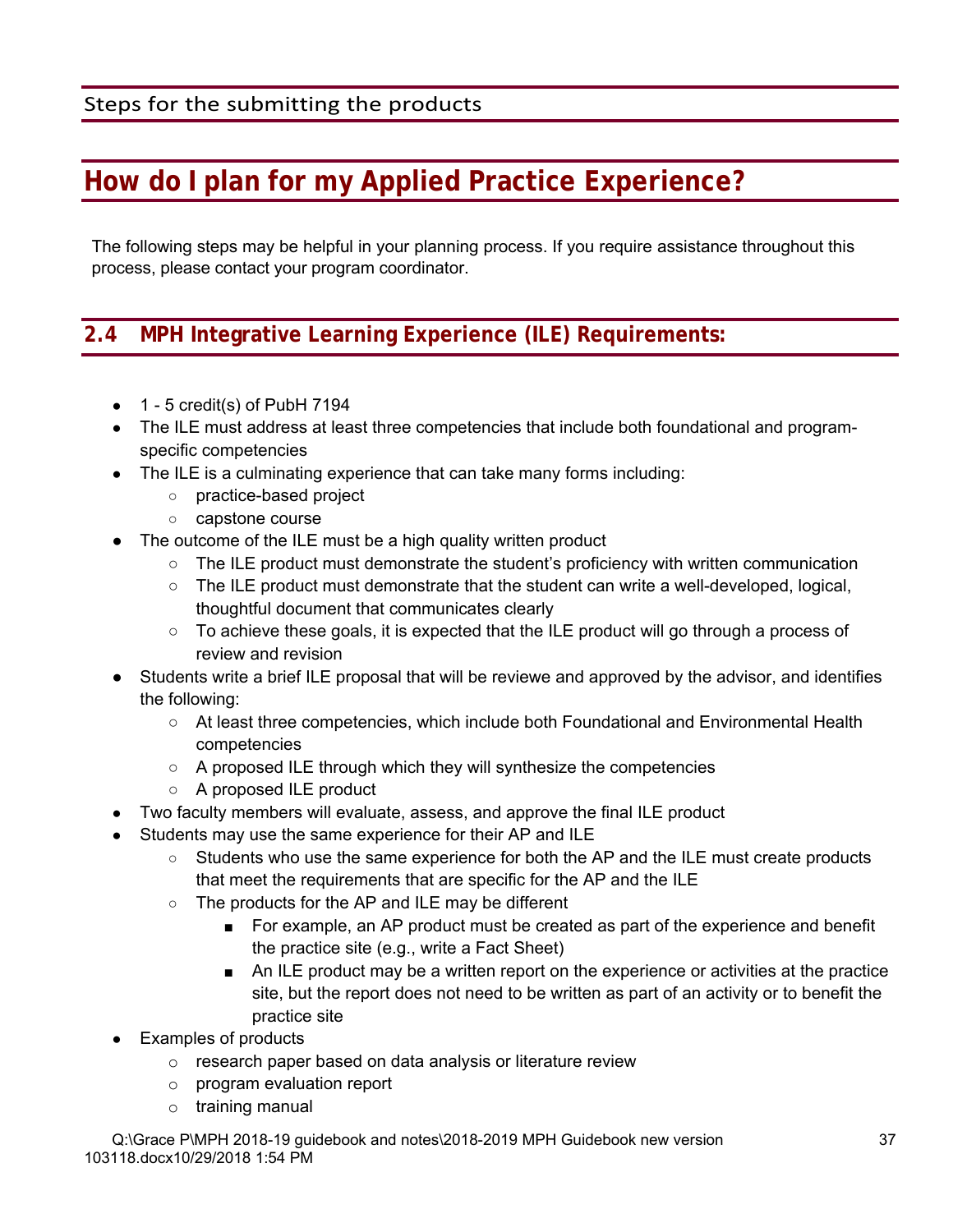- o policy statement
- $\circ$  legislative testimony with accompanying supporting research
- $\circ$  white paper
- $\circ$  logic model with a report for its use
- $\circ$  case study integrated with the literature
- o opinion/editorial piece
- $\circ$  pamphlet that communicates information to the public

# **Frequently Asked Questions?**

- 1. What do I do if my competencies change during my AP?
- 2. What if my AP preceptor changes or eliminates some of my duties (that would affect end products) during my time there?

# **2.5 Progress Review/ Annual Review, Study Plan**

MPH Study Plan form is available here: http://sph.umn.edu/site/docs/degrees-programs/mha/MPH-MHA\_StudyPlan.pdf

Students are required to submit a completed MPH Study Plan to their Major Program Coordinator at least one semester prior to their anticipated completion of coursework. Earlier submission (e.g. in the second to last semester) is suggested to allow the SPH and major coordinators to review the study plan and notify students if they are missing any requirements prior to their last term of study. Complete the Word doc version, save and email to your advisor and major coordinator

# **Annual Progress Review**

a. **Annual Review** Per university policies and guidelines programs must review the progress of each master's student annually. Students deemed not to be in good standing must be informed of the results of the review in writing, with a copy to the student's advisor. See annual review selfassessment form –Appendix A.

# **2.6 MPH Integrative Learning Experience PubH 7194 Registration**

This approach may be associated with the PubH 7196 (**Applied Practice Experience)**. Students should register for the Masters' Project 1-5cr - PubH 7194 Master's Project: Environmental Health. Students obtain a permission number from the major coordinator after getting the master's proposal approved by the research advisor and then register for PubH 7194 under the academic advisor's section on onestop.

#### **Approval Process (before requesting a permission number to register for PubH 7194 master's project) do this:**

In order to maximize the benefit from the research advisor's input, students must have their topic approved by their faculty research advisor and academic advisor. Approval must be received in writing before work can begin on the project proposal. After receiving the research advisor's approval on the topic, the student should begin to develop the project proposal. The *Masters' Project Proposal Form* is considered a useful guide for proceeding with an agreed upon approach to the master's project. The proposal sets up a guiding

Q:\Grace P\MPH 2018-19 guidebook and notes\2018-2019 MPH Guidebook new version 103118.docx10/29/2018 1:54 PM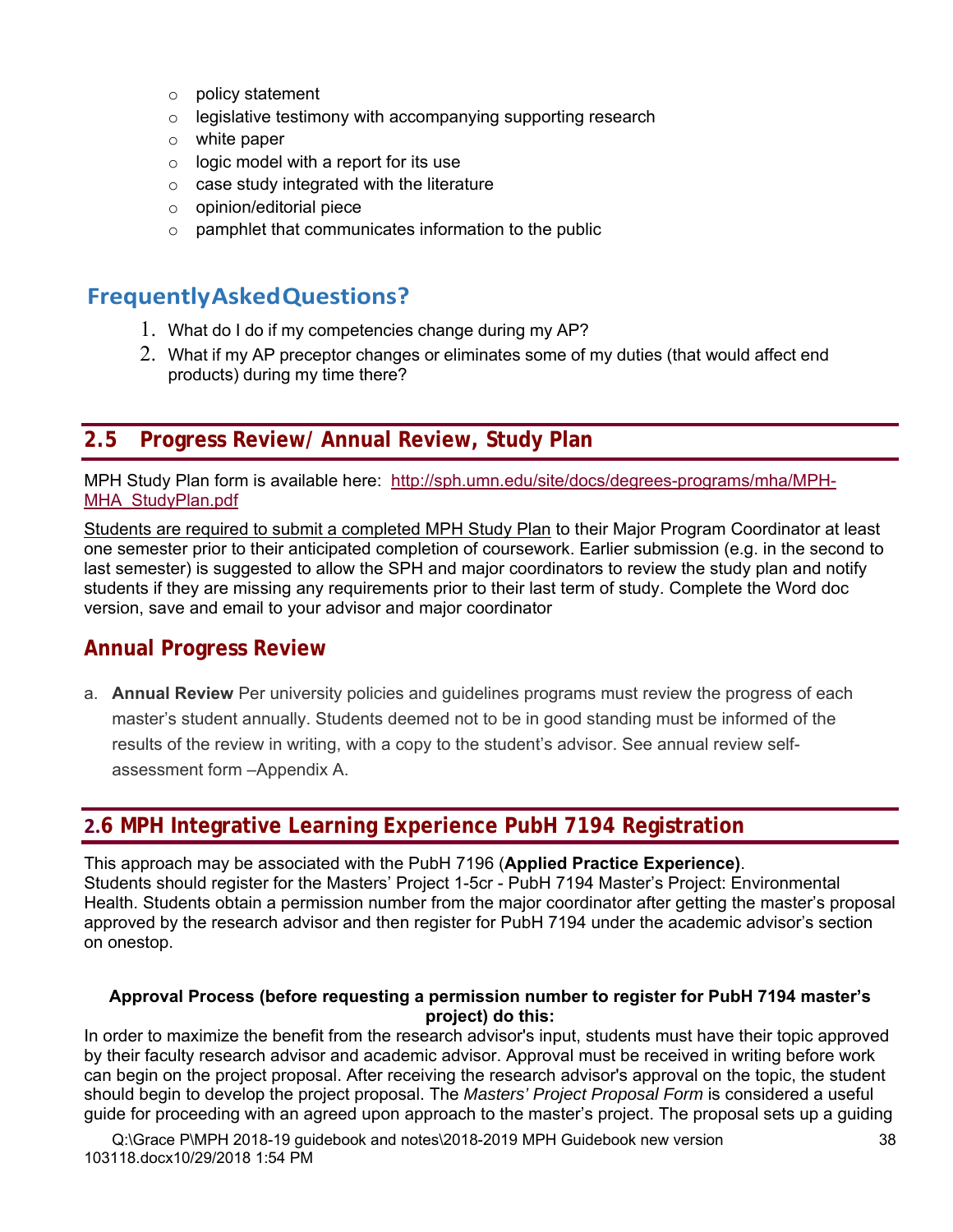framework for the project and establishes a timeline for completion that is mutually satisfactory to students and their advisor. The project proposal should include at the minimum, the following:

The research advisor will determine if there are other preferred additions or subtractions.

# **Completion of the Masters' Project Integrative Learning Experience (ILE)**

Students must keep in touch with their research and academic advisor(s) and third committee member during the course of the Masters' Project. Each advisor should specify how he/she prefers to work with the student. Students should know that faculty may decline working with a student's project that is out of their area of expertise or if the student's timeline does not work out for the faculty member. Therefore, students are encouraged to seek information and ideas from other faculty members as well. A draft or drafts of the project should be submitted to the research advisor for review and comments at least two to three weeks in advance. Comments should be incorporated into the final draft of the project, and resubmitted to the research advisor and readers. Students desiring publication of the master's project should discuss this with their advisor. Master's projects written in publication format meet the program requirements with prior research advisor approval. Once the research advisor has approved a final version of the project, the final draft should be typed and submitted for acceptance.

#### **Comprehensive Examination**

MPH students complete an oral examination as specified by the major. For EnHS the oral exam is based on the a student's written result of the project. All students are expected register S/N for PubH 7194 Culminating Experience/Master's project credits (3-5cr) and to hold a project defense in order to get a grade for the registration and be cleared for graduation. A project not completed within the same term of registration can be continued by the instructor with a "K" grade posted on the transcript.

# **2.7 Time Frame, Application for Degree and Graduation**

Effective January 2013 students must now complete and have the degree awarded within five calendar years after initial enrollment in the graduate program. Previous maximum was 7 years. With full time study the MPH can be completed in 2 years.

#### **To be cleared for Graduation Students must:**

Submit a completed or updated Study Plan to the major coordinator **at least one semester** prior

to the anticipated completion of coursework. The form is available here: http://sph.umn.edu/site/docs/degrees-programs/mha/MPH-MHA\_StudyPlan.pdf

- Students apply to graduate through the myU portal if currently active or by submitting the following form before the first business day of the month in which a student intends to graduate: http://policy.umn.edu/Forms/otr/otr177.pdf
- Students must work with the academic advisor and or project advisor on the format of the project paper. The Public health librarian is also a good resource for guidance on style.
- Circulate the Master's Project paper to committee at least 3-4 weeks before oral examination date to allow enough time for the committee to review the project paper and to give feedback.
- Students are responsible for arranging for a time to present the oral before their committee. Notify Major Program Coordinator of the date and time of the oral exam in order to get a room reserved in advance. Presentations are typically 20 -25 minutes long.
- Submit a pdf copy of the Master's Project paper and abstract to Program Coordinator.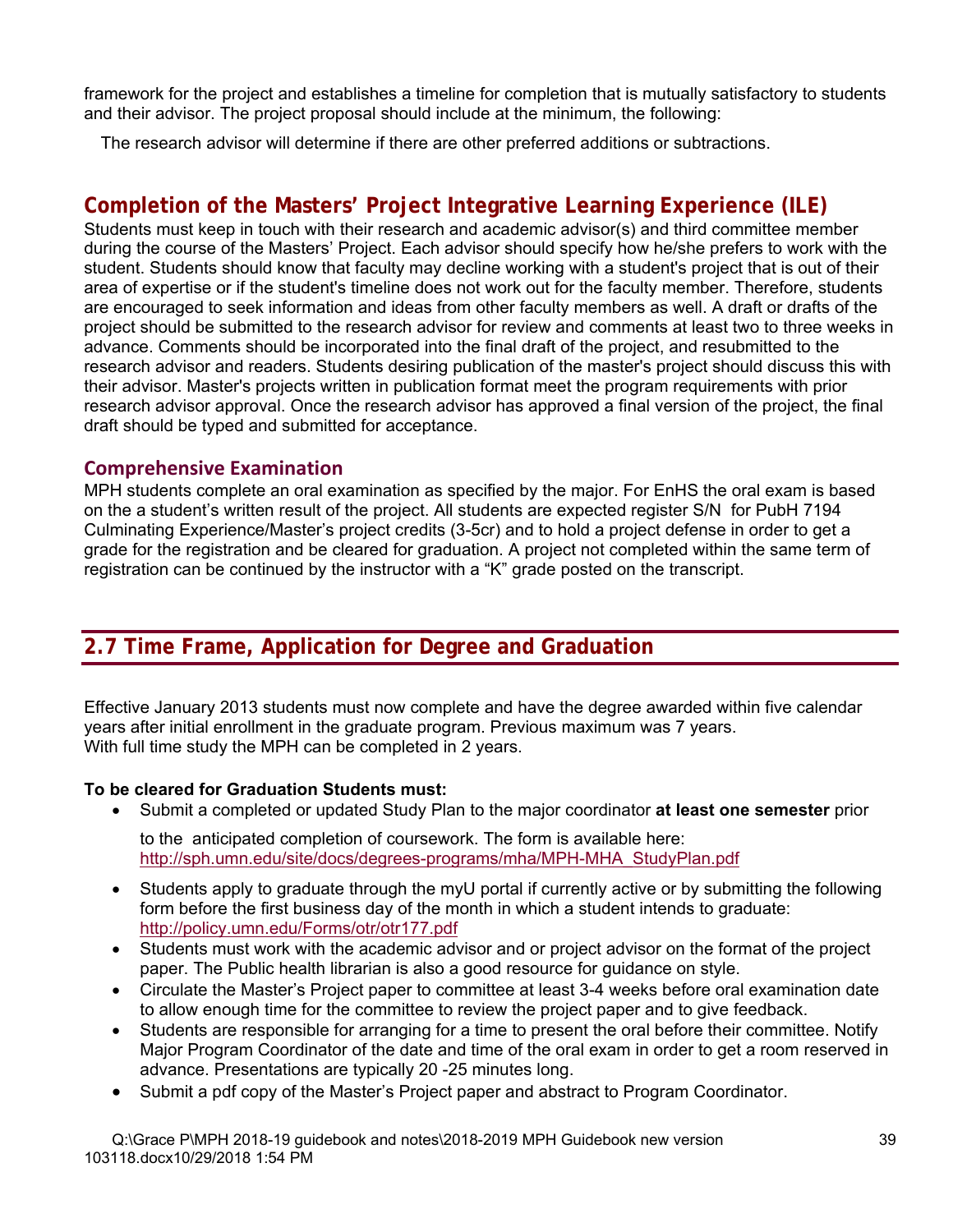# **2.8 Foundational CEPH Competencies**

| 1. Apply epidemiological methods to the breadth of settings and situations in public health practice                                                                                                                                        |
|---------------------------------------------------------------------------------------------------------------------------------------------------------------------------------------------------------------------------------------------|
| 2. Select quantitative and qualitative data collection methods appropriate for a given health context                                                                                                                                       |
| 3. Analyze quantitative and qualitative data using biostatics, informatics, computer-based                                                                                                                                                  |
| programming and software as appropriate                                                                                                                                                                                                     |
| 4. Interpret results of data analysis for public health research, policy of practice                                                                                                                                                        |
| <b>Public Health &amp; Health Care Systems</b>                                                                                                                                                                                              |
| 5. Compare the organization, structure and function of health care and public health systems across<br>national and international settings                                                                                                  |
| 6. Discuss the means by which structural bias, social inequities and racism undermine health and create                                                                                                                                     |
| challenges to achieving health equity at the at organizational, community and societal levels                                                                                                                                               |
| <b>Program Planning &amp; Management to Promote Health</b><br>7. Assess population needs, assets and capacities that affect communities' health.                                                                                            |
|                                                                                                                                                                                                                                             |
| 8. Apply awareness of cultural values and practices to the design or implementation of public health<br>programs                                                                                                                            |
| 9. Design a population-based project, program, policy, or intervention                                                                                                                                                                      |
| 10. Explain basic principles and tools of budget and resource management                                                                                                                                                                    |
| 11. Select methods to evaluate public health programs or policies                                                                                                                                                                           |
| <b>Policy in Public Health</b>                                                                                                                                                                                                              |
|                                                                                                                                                                                                                                             |
| 12. Discuss multiple dimensions of the policy- making process, including the role of ethics and evidence<br>13. Propose strategies to identify stakeholders and build coalitions and partnerships for influencing<br>public health outcomes |
| 14. Advocate for political, social or economic policies and programs that will improve health in diverse<br>populations                                                                                                                     |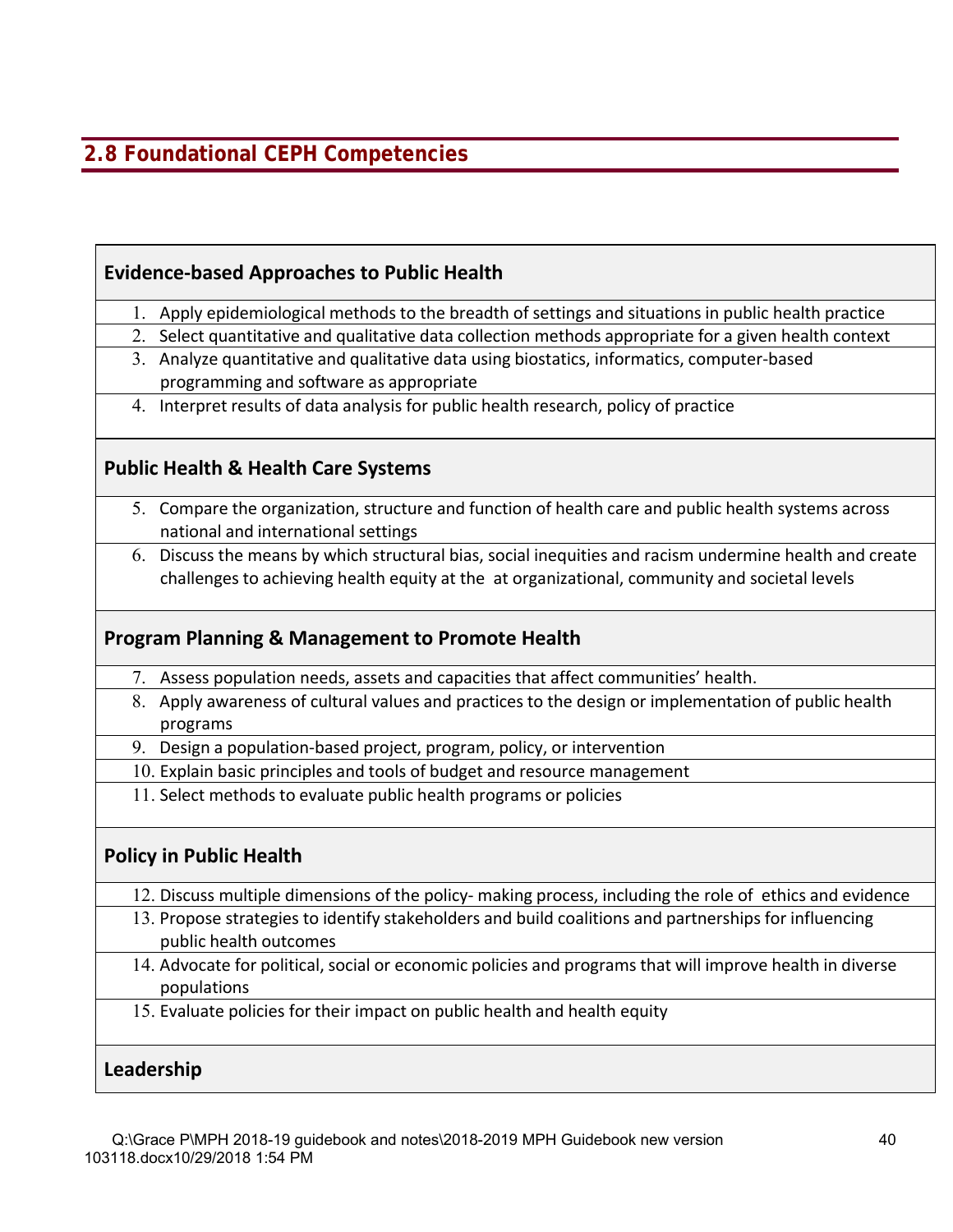#### 16. Apply principles of leadership, governance and management, which include creating a vision, empowering others, fostering collaboration and , guiding decision making

© 2017 Regents of the University of Minnesota. All rights reserved. The University of Minnesota is an equal opportunity educator and employer. Printed on recycled and recyclable paper with at least 10 percent postconsumer waste material. This publication/material is available in alternative formats upon request to 612-624-6669.

#### **Communication**

- 17. Apply negotiation and mediation skills to address organization or community challenges
- 18. Select communication strategies for different audiences and sectors
- 19. Communicate audience‐appropriate public health content, both in writing and through oral presentation
- 20. Describe the importance of cultural competency in communicating public health content
- 21. Perform effectively on interprofessional\* teams

#### **Systems Thinking**

22.Apply systems thinking tools to a public health issue

\* "Interprofessional education occurs when students from two or more professions learn about, from, and with each other to enable effective collaboration and improve health outcomes." From: Framework for Action on Interprofessional Education & Collaboration Practice (WHO/HRH/HPM/10.3). Explain an ecological perspective on the connections among human health, animal health and ecosystem health (e.g. One Health)

# **2.9 12 CEPH Knowledge Domains:**

- 1. Explain public health history, philosophy and values
- 2. Identify the core functions of public health and the 10 Essential Services
- 3. Explain the role of quantitative and qualitative methods and sciences in describing and assessing a population's health
- 4. List major causes and trends of morbidity and mortality in the US or other community relevant to the school or program
- 5. Discuss the science of primary, secondary and tertiary prevention in population health, including health promotion, screening etc.
- 6. Explain the critical importance of evidence in advancing public health knowledge
- 7. Explain effects of environmental factors on a population's health
- 8. Explain biological and genetic factors that affect a population's health
- 9. Explain behavioral and psychological factors that affect a population's health
- 10. Explain the social, political and economic determinants of health to population

Q:\Grace P\MPH 2018-19 guidebook and notes\2018-2019 MPH Guidebook new version 103118.docx10/29/2018 1:54 PM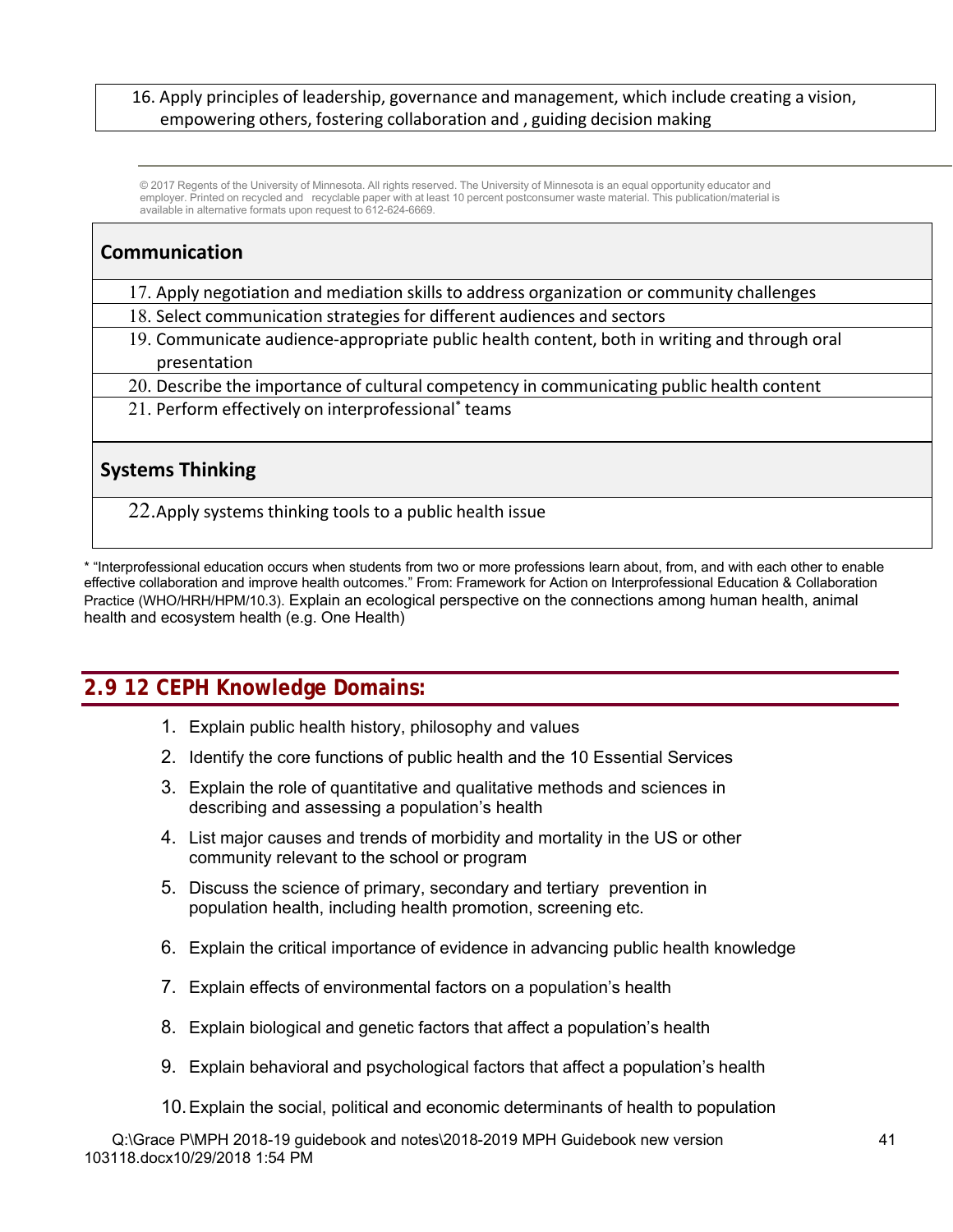health and health inequities

11. Explain how globalization affects global burdens of disease

# **3. APPENDICES**

#### **3. Appendix A: Annual Progress Review (Self-Assessment Report) Form**

Per University policy, all students must be reviewed annually for timely progress towards the completion of their degree. Use this form to initiate a meeting with your advisor to discuss your progress and to set goals for the following year. Complete this form and return it [**as a Word doc attachment-]** to your advisor and program coordinator before your appointment**.** Your advisor will write a letter to summarize your meeting. A copy of the letter must be cc-ed MPH director (Matt Simcik) and the major coordinator to be added to your file.

| Student's Name:                                                                                         | $Id#$ :                                                                              |
|---------------------------------------------------------------------------------------------------------|--------------------------------------------------------------------------------------|
| Advisor:                                                                                                | Degree sought:                                                                       |
| Concentration rack:                                                                                     | Credits completed:                                                                   |
| Entry term and year:                                                                                    | Term $#$ :                                                                           |
| Cum gpa:                                                                                                | Anticipated graduation term/yr:                                                      |
| <b>MPH: Study plan:</b><br>http://sph.umn.edu/site/docs/degrees-<br>programs/mha/MPH-MHA StudyPlan.pdf/ | <b>Applied Practice Experience (MPH):</b><br>http://www/sph.umn.edu/current/fe/      |
| <b>PhD Timeline and Forms:</b><br>http://www.grad.umn.edu/students/doctoral/index.html                  | <b>MS Timeline and forms:</b><br>http://www.grad.umn.edu/students/masters/index.html |

*Answer questions below‐use as many lines as needed and or attached additional pages if needed:* 

- **1.** List below accomplishments this year:
- **2.** List missed accomplishments this year:
- **3.** Map timeline and goals for next year:

**5.** 

- **4.** Degree program plan or study plan submitted? If not, when?
- **6.** For PhD students: When do you plan to begin and finish taking your thesis credits (PubH 8888).
- **7. Comments to help your advisor give you feedback:**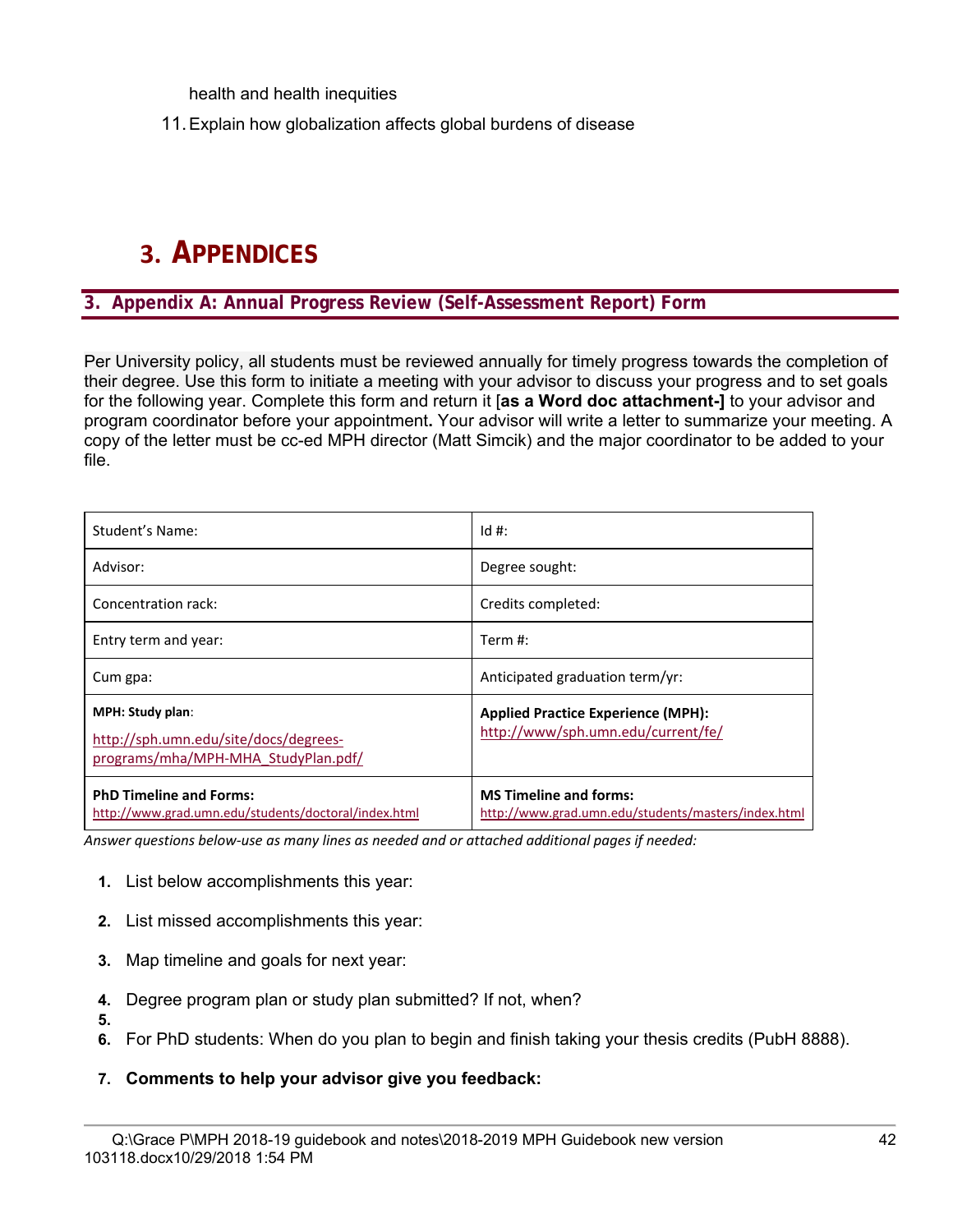Attach your finished Word.doc report and email it to your advisor, and DGS and program coordinator at nkosi001@umn.edu

#### **4. Appendix B: Annual Progress Review (Self-Assessment Report) Form**

#### **. Environmental Health MPH Degree Competency Statements**

**The EH MPH** major is central to understanding the interplay of biological, chemical, physical and behavioral environmental factors on human health or ecological balances. In addition to obtaining a broad background in core courses, EnHS students select a focus area based on their academic goals. EnHS graduate educational programs are organized into three core areas that reflect the inter- and multidisciplinary scientific fields of environmental health as an essential component of the wider field of public health. Focus areas in Health Effects, Environmental Exposures, and Environmental Health Policy emphasize training in the assessment, management, and communication of environmental health hazards with a focus on preventing the occurrence and spread of disease. The core competencies promulgated by ASPH and APHA were considered in the development of our curriculum. Course grid available as a separate attachment.

**Appendix C. \*Options for Integrative Learning Experience‐ MPH (PubH 7194) Plan B & Plan C** 

#### **Appendix C: Career Services Resources**

#### HTTP://WWW.SPH.UMN.EDU/CAREERS/

It is the mission of Career Services at the University of Minnesota, School of Public Health, to foster the career development of our students and alumni by providing them with the tools and resources necessary to successfully manage their careers, beginning when they first enroll in the SPH and continuing as they become established public health professionals.

#### **Serving -STUDENTS & ALUMNI:**

- Improve resume and cover letter writing skills.
- Hone interviewing and negotiating strategies.
- Seek graduate assistantships or internships, while enrolled in the SPH.
- Explore career possibilities.
- Begin or carry on their job search.
- Explore salary statistics for public health program areas.

#### **Offers- JOB SEARCH RESOURCES:**

- Job Postings, specifically for public health students.
- GoldPASS, the University-wide job postings system.

Q:\Grace P\MPH 2018-19 guidebook and notes\2018-2019 MPH Guidebook new version 103118.docx10/29/2018 1:54 PM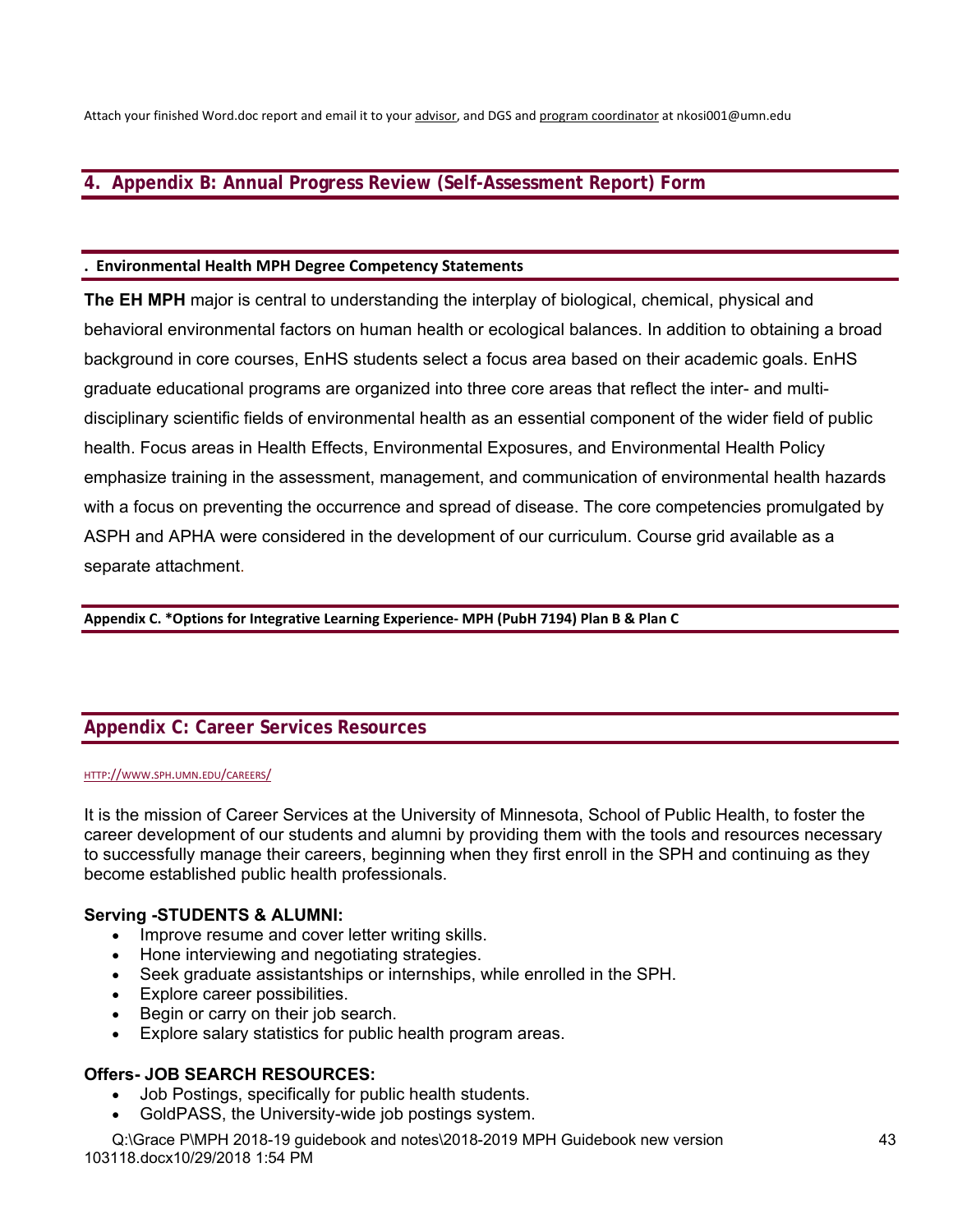Links to other internship and job search websites

#### **Assists with- CAREER DEVELOPMENT RESOURCES:**

- Online Career-Related PowerPoint Workshops
- U of MN Libraries Careers & Jobs Development Resources
- InterviewStream for students to practice their interviewing skills.
- A month-by-month Career Calendar
- Tip Sheets to help you with your job search.
- A well-established Mentor Program

| <b>Appendix D</b> |  |
|-------------------|--|
|-------------------|--|

#### **Graduation CHECKLIST- All degrees**

You **must** complete the following steps or your degree clearance may be delayed by one month or more.

| MPH: Turn in your Study Plan if you have not already done so. This form is<br>due the semester before you plan to graduate but if you missed this deadline<br>you must turn in this form immediately. This form is available-use attached or<br>at http://sph.umn.edu/site/docs/degrees-programs/mha/MPH-<br>MHA StudyPlan.pdf |
|--------------------------------------------------------------------------------------------------------------------------------------------------------------------------------------------------------------------------------------------------------------------------------------------------------------------------------|
| MS/PhD: Complete and submit your degree plan:<br>http://policy.umn.edu/forms/otr/otr198.pdf                                                                                                                                                                                                                                    |
| <b>MPH ONLY:</b> Turn in the Application for Degree Form by the first University<br>business day of the month you plan to graduate. This form is available at<br>http://policy.umn.edu/Forms/otr/otr177.pdf                                                                                                                    |
| MS/PhD: Follow Steps here: http://www.grad.umn.edu/current-students/gssp                                                                                                                                                                                                                                                       |
| Check your transcript to make sure your Applied Practice Experience grade<br>has been submitted. A grade of "K" is not a final grade so if you see this grade<br>you should contact your instructor to find out why your final grade has not been<br>submitted                                                                 |
| After your oral defense, you should check your transcript again to make sure<br>your project advisor has submitted your final grade. A grade of "K" is not a final<br>grade so if you see this grade you should contact your project advisor to find<br>out why your final grade has not been submitted                        |
| Complete the Graduate Follow-Up Survey at<br>https://idp2.shib.umn.edu/idp/umn/login ----                                                                                                                                                                                                                                      |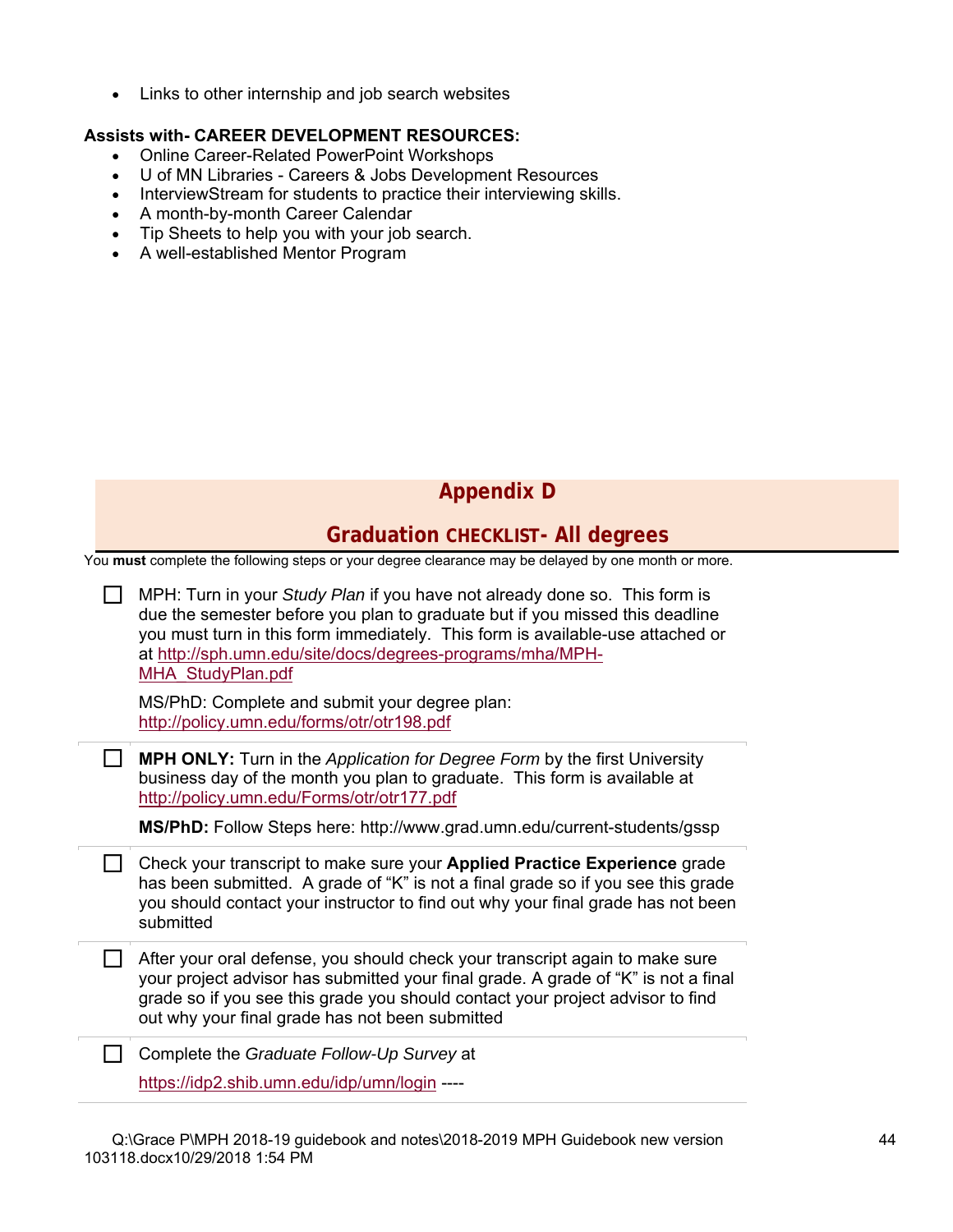$\Box$  Provide your Major Coordinator with an electronic copy of your final project by e-mail. This paper is due by noon on the last business day of the month you plan to graduate.

#### **Reminders**

| $\Box$ Attend Grad Fair where you can order your Cap and Gown and meet with Financial Aid – March |  |
|---------------------------------------------------------------------------------------------------|--|
| XX, Coffman Union (unless you have walked already.)                                               |  |

- $\Box$  Register for Commencement see SPH website (unless you have walked already).
- $\Box$  Clean out locker
- $\Box$  Update your contact info. so we can keep in touch
- $\Box$  Make an appointment with Career Services for a final review of your resume, interview practice or other job search guidance, Call 612-626-3500.
- $\Box$  Join the SPH Alumni Society
- $\Box$  Lifetime University e-mail. Keep and use your U of MN email address. You can use your U of M email address for personal or professional purposes even after you graduate. Imagine never having to subscribe to an e-mail

Service includes full access to three features:

University Portal https://www.myu.umn.edu

#### **EnHS Division Awards**

Each spring the students vote for recipients of two awards. The Herbert M. Bosch Award honors the student who "best exemplifies the traits of kindness and regard for the welfare of humanity". The Faculty Excellence Award recognizes a professor of Environmental Health for excellence of graduate instruction and progress in the professional development of the graduate students in the past academic year.

#### **Herbert M. Bosch Award**

This award is presented to the student who best represents the traits of scholarship, honesty, integrity of character, humaneness and concern for community, to name a few. The class of 1963 felt that the inscription on the plaque, "...who best exemplifies the traits of kindness and regard for the welfare of humanity..." is the most important single guide to be followed by the class in selecting one of their fellow students for this award. The Environmental Health class of 1963 created the Herbert M. Bosch Award as a living memorial to the man who had done much to further the cause of humanity.

To be eligible for consideration for this award, each candidate must be a full-time student in the Environmental Health program (minimum six credits all MS, PhD and MPH students). The class of 1963 established that any subsequent class may modify these criteria after discussion and consultation with the program director and a two-thirds majority vote by the class. It was hoped that any modification would strengthen the integrity of the award. The class of 1964 established the following procedures for nominating a candidate:

- 1. The nominating ballot will list those persons who are Environmental Health students this will also be the list of the eligible voters; At least 50% of the eligible voters need to vote for the ballot to continue.
- 2. Each eligible voter may select up to two names for the nomination;
- 3. The three names that occur most frequently will constitute the final nominating ballot;
- Q:\Grace P\MPH 2018-19 guidebook and notes\2018-2019 MPH Guidebook new version 103118.docx10/29/2018 1:54 PM 4. The eligible voters will then vote for one candidate among the three nominated.